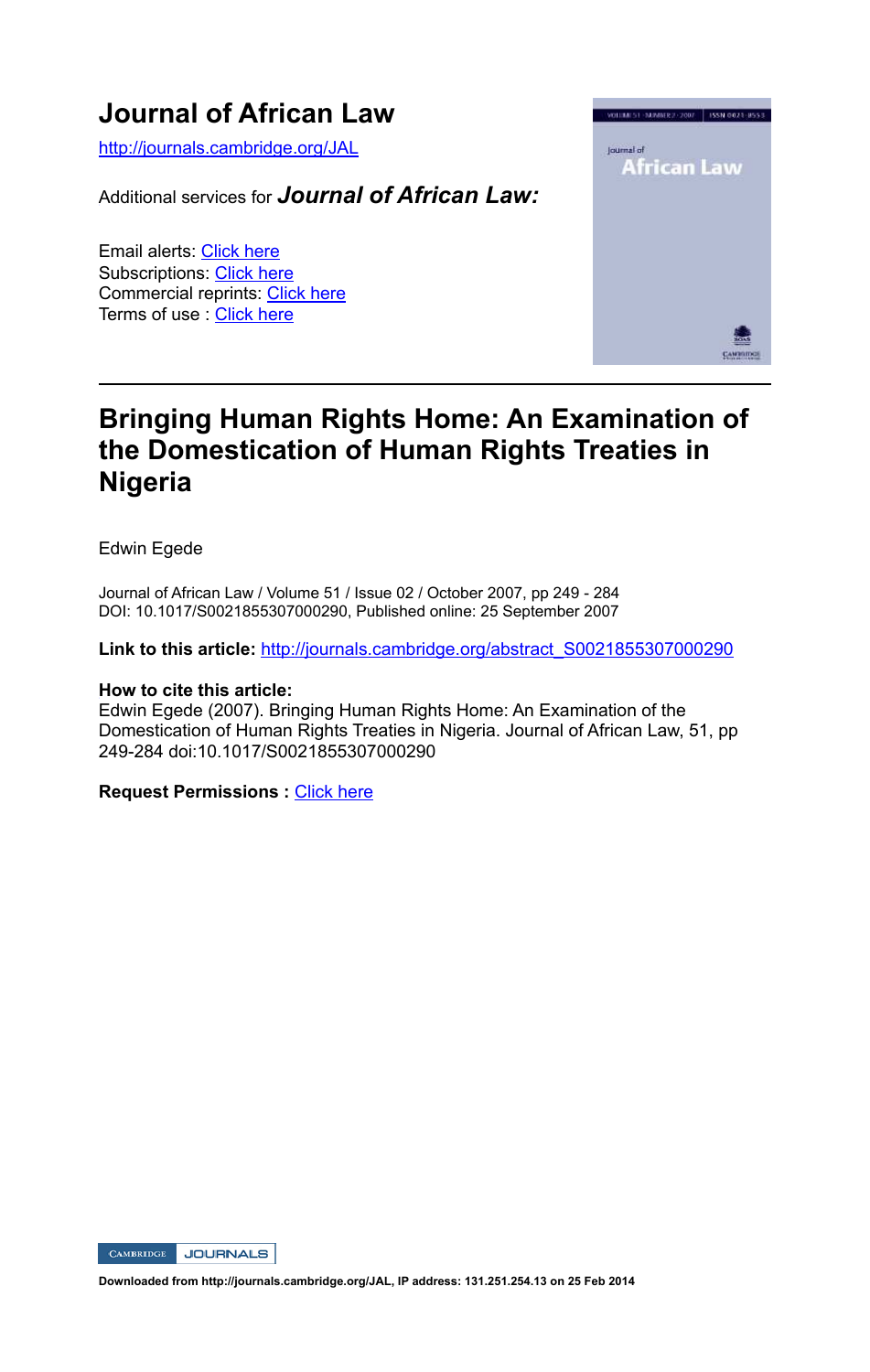# Bringing Human Rights Home: An Examination of the Domestication of Human Rights Treaties in Nigeria

Edwin Egede\*

# Abstract

This article analyses the domestication of human rights treaties in Nigeria. It points out the shortcomings of the present dualist model under the 1999 constitution of the Federal Republic of Nigeria and makes suggestions for reform. It also examines the effect of beliefs and cultural values on the effective application of human rights treaties in Nigeria.

# INTRODUCTION

Nigeria, as a nation state in the international community, has been active in signing and ratifying human rights treaties.<sup>1</sup> Undoubtedly the influence of the Universal Declaration of Human Rights and treaties dealing with traditional civil and political rights have permeated various Nigerian constitutions which, since independence, have always included a chapter devoted to guaranteeing fundamental human rights within Nigeria's borders.2 However, frequent intervention of the military in Nigerian politics and their style and practice of immediately suspending the fundamental constitutional human rights provisions (as well as declaring military decrees to be superior to the constitution),<sup>3</sup> has brought to the fore

LLB (Hons) (Benin), BL, LLM (Lagos), PhD (Cardiff), lecturer in international law and international relations at the Cardiff University School of European Studies. The author expresses his appreciation to Prince Emmanuel for his constant inspiration and assistance: you are a friend who sticks closer than a brother. The author also wishes to thank Professor Robin Churchill for taking the time to go through the original draft and for his kind and very useful comments. In addition, special thanks go to Paul and Valerie Taylor for proof reading the original draft. The usual disclaimer applies.

<sup>1</sup> Available at <http://www.ohchr.org/english/countries/ratification/index.htm> (last accessed 24 April 2007).

<sup>2</sup> See chapter IV of the 1999 constitution of the Federal Republic of Nigeria. There have been the 1960 (Independence), 1963 (First Republic), 1979 (Second Republic), 1989 (Third Republic) and the present 1999 (Fourth Republic) constitutions. See also TM Franck and AK Thiruvengadam ''International law and constitution-making'' (2003) Chinese Journal of International Law 467 at 500–04.

<sup>3</sup> See the case of Labiyi v Anretiola & Ors [1992] 8 NWLR (Part 258), 139 at 162, a Supreme Court decision during the military era in Nigeria, where the court put the decree (decrees were legislation by Nigeria's then federal military government) suspending and amending the existing constitution and all decrees of the federal military government in a superior position to the unsuspended provisions of the constitution.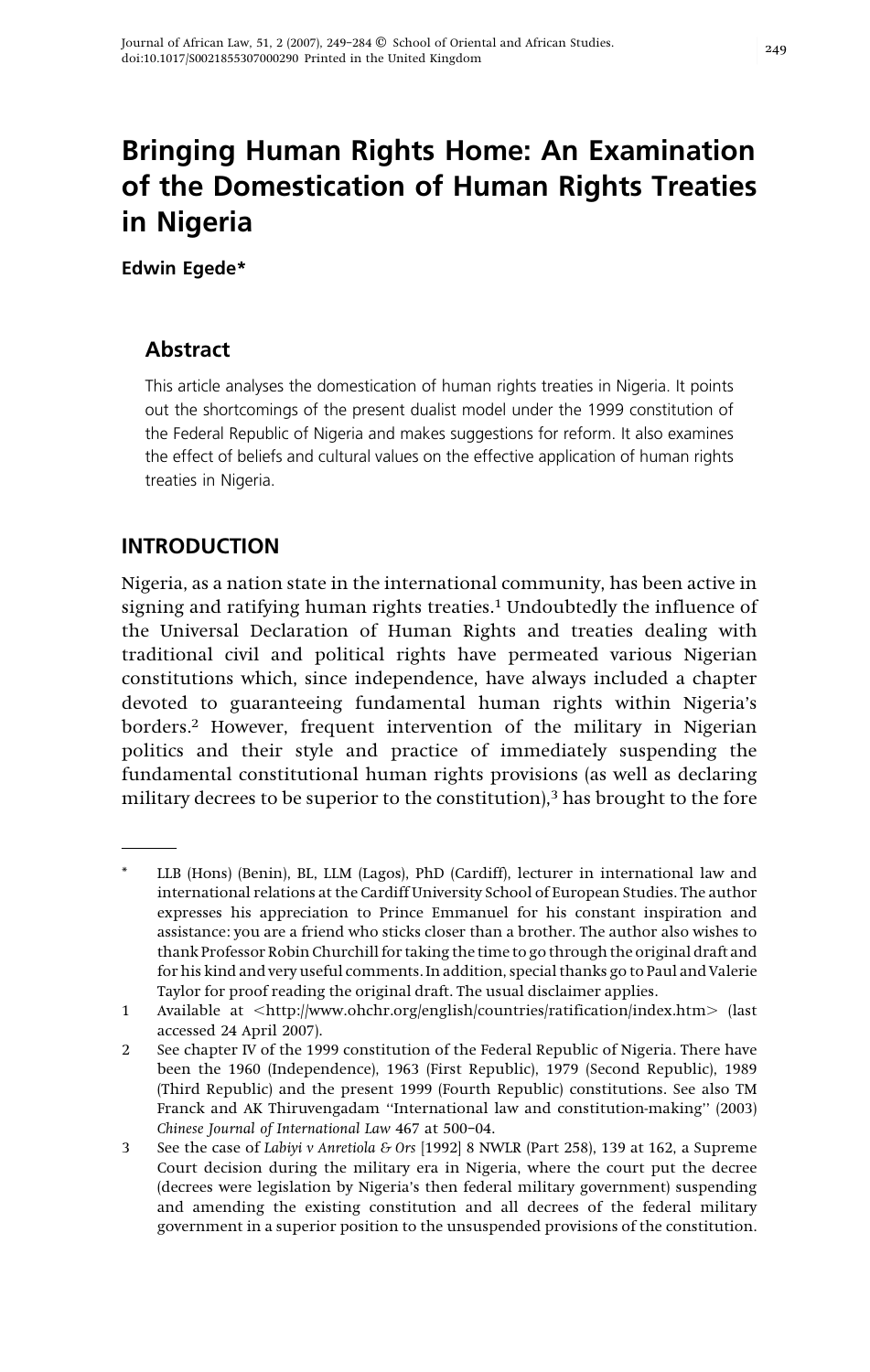the issue of the domestic application of human rights treaties ratified by Nigeria.4 As a result, there have been several decisions of various courts in Nigeria, including the Supreme Court,<sup>5</sup> which have had significant bearing on the issue of the domestic incorporation and application of human rights treaties in Nigeria.

# THE POSITION OF TREATIES IN NIGERIAN LAW: A DUALIST APPROACH

## Section 12 of the 1999 constitution<sup>6</sup>

Nigeria operates a dualist system, whereby treaties, including those dealing with human rights, cannot be applied domestically unless they have been incorporated through domestic legislation. Although not specifically stated in the constitution, the practice in Nigeria, similar to that of the United Kingdom, is that the executive arm of central government has the exclusive power to enter into an international treaty. For the treaty to be enforceable in Nigeria, under section 12(1) of the 1999 constitution, it must be enacted as law by the legislative arm of central government. Section 12(1) provides that: ''No treaty between the federation and any other country shall have the force of law except to the extent to which any such treaty has been enacted into law by the National Assembly.''<sup>7</sup> The National Assembly, the federal legislative arm of government, is empowered to enact legislation for the purpose of implementing treaties, even in respect of matters not included in the Exclusive Legislative List.<sup>8</sup> However, for matters outside the Exclusive Legislative List, a bill to implement a treaty shall not be presented

<sup>4</sup> There have been several military regimes in Nigeria: Aguiyi Ironsi (1966); Yakubu Gowon (1966–75); Muritala Mohammed (1975–76); Olusegun Obasanjo (1976–79); Mohammadu Buhari (1983–84); Ibrahim Babaginda (1984–93); Sani Abacha (1993–98) and Abdulsalami Abubakar (1998–99).

<sup>5</sup> See secs 6 and 230–84 of Nigeria's 1999 constitution, the Constitution of the Federal Republic of Nigeria (Promulgation) Decree (now Act) no 24, 1999, on the courts listed in the constitution. The Supreme Court is the highest court in the hierarchy of courts in Nigeria and its decisions are binding on all other courts.

<sup>6</sup> This constitution came into force on 29 May 1999 with the swearing in of the democratic government of President Olusegun Obasanjo. See sec 1(2) of the Constitution of the Federal Republic of Nigeria (Promulgation) Act.

<sup>7</sup> See also items 26 and 31 of the Exclusive Legislative List contained in the second schedule of the 1999 constitution.

<sup>8</sup> See sec 12(2) of the 1999 constitution. Nigeria operates a federal system of government just like that of the United States of America, with a central government (the Federal Government) and 36 states (States Governments), and has a two tier legislative system: the federal level (the National Assembly consisting of the Senate and the House of Representatives) as well as at the state level (the House of Assembly). The constitution divides legislative powers between the federal and the state legislative organs by specifically creating two lists, Exclusive and Concurrent Lists. Matters in the Exclusive List are reserved for the National Assembly to legislate upon, while the Concurrent List contains matters that both the national and state legislatures may legislate upon. Matters which are neither contained in the Exclusive or Concurrent Lists are regarded as falling within an unspecified Residual List and are within the exclusive legislative competence of the House of Assembly of the States.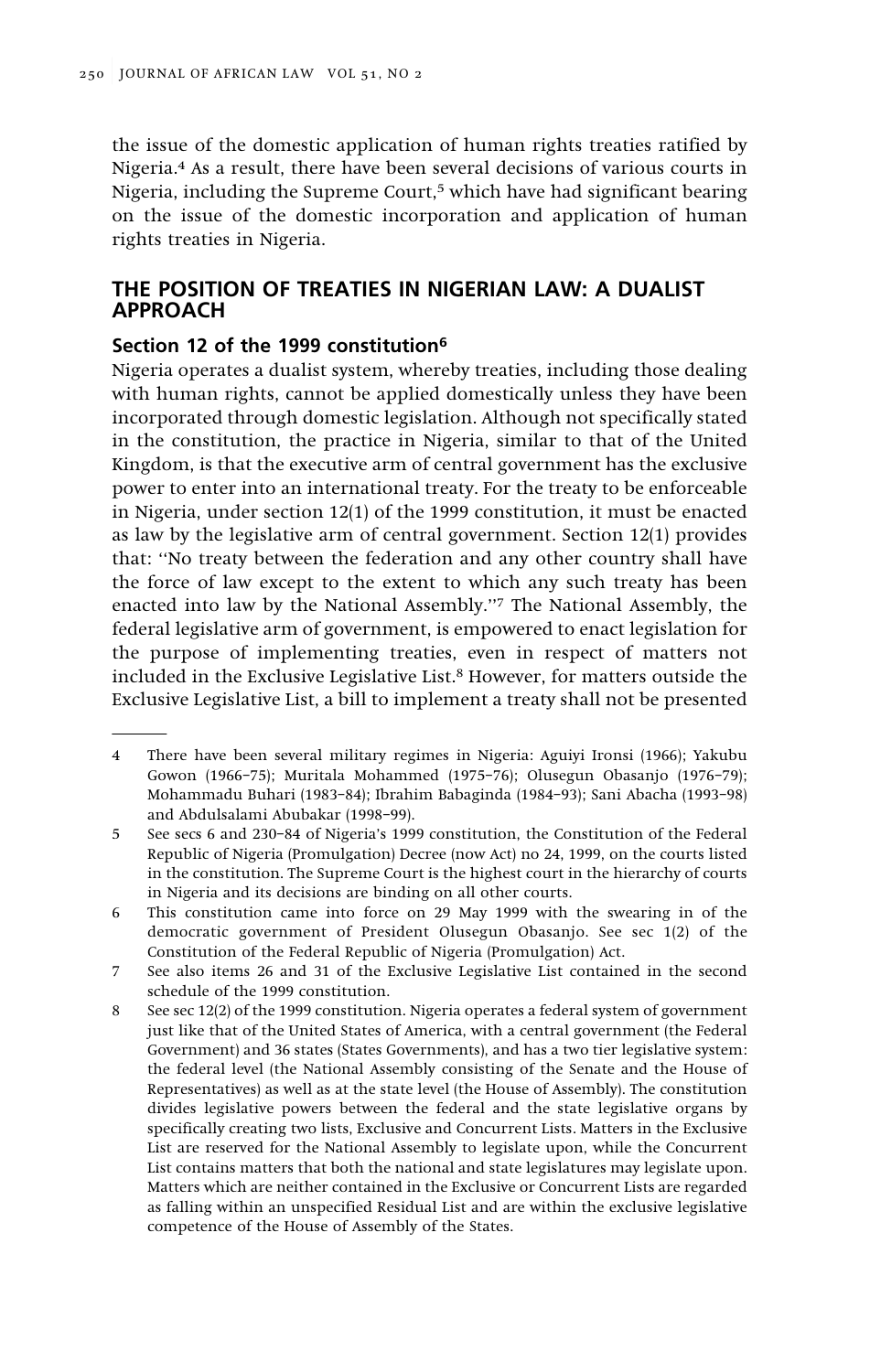to the president for his assent, nor shall it be enacted, unless it is ratified by a majority of all the legislative houses of the states in the federation.<sup>9</sup>

In view of Nigeria's chequered political history, replete with several military interventions, it has had several constitutions which adopted the same dualist approach as section 12 of the present constitution.<sup>10</sup> The requirement that a treaty must be enacted as a municipal law before it can be enforced in Nigeria appears to be merely a historical incidence and a colonial relic. As a result of the years of being under the colonial domination of Britain, Nigeria, on independence, automatically adopted the British practice requiring a treaty to be transformed into law before it could apply locally. In the Supreme Court of Nigeria case of Ibidapo v Lufthansa Airlines, Wali JSC explained, ''Nigeria, like any other Commonwealth country, inherited the English common law rules governing the municipal application of international law.''11

#### Section 12 and the Supreme Court of Nigeria

The Supreme Court of Nigeria examined section 12(1) in relation to the African Charter on Human and Peoples' Rights (the African Charter) in the case of Abacha v Fawehinmi (the Abacha case).<sup>12</sup> One of the crucial issues that arose in this case was the status of a domesticated treaty under section 12 vis-à-vis other municipal laws. The applicant filed an application in court against the respondents for, among other things, unlawful arrest and detention contrary to the provisions of the 1979 constitution (which at the time of his arrest was the existing constitution) and also the provisions of the African Charter on Human and Peoples' Rights (Ratification and Enforcement) Act (the African Charter Act).13 The African Charter Act domesticated the African Charter. The respondents filed a preliminary objection challenging the jurisdiction of the court to hear the case. They argued that the court's jurisdiction was ousted by various decrees of the

<sup>9</sup> Id sec 12(3)

<sup>10</sup> Similar dualist provisions were contained in previous constitutions. Sec 69 of the 1960 constitution, Laws of the Federation 1960, states, ''Parliament may make laws for Nigeria or any part thereof with respect to matters not included in the Legislative Lists for the purpose of implementing any treaty, convention or agreement between the Federation and any other country or any arrangement with or decision of an international organization of which the Federation is a member: Provided that any provision of law enacted in pursuance of this section shall not come into operation in a Region unless the Governor of that Region has consented to its having effect''. Sec 74 of the 1963 constitution, Laws of the Federation 1963 was identical to sec 69 above, while secs 12 and 13 of the 1979 and 1989 constitutions respectively contained identical provisions to sec 12 of the present 1999 constitution. See note 2 above on the different Nigerian constitutions.

<sup>11 [1997] 4</sup> NWLR (Part 498) 124 at 150. For UK practice see J H Rayner v Department of Trade and Industry [1990] AC 418 at 550 and also R Singh QC ''The use of international law in the domestic courts of the United Kingdom (2005) 56(2) Northern Ireland Legal Quarterly 119 at 120–21.

<sup>12 [2000] 6</sup> NWLR (Part 660) 228.

<sup>13</sup> Cap. 10, Laws of the Federation of Nigeria, 1990.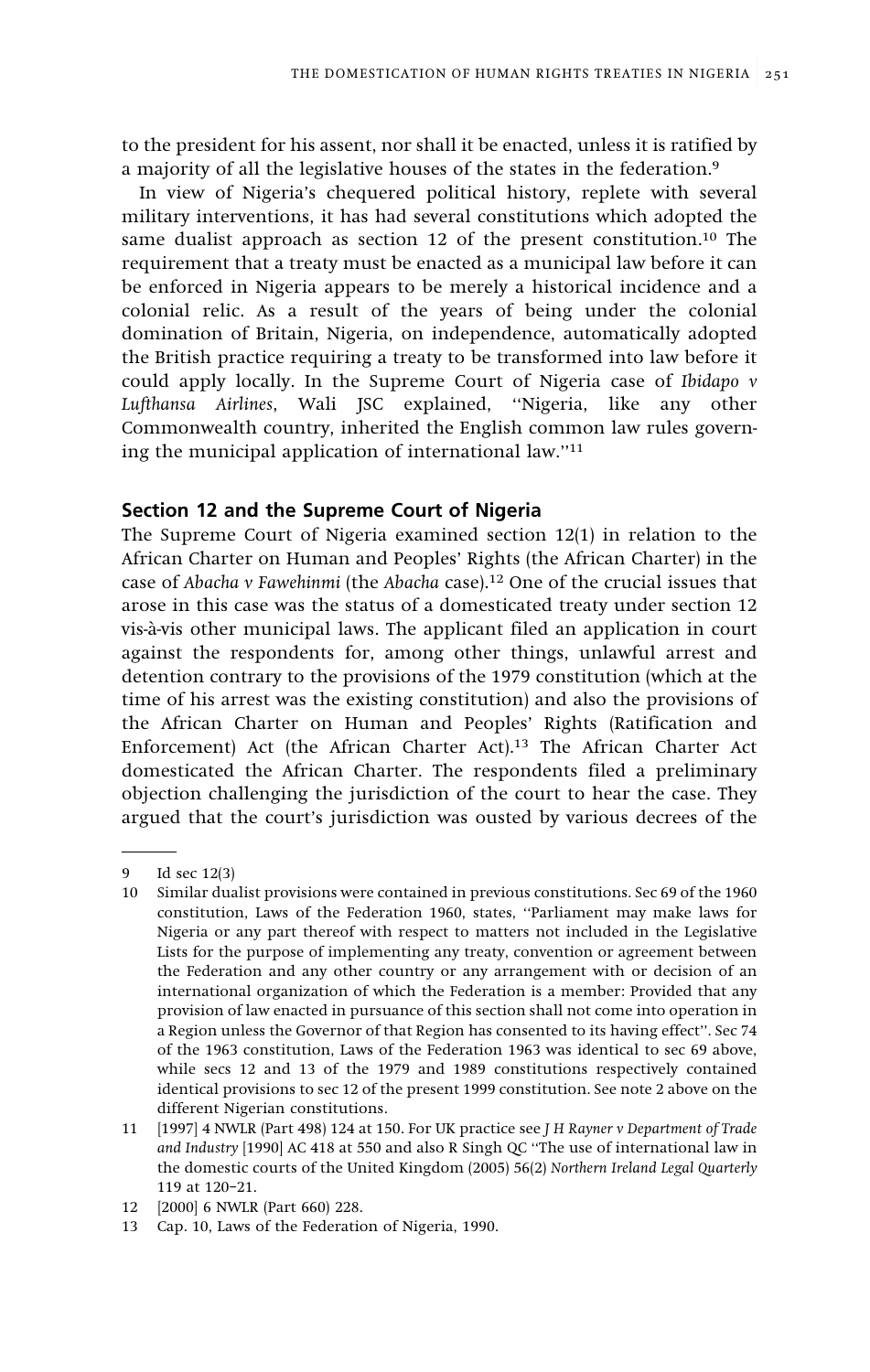then federal military government.<sup>14</sup> In the course of the arguments on the preliminary objection, one crucial argument raised by the applicant was that the provisions of the relevant decrees were inferior to the provisions of the African Charter and therefore could not override the African Charter under which he was seeking relief. The trial judge, after hearing arguments on the preliminary objection, held that the jurisdiction of the court was ousted and struck out the suit. The applicant appealed to the Court of Appeal. The Court of Appeal held, amongst other things, that the African Charter, having been enacted into Nigerian law, assumed a superior position to all other municipal laws. Mustapher JCA of the Court of Appeal, reading the lead judgment, stated as follows:

''It seems to me that the learned trial Judge acted erroneously when he held that the African Charter contained in Cap. 10 of the Laws of the Federation of Nigeria 1990 are (sic) inferior to the Decrees of the Federal Military Government. It is commonplace that no Government will be allowed to contract out by local legislation, its international obligations. It is my view, that notwithstanding the fact that Cap.10 was promulgated by the National Assembly in 1983, it is a legislation with international flavour and the ouster clauses contained in Decree No 107 of 1993 or No 12 of 1994 cannot affect its operation in Nigeria … While the Decrees of the Federal Military Government may over-ride other municipal laws, they cannot oust the jurisdiction of the court whenever properly called upon to do so in relation to matters pertaining to human rights under the African Charter. They are protected by the international law and the Federal Military Government is not legally permitted to legislate out its obligations.''<sup>15</sup>

<sup>14</sup> The relevant decrees in this case were: the State Security (Detention of Persons) Decree no 2 of 1984 as amended by decree no 11 of 1994; the Federal Military Government (Supremacy and Enforcement of Powers) Decree no 12 of 1994; and the Constitution (Suspension and Modification) Decree no 107 of 1993. These decrees did not explicitly oust the African Charter Act. For example, sec 4 of the State Security (Detention of Persons) Act provides: "(1) No suit or other legal proceedings shall lie against any person for anything done or intended to be done in pursuance of this Act. (2) Chapter IV of the Constitution of the Federal Republic of Nigeria is hereby suspended for the purposes of this Act and any question whether any provision thereof has been or is being or would be contravened by anything done or proposed to be done in pursuance of this Act shall not be inquired into in any court of law, and accordingly sections 219 and 259 of the Constitution shall not apply in relation to any such question.'' By virtue of the Constitution (Suspension and Modification) Decree 1993 (decree no 107 of 1993), decrees under the military regime were superior to any other law including the unsuspended part of the constitution. This particular decree was enacted by the military regime of the late General Sani Abacha (1993–1998). This has always been the practice of military regimes in Nigeria upon taking over the reigns of power from democratic civilian government. See Labiyi v Anretiola & Ors (see note 3 above) at 162 per Karibi Whyte JSC.

<sup>15</sup> Fawehinmi v Abacha [1996] 9 NWLR (Part 475) 710 at 747. For an analysis of this Court of Appeal decision, see generally E Egede ''The New Territorial Waters (Amendment) Act 1998 – comments on the impact of international law on Nigerian law'' (2000) 12 African journal of International and Comparative Law 84–104.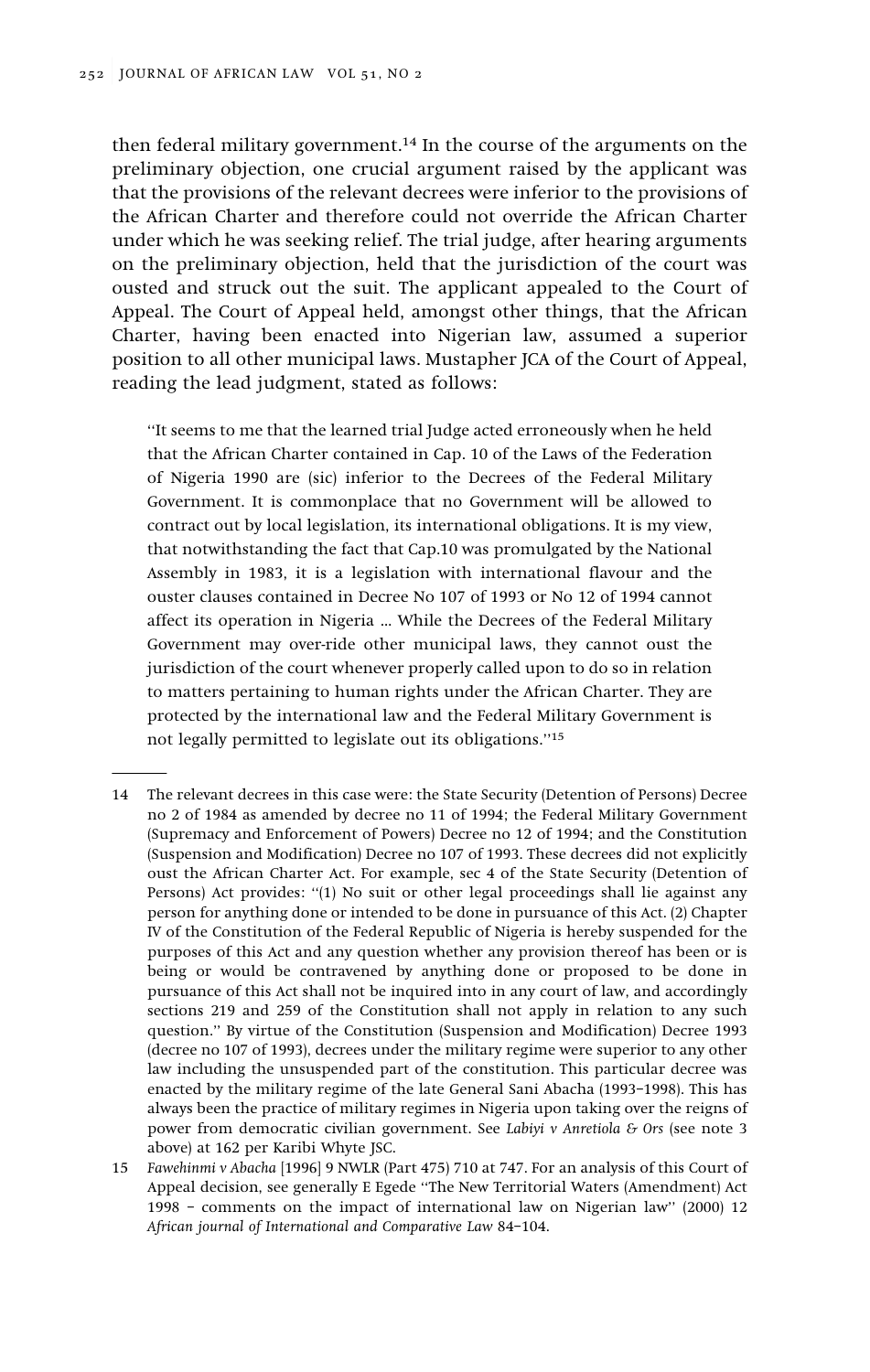This decision of the Court of Appeal was followed in several other Court of Appeal cases dealing with the African Charter.<sup>16</sup> These Court of Appeal decisions appear to have been motivated by the well intentioned desire, not only to protect citizens from human rights abuses by the then military government, but also to ensure that Nigeria honours its international obligations in the human rights treaties it has ratified. The respondents, not satisfied with the decision of the Court of Appeal in the Abacha case, appealed to the Supreme Court. The Supreme Court, like the trial court and the Court of Appeal, had to examine section 12(1) of the 1979 constitution, which is identical to section 12(1) of the 1999 constitution. As a result of the constitutional issue involved in this case, the Supreme Court was constituted by seven justices.<sup>17</sup> The court was unanimous in confirming the dualist effect of section 12(1) of the constitution.<sup>18</sup>

The exclusion from domestic application of human rights treaties to which Nigeria has become a party by succession, $19$  accession or ratification<sup>20</sup> by the deliberate (or perhaps inadvertent) failure by the legislature to enact them into law appears to be unwarranted. The inequity of section 12(1) is highlighted by the rather blunt and disturbing statement of one of

(a) All the obligations and responsibilities of the government of the United Kingdom which arise from any valid international instrument are from 1 October 1960 assumed by the Federation of Nigeria in so far as such instruments may be held to have application to or in respect of the Federation of Nigeria.

(b) The rights and benefits heretofore enjoyed by the government of the United Kingdom in virtue of the application of any such international instrument to or in respect of the Federation of Nigeria are from 1 October 1960, enjoyed by the Government of Nigeria.

See the case of Ibidapo v Lufthansa Airlines (see note 11 above) at 144–45.

20 See arts 11 to 16 of the Vienna Convention on the Law of Treaties (VCLT) (1969) 8 International Legal Materials (ILM) 679; (1969) 63 American Journal of International Law 875.

<sup>16</sup> Such as Comptroller of Nigerian Prisons & 2 Ors v Adekanye & 26 Ors [1999] 10 NWLR (Part 623) 400 and Ubani v Director of State Security Services [1999] 11 NWLR (Part 625) 129.

<sup>17</sup> The justices in this case were Justices Salihu Modibbo Alfa Belgore, Michael Ekundayo Ogundare, Uthman Mohammed, Anthony Ikechukwu Iguh, Okay Achike, Samson Odemwingie Uwaifo and Akintola Olufemi Ejiwunmi. For cases involving the interpretation of constitutional provisions, such as the present case, the Supreme Court is constituted by seven justices. See sec 234 of the 1999 constitution.

<sup>18</sup> Abacha case at note 12 above per Ogundare JSC at 288 and Achike JSC at 314 who delivered the lead judgements for the majority and minority respectively. The dualist position of the application of treaties in Nigeria under section 12(1) had been endorsed by the Supreme Court in the earlier case of African Reinsurance Corporation  $\nu$ Abata Fantaye [1986] 3 NWLR (part 32) 811, a case between the African Reinsurance Corporation and Nigeria which concerned a non human rights treaty. In this case the court emphatically held that the treaty, though ratified by Nigeria, did not have any force of law because it had not been enacted into law by the federal legislative body (at that time the federal military government). Interestingly, this case though relevant was never referred to by the Supreme Court in the Abacha case.

<sup>19</sup> See the exchange of letters between the United Kingdom and the Government of Nigeria on 1 October 1960 in which the Nigerian government confirmed and agreed that: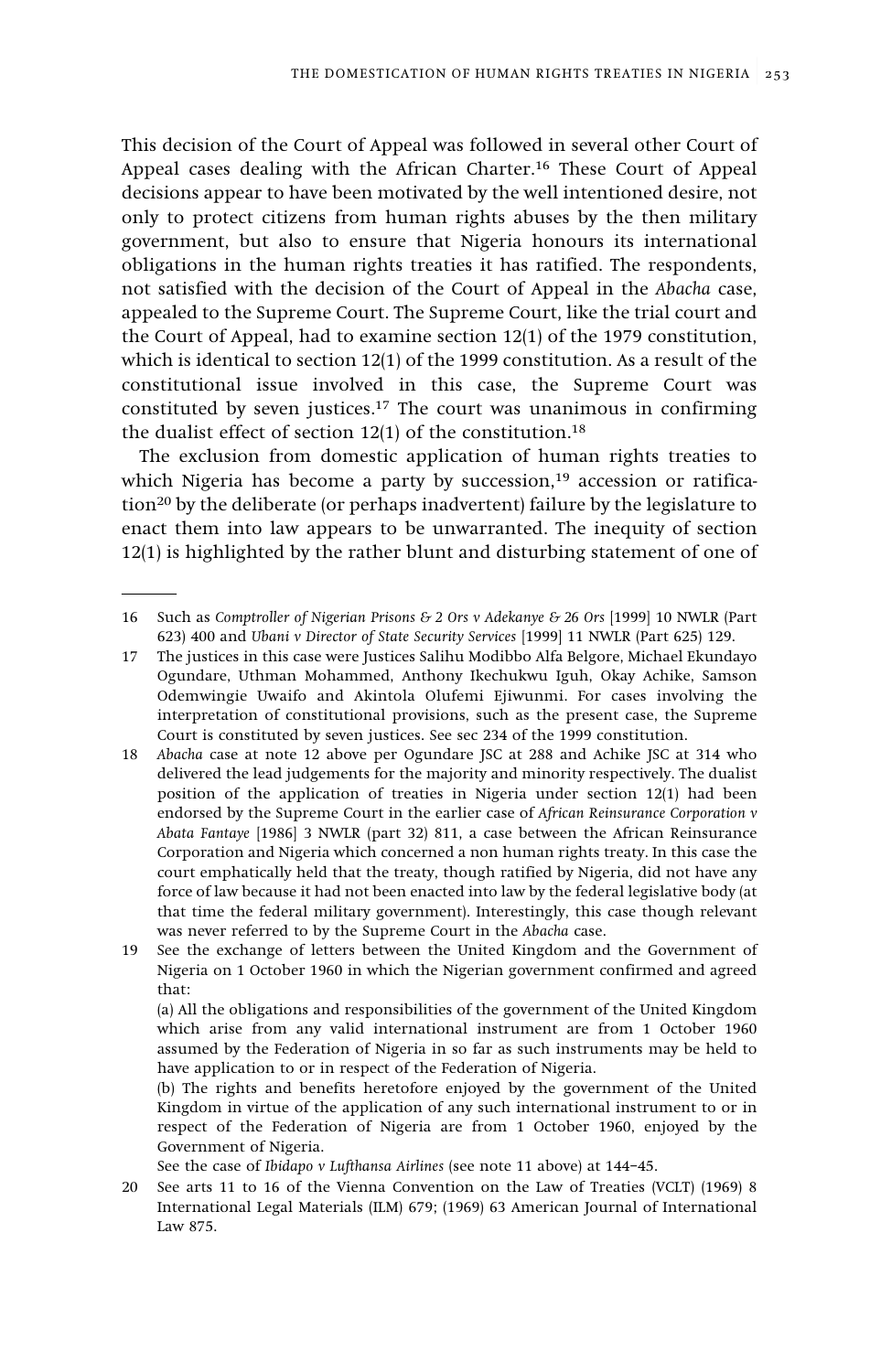the Supreme Court justices in the Abacha case when he said, ''It is therefore manifest that no matter how beneficial to the country or the citizenry an international treaty to which Nigeria has become a signatory may be it remains unenforceable, if it is not enacted into law of the country by the National Assembly.''<sup>21</sup>

What this indicates is that human rights treaties to which Nigeria is a party, which are actually meant for the ultimate benefit of the citizenry, have no effect except at the instance of the legislature. This, in the view of the author, appears to detract from the crucial objective of entering into such treaties, which are meant to protect individuals from the excesses of the government and its agencies.<sup>22</sup>

Apart from endorsing that, under section 12(1) of the constitution, no treaty (including those dealing with human rights) could have force of law in Nigeria unless brought into domestic legislation by the National Assembly, the Supreme Court in the Abacha case also examined the status of such domesticated treaty legislation vis-a`-vis other municipal legislation.

## THE RELATIONSHIP BETWEEN IMPLEMENTED TREATIES AND OTHER NIGERIAN LAWS

## Domesticated human rights treaty legislation and the constitution

Again, the justices of the Supreme Court in the Abacha case were unanimous in holding that domesticated human rights treaty legislation was in no any way superior to the constitution.<sup>23</sup> The need for the Supreme Court to clarify the status of the African Charter Act vis-à-vis the constitution became necessary in view of certain statements by the Court of Appeal in this case and subsequent cases, which implied that the legislation domesticating the African Charter was superior to the constitution.<sup>24</sup>

These Court of Appeal cases, though laudable attempts by the court to curb human rights abuses during the then military regime, created the problem of the status of the African Charter Act vis-a`-vis the 1999 constitution under the present democratic civilian regime. It is not surprising that the Supreme Court rejected the view that the African Charter Act was superior to the constitution, since to do otherwise would have been a judicial absurdity in view of the clear provisions of the constitution which declares it to be the supreme law of the land.<sup>25</sup>

<sup>21</sup> Abacha case at note 12 above per Ejiwunmi JSC at 356–57.

<sup>22</sup> See the Vienna Declaration and Programme of Action, 1993 World Conference on Human Rights, UN doc. A/CONF 157/24, (1993) 32 ILM 1661, which declares that ''… all human rights derive from the dignity and worth inherent in the human person, and that the human person is the central subject of human rights and fundamental freedoms, and consequently should be the principal beneficiary…''

<sup>23</sup> Abacha case at note 12 above per: Ogundare JSC at 289; Mohammed JSC, at 301–302; Achike JSC at 317–18; Uwaifo JSC at 343.

<sup>24</sup> See note 15 above. Also see Ubani v Director, State Security Service, above at note 16 at 129.

<sup>25</sup> Secs 1(1) and (3) of the 1999 constitution, which are identical to the same sections in the 1979 constitution say: ''This Constitution is supreme and its provisions shall have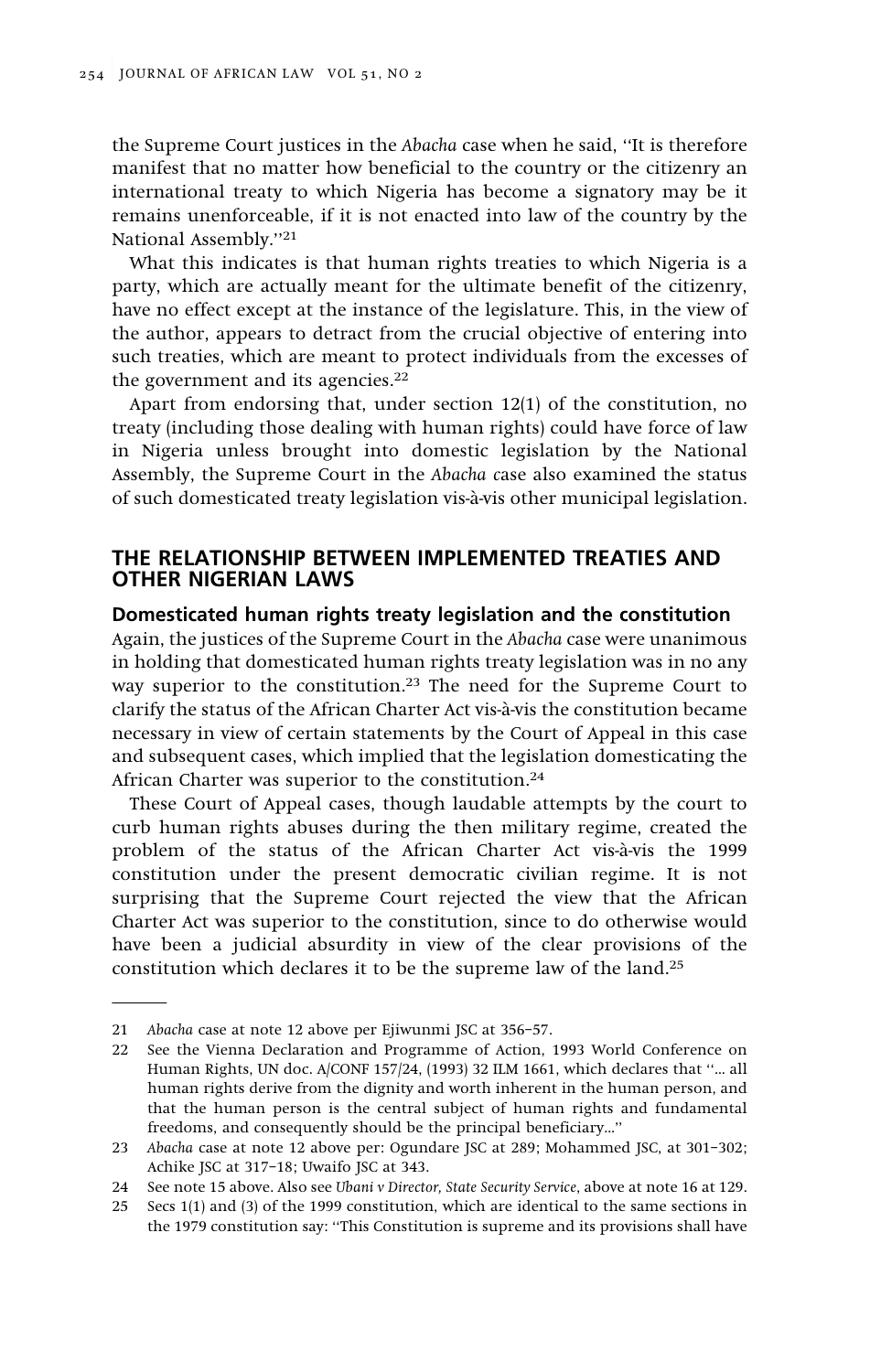The issue of the status of the constitution vis-à-vis domesticated human rights legislation is not merely an academic debate as there exists a real possibility of a conflict between the constitutional provisions and certain sections of the African Charter Act, which domesticates the African Charter. The fundamental human rights provisions of the constitution are limited to civil and political rights, while the African Charter Act goes beyond this to include socio-economic, cultural and solidarity rights. While it may be said that the African Charter generally supplements and does not necessarily derogate from the constitution, there are certain rights under the African Charter which are enforceable but are expressly identified by the constitution as unenforceable. For instance, article 17(1) of the African Charter says, ''Every individual shall have the right to education''. This right is not contained in the fundamental human rights provision of the constitution.<sup>26</sup> However, section 18 of chapter II of the constitution, headed ''Fundamental objectives and directive principles of state policy''<sup>27</sup> urges the government to direct its policy towards providing equal and adequate educational opportunities at all levels, as well as to strive to eradicate illiteracy and to provide as and when practicable free, compulsory and universal primary education, secondary education, adult education and adult literacy programmes. The constitution, however, makes it clear that the fundamental objectives and directive principles under chapter II are not enforceable in court.<sup>28</sup> Consequently, a possible conflict arises whereby the right to education is an enforceable right under the African Charter but

#### contd

binding force on all authorities and persons throughout the Federal Republic of Nigeria. If any other law is inconsistent with the provisions of this Constitution, this Constitution shall prevail, and that other law shall to the extent of the inconsistency be void.'' However when there was military intervention in Nigeria, these provisions were always repealed by the military junta which gave a superior status to its legislation (decrees) over the constitution.

<sup>26</sup> Chapter IV of the 1999 constitution incorporates the traditional civil and political rights such as: right to life (sec 33); right to human dignity (sec 34); right to personal liberty (sec 35); right to fair hearing (sec 36); right to private and family life (sec 37); right to freedom of thought, conscience and religion (sec 38); right to freedom of expression and the press (sec 39); right to peaceful assembly and association (sec 40); right to freedom of movement (sec 41); right to freedom from discrimination (sec 42); right to acquire and own immovable property anywhere in Nigeria (sec 43).

<sup>27</sup> See generally E E O Alemika ''Fundamental objectives and directive principles of state policy within the framework of a liberal economy'' and J O Akande, ''Fundamental objectives and directive principles of state policy within the framework of a liberal economy: a note'' in I A Ayua, DA Guobadia and AO Adekunle (eds) Nigeria – Issues in the 1999 Constitution (2000, Lagos, Nigerian Institute of Advanced Legal Studies) 198–234.

<sup>28</sup> Sec 6(6)(c) of the constitution says, ''The judicial powers vested in accordance with the foregoing provisions of this section shall not, except as otherwise provided by this Constitution, extend to any issue or question as to whether any act or omission by any authority or person or as to whether any law or any judicial decision is in conformity with the Fundamental Objectives and Directive Principles of State Policy set out in Chapter II of this Constitution.'' See Archbishop Okogie v Attorney General of Lagos State (1981) 2 NCLR 337 at 350.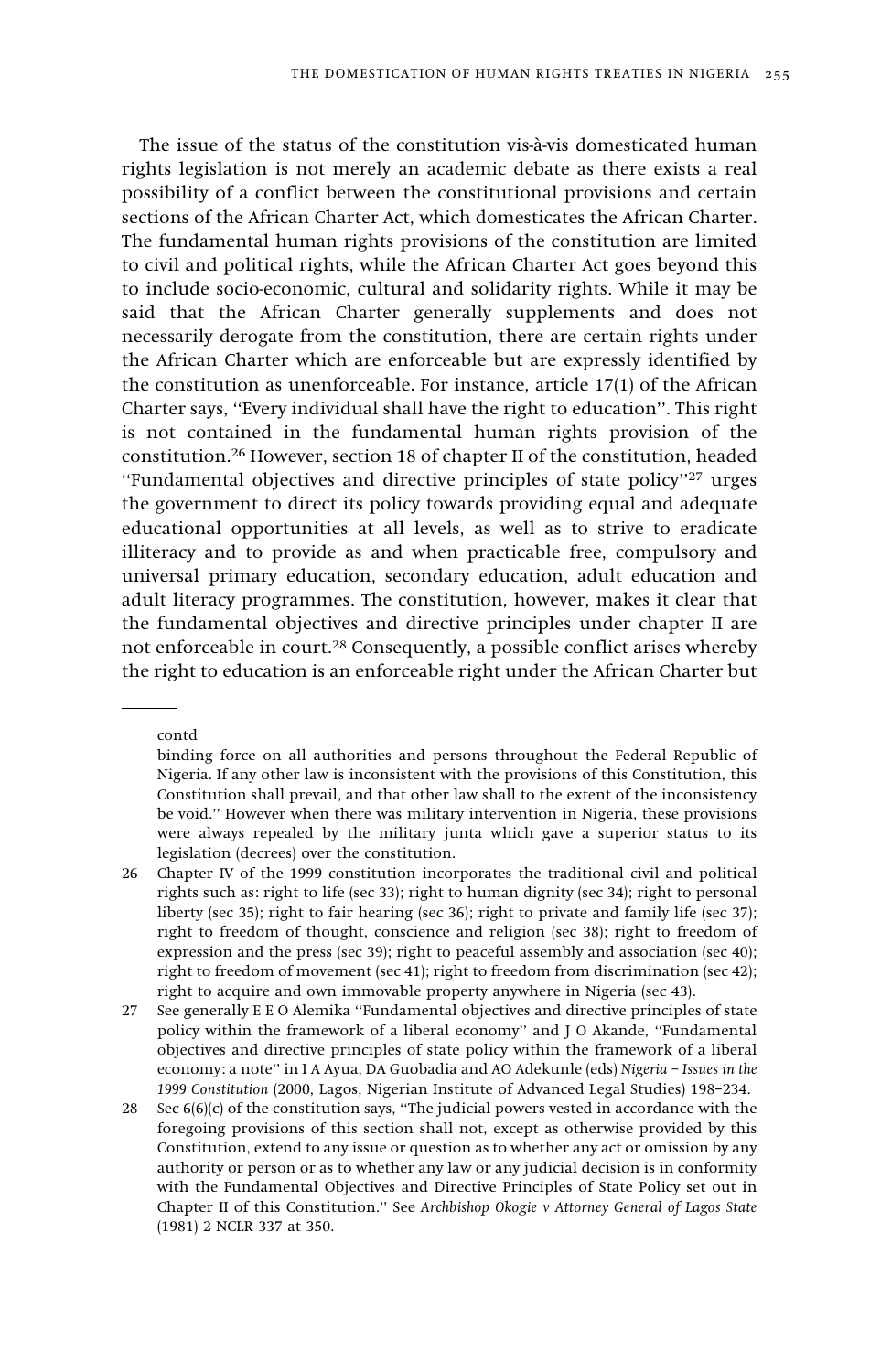is not enforceable under the constitution. In such a situation the conflict will be resolved in favour of the Nigerian constitution.<sup>29</sup>

## Domesticated human rights treaty legislation and other municipal legislation

This section examines the status of domesticated human rights treaty legislation vis-à-vis firstly acts and secondly laws.<sup>30</sup>

#### Acts of the National Assembly

In the Abacha case, the Supreme Court justices divided on the issue of the status of domesticated treaty legislation (including human rights treaties) vis-à-vis subsequent "ordinary" legislation<sup>31</sup> of the National Assembly. The justices were divided between the liberal constructionists (the majority) $32$ and the strict constructionists (the minority).33 The liberal constructionists, led by Ogundare JSC, while not ready to go as far as the Court of Appeal in holding categorically that domesticated treaties (in this case the African Charter Act)<sup>34</sup> were superior to other legislation of the National Assembly, were prepared to apply certain rules of construction to arrive at the same conclusion in this particular case.<sup>35</sup> So far as the liberal constructionists were concerned, since the legislature would be presumed not to intend to breach Nigeria's international obligations, the courts should interprete a conflict between a domesticated treaty and subsequent municipal law in such a way that the former would prevail, unless specifically repealed by the latter. However, they were careful to emphasize that this view should not be taken to give the domesticated treaty law any superior status over the constitution, the paramount municipal law. Neither should it be taken to debar the legislature from subsequently enacting municipal legislation that would expressly repeal the domesticated treaty law. In the words of the

- 32 Ejiwunmi, Iguh, Ogundare and Uwaifo JJSC.
- 33 Achike, Belgore and Mohammed JJSC.

<sup>29</sup> See note 25 above.

<sup>30</sup> The Nigerian federal legislative organ, the National Assembly, legislates by way of "acts", while the States Houses of Assembly legislate by way of "laws." See sec 318(1) of the 1999 constitution.

<sup>31</sup> Ordinary legislation is used in this sense to cover the legislation of the National Assembly which is not a domestication of an international treaty.

<sup>34</sup> Cap.10, Laws of the Federation of Nigeria 1990 with a commencement date of 17 March 1983.

<sup>35</sup> The majority concluded that, assuming that the legislature does not intend to breach its international obligations, subsequent laws passed by the federal military government which do not specifically repeal the African Charter Act would not be regarded as having repealed such an act with an international flavour. The English case of Attorney General v British Broadcasting Corporation (1981) AC 303 was referred to on this point. See note 12 above, per Uwaifo JSC at 345. See also the statement of Chief Justice Marshall in the American case of Murray v The Schooner Charming Betsy 6 US (2 Cranch) 64, 118 (1804) where he said that ''an act of Congress ought never to be construed to violate the law of nations if any other possible construction remains.''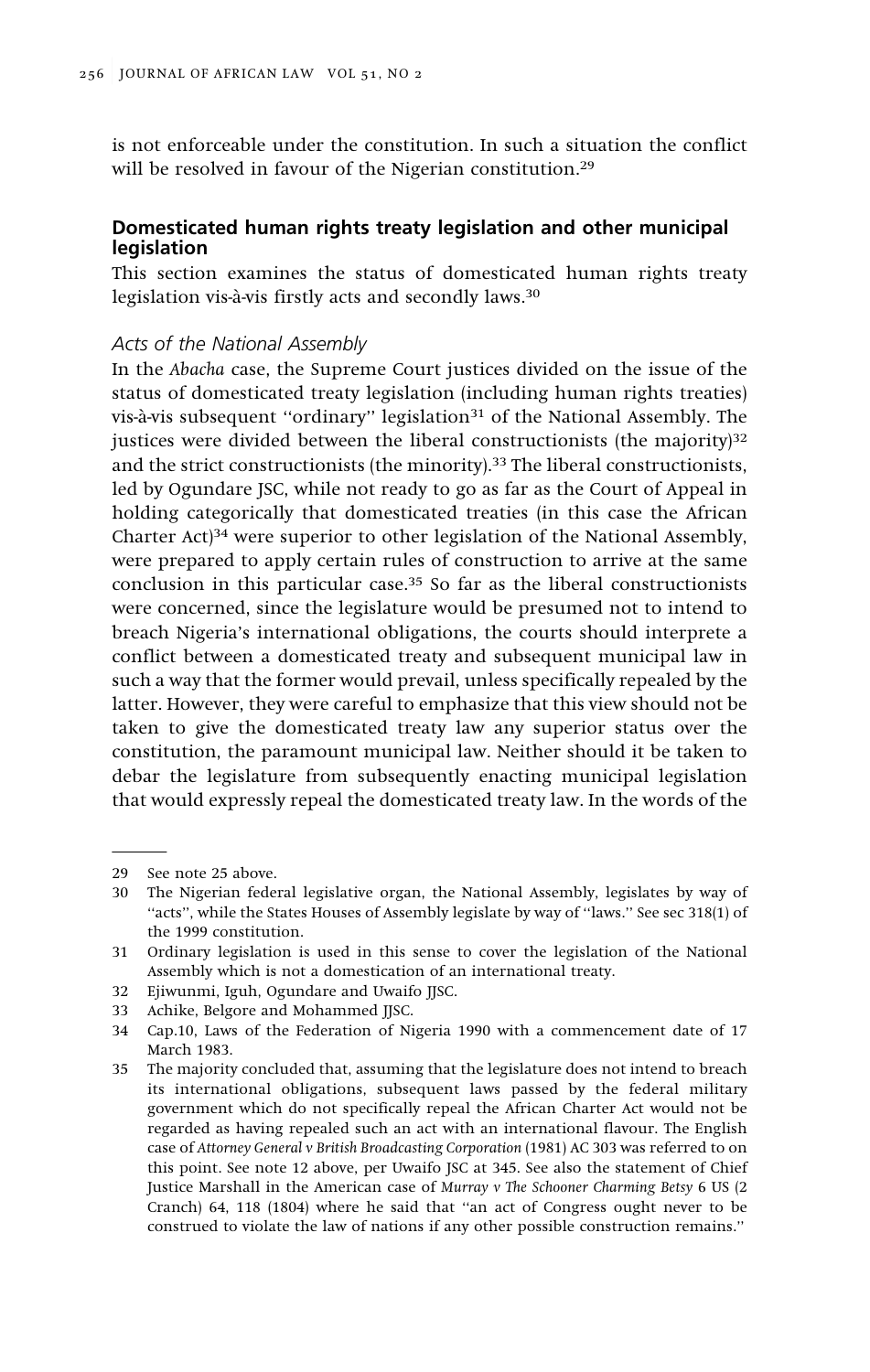learned Supreme Court justice reading the lead judgment for the majority liberal constructionists:

''No doubt Cap.10 is a statute with international flavour. Being so, therefore, I would think that if there is a conflict between it and another statute, its provisions will prevail over those of that other statute for the reason that it is presumed that the legislature does not intend to breach an international obligation. To this extent I agree with their Lordships of the Court below that the Charter possesses "a greater vigour and strength" than any other domestic statute… Nor can its international flavour prevent the National Assembly, or the Federal Military Government before it remove (sic) it from our body of municipal laws by simply repealing Cap.10.''36

The majority liberal constructionist justices were also quick to emphasize that such domesticated treaty legislation could not be used to determine the validity of a subsequent act of the National Assembly. One of the justices pointed out as follows: ''The application of this principle [principle of interpretation that there is a rebuttable presumption that the legislature does not intend to violate rules of international law| does not imply that a statute will be declared ultra vires as being in contravention of a treaty or of an international law, or that the treaty is superior to the national laws (a completely erroneous concept), but that the courts would desist from a construction that would lead to a breach of an accepted rule of international law''.<sup>37</sup>

The purport of this liberal constructionist view is that, although there is a presumption in favour of domesticated treaty law in the event of conflict with other municipal laws, such presumption may be rebutted if it is explicitly repealed, modified or varied by a subsequent municipal law. From this decision, there is, therefore, nothing ''sacred'' about a domesticated human rights treaty law since it can be repealed, modified or varied by the legislature. The only onus the liberal constructionist view appears to put upon the legislature is that it can only repeal, modify or vary a domesticated human rights treaty law explicitly rather than implicitly. This clearly differs from the position of the Court of Appeal which put domesticated human rights laws on a higher pedestal than other municipal laws.38

The strict constructionists, on the other hand, took the position that the domesticated treaty legislation had no special status and was on a par with any other act of the National Assembly. Neither were they inclined to presume that the legislature does not intend to breach international obligations, by holding that domesticated treaty legislation still applies if it is not expressly repealed, amended or varied by a subsequent act. Achike

<sup>36</sup> Abacha case at note 12 above per Ogundare JSC at 289. See also Iguh JSC at 303–304, Uwaifo JSC at 345, and Ejiwunmi JSC at 357.

<sup>37</sup> Id per Uwaifo JSC at 345.

<sup>38</sup> See note 15 above.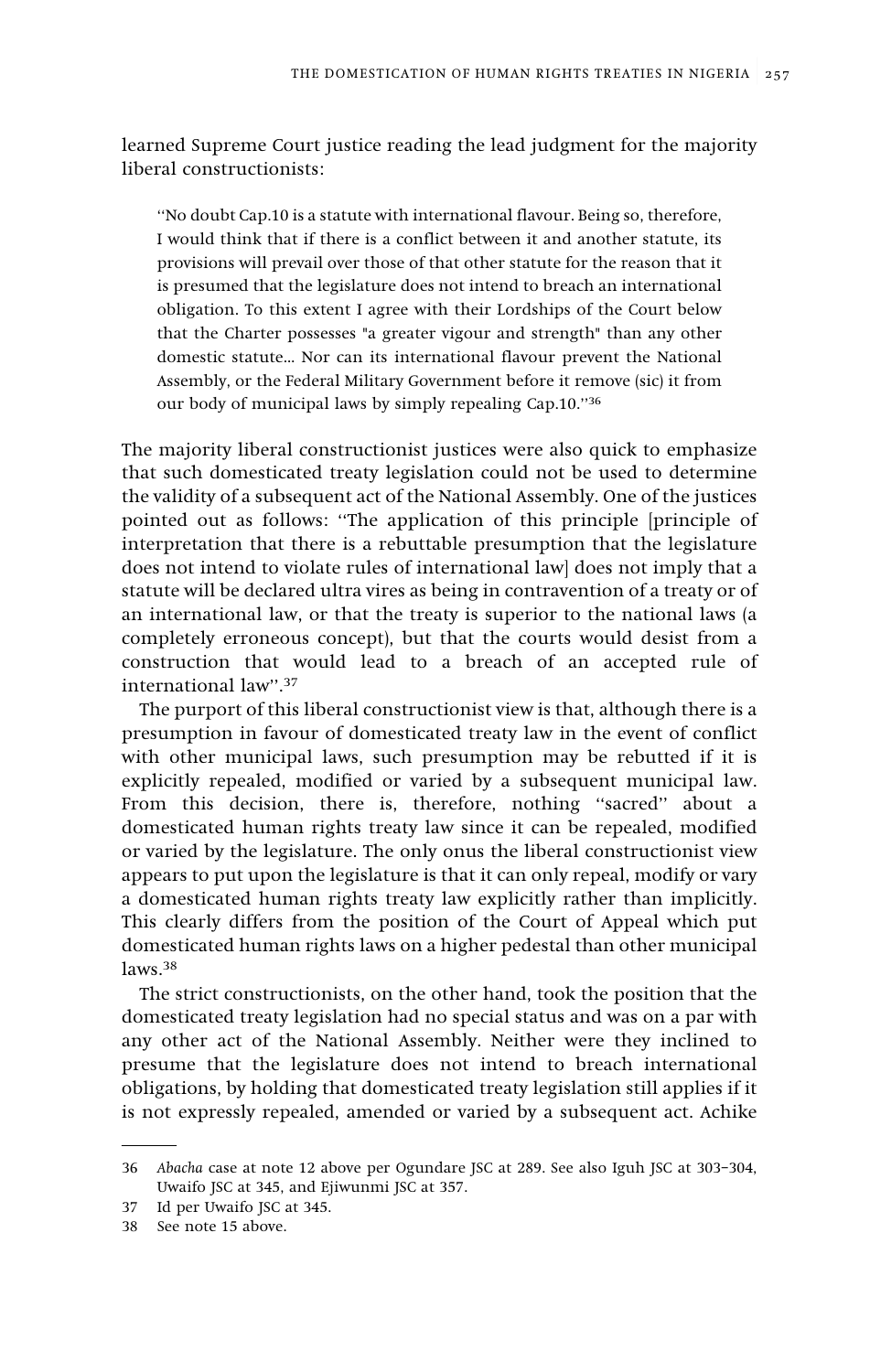JSC, reading the decision of the strict constructionists, vehemently opposed to the position of the Court of Appeal, stated:

''No authority was given in support of this far-reaching proposition. On the contrary, the proposition is manifestly at variance with section 12(1) of the 1979 Constitution … Indeed, enacting the African Charter as an Act of our municipal law and as a schedule to the only two sections of the Act, ie Cap 10 LFN 1990, a close study of that Act does not demonstrate, directly or indirectly, that it had been 'elevated to a higher pedestal' in relation to other municipal legislations (sic). The provisions of the only two sections of Cap.10, LFN 1990 incorporating the African Charter into our municipal law are conspicuously silent on a 'higher pedestal' to which the learned Justice of the lower court arrogates to the African Charter vis-à-vis the ordinary laws. The general rule is that a treaty, which has been incorporated into the body of the municipal laws, ranks at par with the municipal laws. It is rather startling that a law passed to give effect to a treaty should stand on a 'higher pedestal' above all other municipal laws, without more, in the absence of any express provision in the law that incorporated the treaty into municipal law.''<sup>39</sup>

Although technically section 12(1) does not in any way distinguish between treaty legislation and other municipal laws, it does appear that the strict constructionist view is unnecessarily rigid and legalistic, since the courts, in the exercise of their duty to do justice and protect rights, should utilize methods within the framework of the law, including using rules of interpretation, to support the preservation rather than the proscription of rights under domesticated human rights treaties.<sup>40</sup>

In the author's opinion, the majority (the liberal constructionists) and minority (the strict constructionists) decisions of the Supreme Court reveal the deficiency of section 12(1) of the constitution, especially as regards domesticated human rights treaty legislation. The government may ratify human rights treaties for the benefit of its citizens, enact them as law and then subsequently repeal, modify or amend the laws to deprive its citizens of the benefits of the treaties! The dualist nature of section 12(1) permits this.41 This dualist attribute of section 12(1) in itself raises the truism that

<sup>39</sup> Abacha case at note 12 above at 316. See also the judgments of Belgore JSC at 299 and Mohammed JSC at 301.

<sup>40</sup> See the 1996 South African constitution which specifically imposes a duty upon the South African courts to prefer an interpretation of a law which is consistent with international law. Sec 233 says, ''When interpreting any legislation, every court must prefer any reasonable interpretation of the legislation that is consistent with international law over any alternative interpretation that is inconsistent with international law.''

<sup>41</sup> See generally F Morgenstern ''Judicial practice and the supremacy of international law'' (1950) 27 British Yearbook of International Law 42 and I Seidl-Hohenveldern ''Transformation or adoption of international law into municipal law'' (1963) 12 International & Comparative Law Quarterly 88.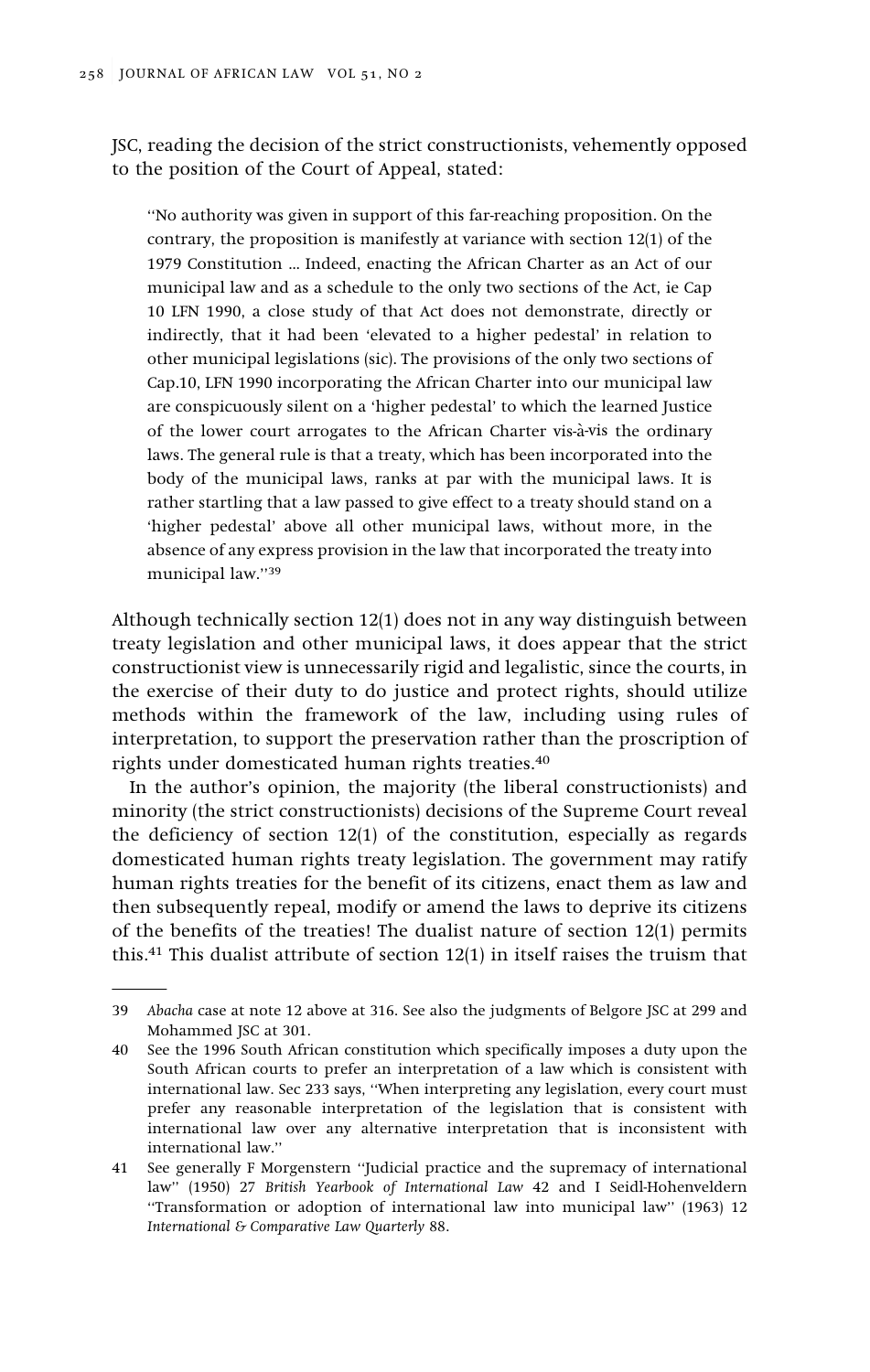the same legislature, which gives authority for the domestic application of a ratified treaty by enacting it as law, must, by logical deduction, have the authority to repeal, modify or amend such laws.<sup>42</sup>

The inherent shortcoming of the dualist nature of section 12(1) in guaranteeing the individuals' right to enjoy the protection of rights under human rights treaties ratified by Nigeria, suggests, in the author's view, a need to adjust this provision.<sup>43</sup>

#### Laws of the States Houses of Assembly

It is interesting to note that the Supreme Court's decision in the Abacha case only related to a conflict between treaty legislation and legislation enacted by the National Assembly. In Nigeria's federal system,<sup>44</sup> where the states have powers to legislate on certain matters,<sup>45</sup> the possibility of conflict between domesticated human rights treaties, such as the African Charter Act, and state laws is certainly not a remote possibility. An example of this real and present possibility emerges with the introduction of Islamic criminal law by certain states in the north of Nigeria.<sup>46</sup> The Houses of Assembly of these states enacted, some argue in a manner contrary to the 1999 constitution, $4^7$  penal code laws introducing, $4^8$  amongst other things, certain penalties for offences against Sharia law such as amputation of

<sup>42</sup> Morgenstern, id at 51.

<sup>43</sup> See section below: ''The need to amend section 12 of the 1999 constitution''.

<sup>44</sup> See sec 2 of the 1999 Constitution. See also generally B O Nwabueze, Federalism in Nigeria under the Presidential Constitution (1983, Sweet and Maxwell, London).

<sup>45</sup> Id secs 4(6) and (7).

<sup>46</sup> Zamfara was the first state to enact legislation on this issue and since then a number of states in the north of Nigeria (for example Bauchi, Borno, Gombe, Jigawa, Kaduna, Kano, Katsina, Kebbi, Niger, Sokoto and Yobe) have followed suit. See US Department of State 2000 Annual Report on International Religious Freedom: Nigeria, available at ,http://www.state.gov/www/global/human\_rights/irf/irf\_rpt/irf\_nigeria.html. (last accessed 17 May 2007). Also see O U Kalu, ''Safiyya and Adamah: punishing adultery with Sharia stones in twenty-first-century Nigeria'' (2003) 102 African Affairs 389–408.

<sup>47</sup> The constitutionality of these laws has not been determined by the Nigerian courts but, for an interesting analysis of the constitutionality of these laws, see: A U Iwobi ''Tiptoeing through a constitutional minefield: the great Sharia controversy in Nigeria'' (2004) 48(2) Journal of African Law 111–64; and B Nwabueze, ''The unconstitutionality of the state enforcement of Sharia law" available at  $<$ http:// www.ogbaru.org/buezeon%20sharia.html> (last accessed 17 May 2007). See sec 10 of the 1999 constitution which says, ''The Government of the Federation or of a State shall not adopt any religion as State Religion.''

<sup>48</sup> An example of such law is the Zamfara State Penal Code Law no 10 of 2000 which consists of 409 sections and ten schedules. For example, sec 127 provides for caning by 100 lashes and imprisonment for one year (unmarried offenders) or stoning to death (married offenders) as punishment for the offence of extra-marital sexual intercourse. Sec 145 provides for amputation of the right hand from the wrist as punishment for the offence of theft. Sec 153(d) provides for crucifixion for robberies involving murder and seizure of property.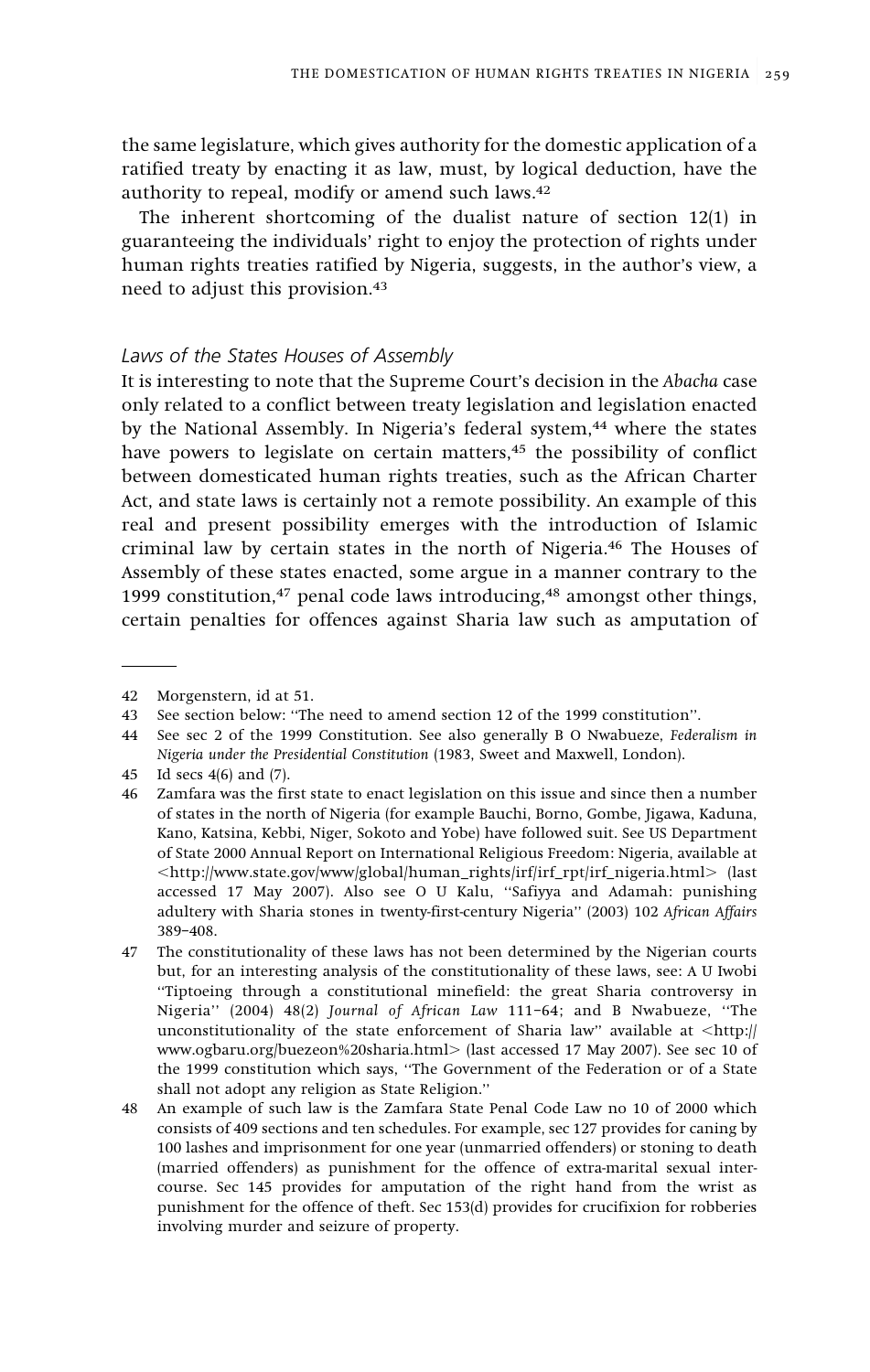$arms,49$  whipping,<sup>50</sup> stoning to death<sup>51</sup> and crucifixion.<sup>52</sup> These penalties could be said to conflict with article 5 of the African Charter, domesticated as the African Charter Act, which says, ''Every individual shall have the right to the respect of the dignity inherent in a human being and to the recognition of his legal status. All forms of exploitation and degradation of man particularly slavery, slave trade, torture, cruel, inhuman or degrading punishment and treatment shall be prohibited.''<sup>53</sup> (Emphasis added)

Under the 1999 constitution, where there is a conflict between any law validly made by the National Assembly and that enacted by the House of Assembly of a state, the former prevails and the latter (to the extent of its inconsistency) is void.<sup>54</sup> Therefore, since the African Charter Act is by virtue of section 12(1) deemed to be a law validly made by the National Assembly, the Sharia laws of the states should be, at least to the extent of their inconsistency with the charter provisions, void.

## SPECIFIC NIGERIAN LEGISLATION DOMESTICATING HUMAN RIGHTS TREATIES IN NIGERIA

#### African Charter on Human and Peoples' Rights (Ratification and Enforcement) Act (the African Charter Act)<sup>55</sup>

The African Charter Act legislation merely contains two sections and a schedule which sets out the provisions of the African Charter. The first section provides that, as from the act's commencement on 17 March 1983,

55 See note 34 above.

<sup>49</sup> Mallam Bello Jangedi was indicted under the Zamfara law for allegedly stealing some animals; on conviction one of his hands was amputated. Another victim of the Zamfara law, Lawali Isah, had one of his hands amputated for stealing three bicycles. See I Maru ''Man loses hand for stealing three bicycles'' (2001) This Day (Nigerian Newspaper) available at <http://www.thisdayonline.com/archive/2001/05/05/ 20010505news09.html> (last accessed 17 May 2007).

<sup>50</sup> Bariya Ibrahima Magazu, a 17 year old girl, was indicted under the Zamfara law for engaging in pre-marital sex resulting in pregnancy; on conviction she was sentenced to 100 lashes. See ''Nigerian flogging condemned'' (2001) BBC news, available at  $\lt$ http://news.bbc.co.uk/1/hi/world/africa/1132168.stm> (last accessed 17 May 2007).

<sup>51</sup> Safiyyatu Hussein, accused of committing adultery, would have been stoned to death but for the intervention of the international community which led to her acquittal on technical procedural grounds by the Sharia Court of Appeal. See Kalu ''Safiyya and Adamah'', above at note 46 at 394–408. See S V Barrow ''Nigerian justice: death-bystoning sentence reveals empty promises to the state and the international community'' (2003) 17 Emory International Law Review at 1203–1249. Also see the Amina Lawal case (unreported, referenced in Barrow ''Nigerian justice'' at 1204–08) where the Sharia Court of Appeal also reversed the conviction and sentence to death by stoning for the offence of adultery on technical procedural grounds.

<sup>52</sup> See sec 153(d) of the Zamfara Penal Code.

<sup>53</sup> See Iwobi ''Tiptoeing through a constitutional minefield'', above at note 47 at 138–48.

<sup>54</sup> Sec 4(5) of the 1999 constitution says: ''If any Law enacted by the House of Assembly of a State is inconsistent with any law validly made by the National Assembly, the law made by the National Assembly shall prevail, and that other Law shall to the extent of the inconsistency be void''.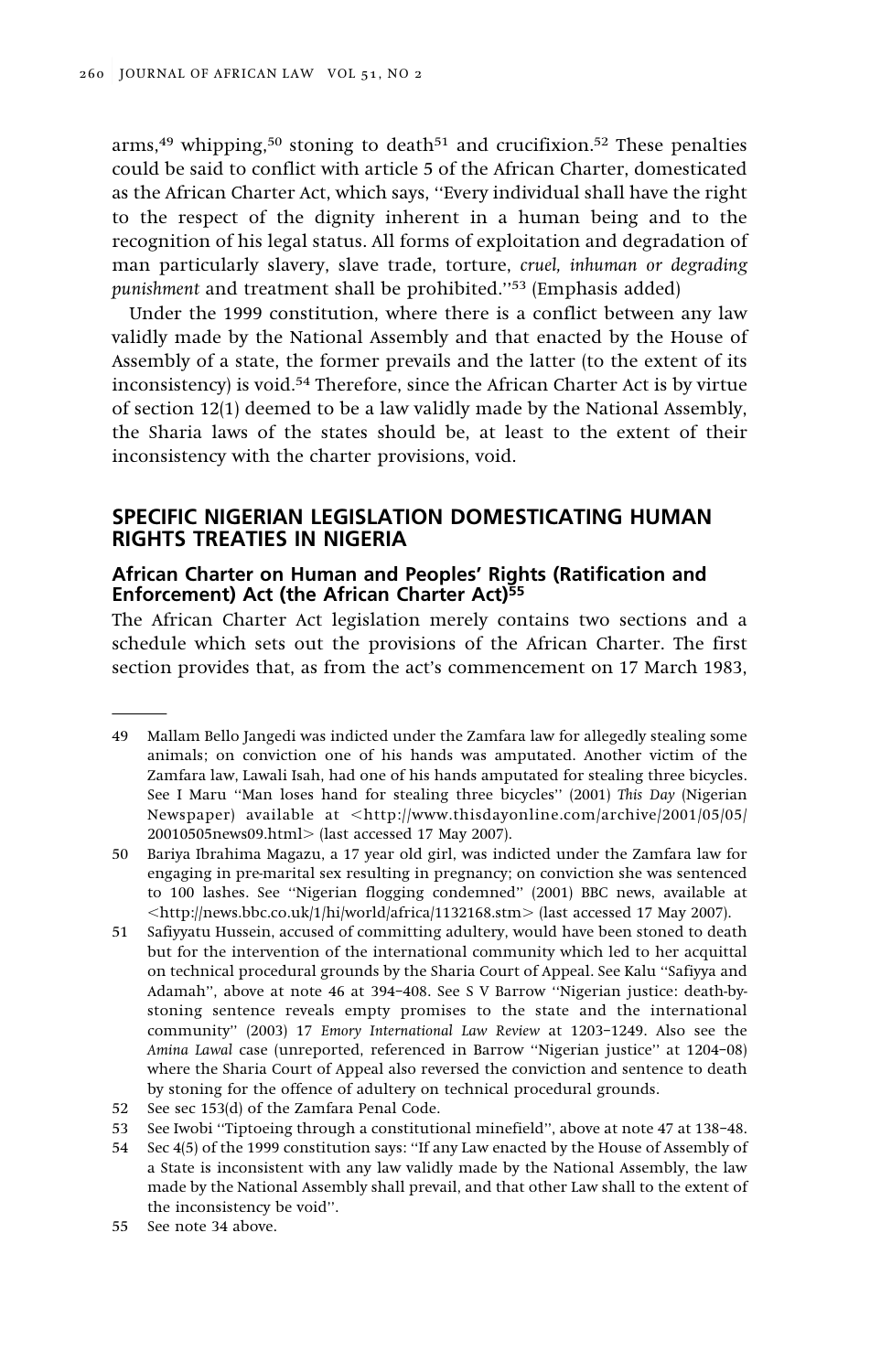the African Charter provisions have force of law in Nigeria and should be given full recognition and effect and be applied by all authorities and persons exercising legislative, executive and judicial powers in Nigeria. The second section gives the formal title of the Act.

The African Charter contained in the schedule to this legislation, consisting of 68 articles, appears to deal with the three generations of human rights: civil and political rights;<sup>56</sup> economic, social and cultural rights,57 and solidarity rights.<sup>58</sup> However, as a result of the interdependence and indivisibility of human rights, the demarcation between these three generations in the African Charter is sometimes not clear-cut and appears to overlap.<sup>59</sup> The charter also imposes certain duties upon the state, as well as the individual.<sup>60</sup> Article 1 imposes an obligation on all states parties to ''recognize the rights, duties and freedoms enshrined in this Charter and … undertake to adopt legislative or other measures to give effect to them.''<sup>61</sup> The legislation of the National Assembly therefore complies with its obligation under article 1. The Supreme Court justices in the Abacha case were unanimous about the enforceability of the African Charter by the Nigerian courts.<sup>62</sup>

One critical issue however relates to the implementation of certain provisions of the charter. While it is easy to implement the traditional civil

- 57 Arts 15–17: right to work; right to health; and right to education.
- 58 Arts 19–24 dealing with the rights of peoples: equality of all peoples; right to selfdetermination; right of peoples to dispose freely of their wealth and natural resources; right of peoples to development; right of peoples to national and international peace and security; and right of peoples to a clean and healthy environment.
- 59 See C A Odinkalu, ''Analysis of paralysis or paralysis by analysis? Implementing economic, social, and cultural rights under the African Charter on Human and Peoples' Rights'' (2001) 23 Human Rights Quarterly 327 at 337–48, where the author suggests that the African Charter addresses economic, social and cultural rights at five levels which he identified as: cross-cutting rights (rights that straddle, underlie or facilitate the exercise of both civil and political rights and economic, social and cultural rights); new rights (rights that are mostly economic, social or cultural and are not covered by other international human rights regimes); classic economic, social and cultural rights (traditional economic, social and cultural rights); women's, traditional and cultural rights (rights dealing with the protection of women's rights and also the need to take into account African tradition and culture in interpreting charter rights); and group and collective rights (economic, social and cultural rights as collective human rights).
- 60 Arts 17(3), 18(2), 22(2), 25 and 26 as well as 27–29. See generally on obligations under the African Charter, C Anyangwe ''Obligations of state parties to the African Charter on Human and Peoples Rights'' (1998) 10 African journal of International and Comparative Law 625–59.

62 Abacha case at note 12 above per Ogundare JSC at 289, Belgore JSC at 298, Mohammed JSC at 301, Iguh JSC at 303, Achike JSC at 315, Uwaifo JSC at 340 and Ejiwunmi JSC at 356.

<sup>56</sup> Arts 2–14: protection from discrimination; equality; right to life; freedom from exploitation and degradation particularly slavery, slave trade, torture, cruel, inhuman or degrading punishment and treatment; right to liberty and security of person; right to fair hearing; freedom of conscience and religion; right to receive information and freedom of expression; freedom of association and assembly; freedom of movement; right to participate in government; and right to property.

<sup>61</sup> Id at 629–35.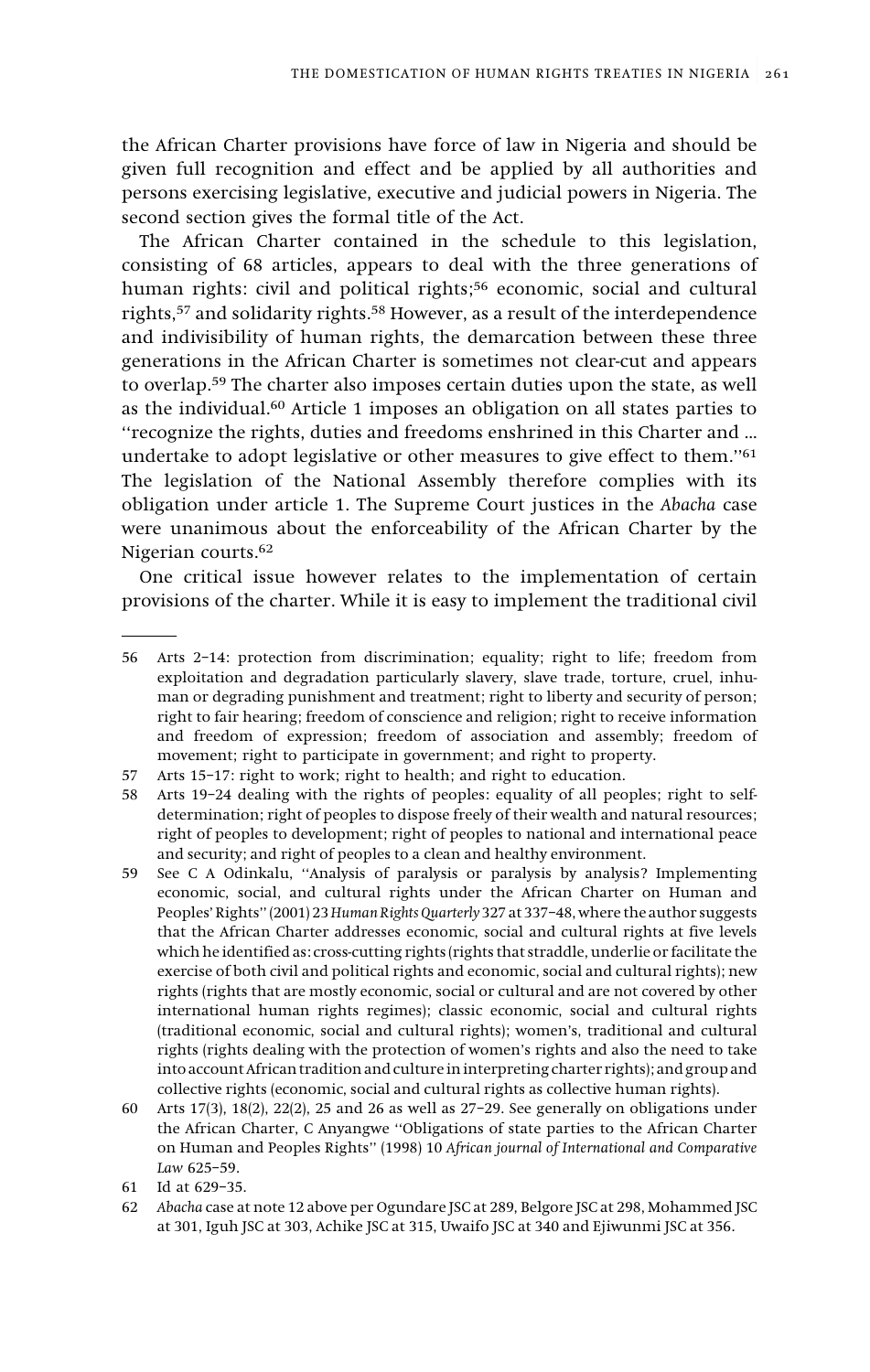and political rights in the African Charter, which are similar to the rights contained in chapter IV of the constitution (and in essence the subjectmatter of the Abacha case, as well as several other cases based on the charter),63 problems may arise regarding the implementation of economic, social and cultural rights, as well as solidarity rights.<sup>64</sup> Certain provisions of the charter dealing with socio-economic rights, which are obviously intended to be justiciable, would have to be reconciled with similar provisions under chapter II of the 1999 constitution dealing with the fundamental objectives and directive principles of state policy, which are not justiciable.65 Further, the implementation of socio-economic rights is capital intensive in nature and raises the issue of whether the Nigerian government is in a position to implement these rights domestically. For example, article 16 of the African Charter provides that, ''Every individual shall have the right to enjoy the best attainable state of physical and mental health. States Parties to the present Charter shall take the necessary measures to protect the health of their people and to ensure that they receive medical attention when they are sick.'' It is difficult to imagine how the government can implement this provision in a nation where the poverty level is high and where health facilities are inadequate.66 This, therefore, raises the question of what happens if, due to inadequate resources or lack of an enabling environment, the government is unable to carry out its obligations effectively. Can the government of Nigeria, on this ground or any other ground, amend, vary or abrogate the African Charter Act? There is a dearth of decisions of the Nigerian courts on the implementation of socio-economic rights under the charter. However, perhaps guidance can be obtained from other jurisdictions, such as South Africa, whose constitution has incorporated socio-economic rights as enforceable rights. For instance, there is the South African case of The Government of the Republic of South Africa & Ors v Irene Grootboom & Ors (the Grootboom case)<sup>67</sup> that specifically sought to interpret the provisions of the Bill of Rights in the 1996 South African constitution relating to the

<sup>63</sup> The relevant articles of the African Charter under which the appellant in this case applied are arts 4, 5, 6 and 12 which deal with such traditional rights as right to respect for life and integrity of person, right to respect of human dignity, right to liberty and security of person, and right to freedom of movement. See also the Adekanye and Ubani Cases (see note 16 above).

<sup>64</sup> P Alston & G Quinn ''The nature and scope of states parties' obligations under the International Covenant on Economic, Social and Cultural Rights'' (1987) 9 Human Rights Quarterly 156–229 and Alston ''Out of the abyss: the challenges confronting the new UN Committee on Economic, Social and Cultural Rights'' (1987) 9 Human Rights Quarterly 332–81.

<sup>65</sup> See discussion in the section above on ''Domesticated human rights treaty legislation and the constitution''.

<sup>66</sup> See UN Development Program Human Development Report 2003 which states that 34.1% of Nigerians were below the poverty line in the period 1987–2000; available at <http://hdr.undp.org/reports/global/2003/> (last accessed 17 May 2007).

<sup>67</sup> Case CCT 11/00 of 4 October 2000.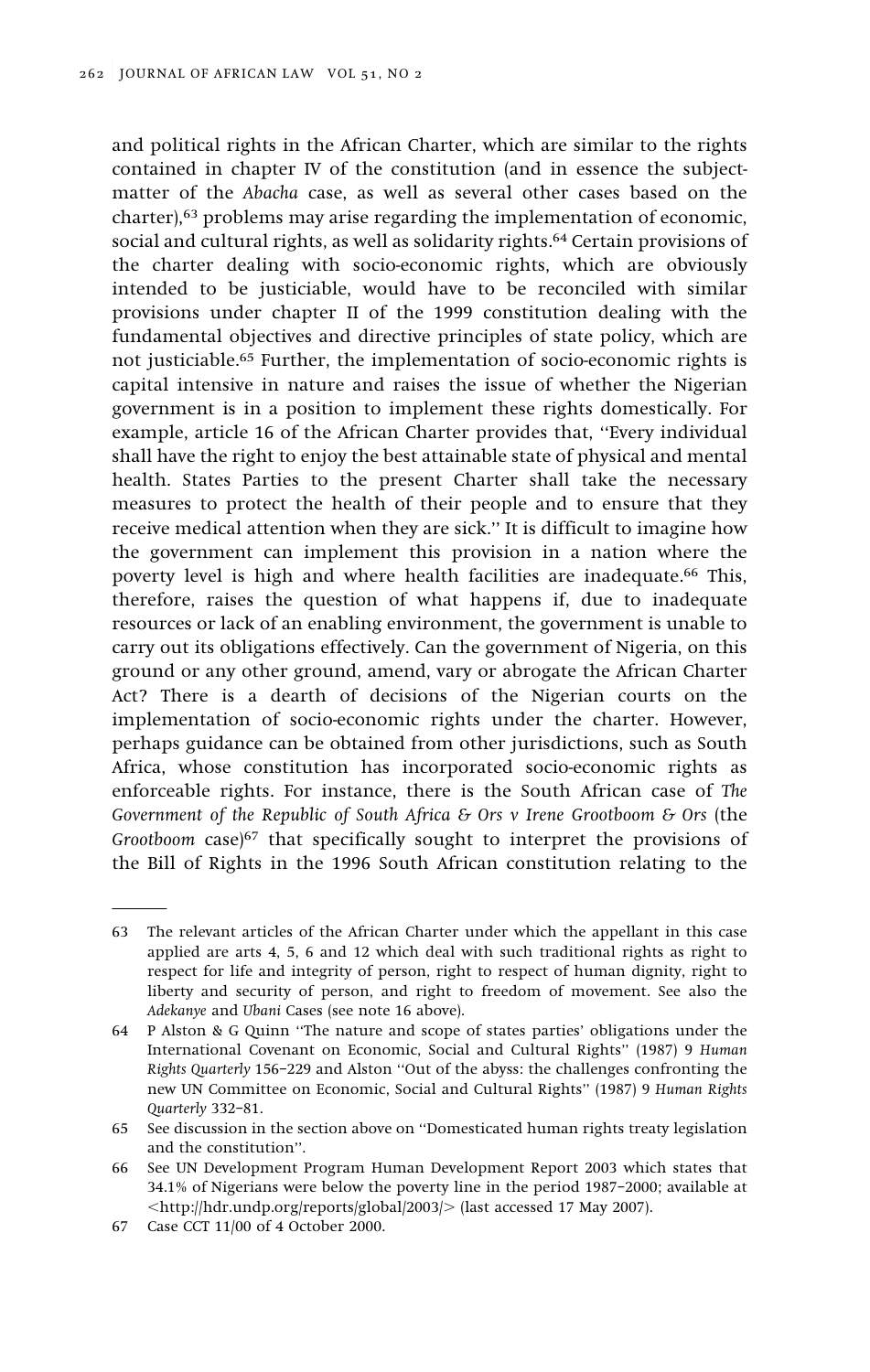socio-economic right to have access to adequate housing.<sup>68</sup> This case held that the government had a positive obligation to take reasonable steps within its available resources to implement this right.<sup>69</sup> In determining whether the state is carrying out its obligation the court pointed out:

''Mere legislation is not enough. The state is obliged to act to achieve the intended result, and the legislative measures will invariably have to be supported by appropriate, well-directed policies and programmes implemented by the executive. These policies and programmes must be reasonable both in their conception and their implementation. The formulation of a programme is only the first stage in meeting the state's obligations. The programme must also be reasonably implemented. An otherwise reasonable programme that is not implemented reasonably will not constitute compliance with the state's obligations''.<sup>70</sup>

In the same light, the resolution of the African Commission on Human and Peoples' Rights on Economic, Social and Cultural Rights in Africa adopting the Declaration of the Pretoria Seminar on Economic, Social and Cultural Rights in Africa, requires states parties to adopt legislative and other measures, either individually or through international cooperation and assistance, that would ''give full effect to the economic, social and cultural rights contained in the African Charter, by using the maximum of their resources''.71 Further, it states that states parties have ''an obligation to ensure the satisfaction of, at the very least, the minimum essential levels of each of the economic, social and cultural rights contained in the African Charter''.<sup>72</sup> It then goes on to list certain factors which hinder the full realization of economic, social and cultural rights, such as the lack of good governance and planning, the failure to allocate sufficient resources to implement these rights, the lack of political will, corruption, and the misuse and misdirection of financial resources. It calls for African states to take effective steps to remedy these shortcomings.<sup>73</sup>

Though the Grootboom case and the resolution of the African Commission mentioned above would appear apposite in determining whether or not

<sup>68</sup> Sec 26 provides: ''(1) Everyone has the right to have access to adequate housing. (2) The state must take reasonable legislative and other measures, within its available resources, to achieve the progressive realization of this right. (3) No one may be evicted from their home, or have their home demolished, without an order of court made after considering all the relevant circumstances. No legislation may permit arbitrary evictions.'' Sec 28(1) (c) provides: ''Every child has the right to basic nutrition, shelter, basic health care services and social services.''

<sup>69</sup> See J C Mubangizi and B C Mubangizi, ''Poverty, human rights law and socio-economic realities in South Africa'' (2005) 22(2) Development Southern Africa 277–90.

<sup>70</sup> See note 67 above, paragraph 42 of the judgment of Yacoob J.

<sup>71</sup> ACHPR/Res.73 (XXXVI) 04. See paragraph 2 of the Statement on Social, Economic and Cultural Rights in Africa, Pretoria, 17 September 2004.

<sup>72</sup> Ibid.

<sup>73</sup> Id, paragraph 3.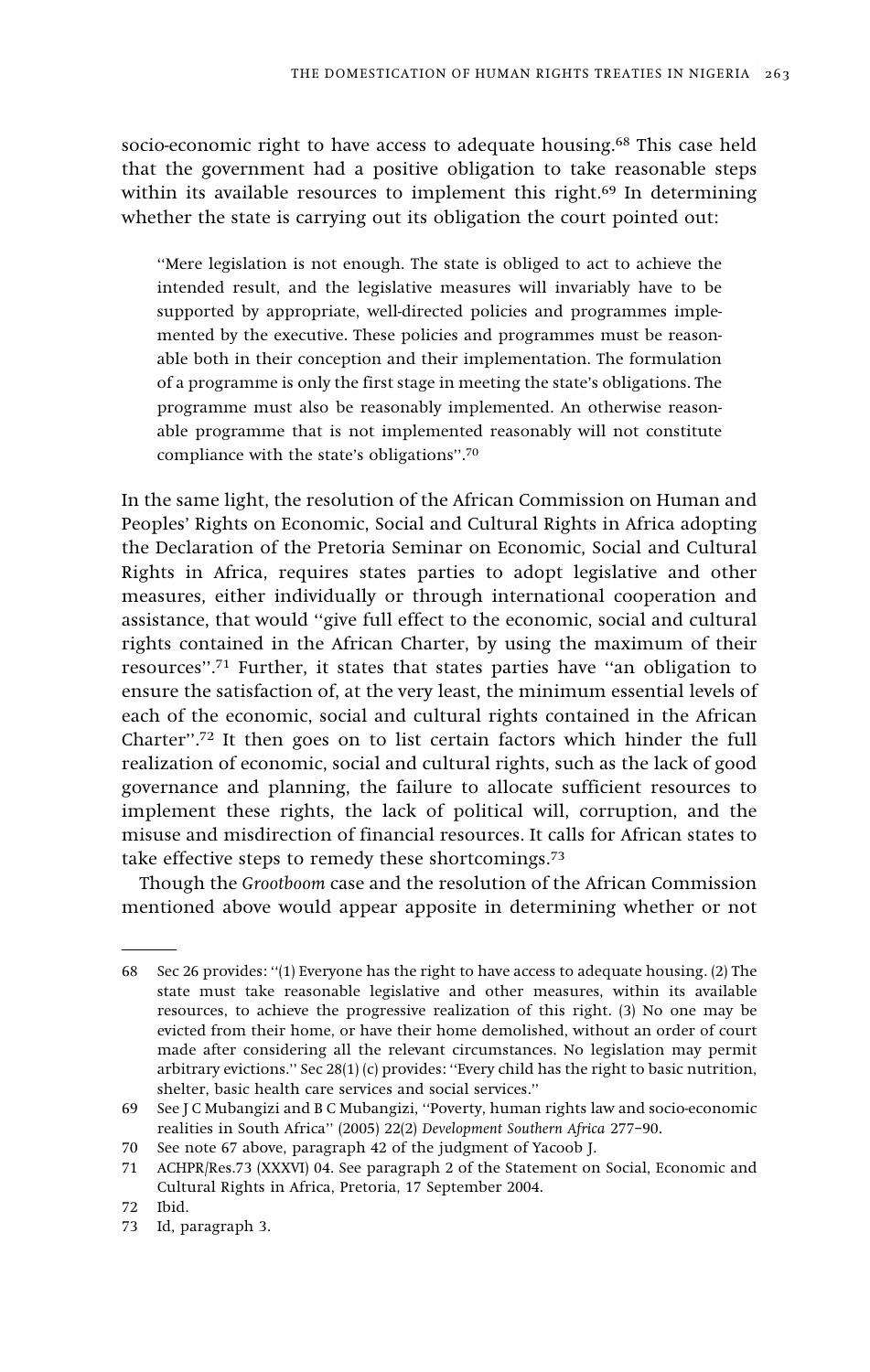the Nigerian government has breached its obligation to implement socioeconomic rights, there are still difficulties in determining whether such rights are being adequately implemented. For instance, when are policies appropriate and well directed? When are policies reasonably implemented? When is there maximum use of resources in implementing these rights? When would a state party be regarded to have met its obligation of satisfying the minimum essential levels of these rights? Although this might seem obvious in the case of a clearly corrupt, inept and visionless leadership, it might be difficult in other instances when an executive with scarce resources has to make policy decisions on where and how to allocate those resources. Further, it raises difficulties of who determines whether policies are appropriate, well directed and reasonably implemented. Also, who determines whether there is maximum utilization of resources, at least to meet the minimum essential level of implementation of these rights? Is it the courts, the executive arm of government or the citizens?

In its State Party Report submitted in 1996 to the Committee on the International Covenant on Economic, Social and Cultural Rights, the Nigerian government had this to say on the implementation of the rights under the covenant: ''On the whole, Nigeria has been implementing these rights despite the current severe economic turbulence being experienced. The economic situation of the vast majority of the population has deteriorated considerably and inflation has increased immensely; so the implementation of these rights are (sic) subjected to the economic situation of the country''.<sup>74</sup> The economy of Nigeria has not improved significantly since then. It would not appear that Nigerians in general would wholeheartedly agree with the above statement in view of the structural adjustment programme, privatization and various market reform programmes, which have caused the Government to divest and hand over interests in various essential services to the private sector, thereby causing the prices of those services to skyrocket out of the reach of a large majority of those who are impoverished.<sup>75</sup> In cases where the government still retains a direct interest in such services, scarcity of funding has resulted in inadequate services for consumers. For example, the annual per capita public spending on health is said to be less than US \$5, and as low as US \$2 in some parts of Nigeria, which is far below the US \$34 recommended by the World Health Organization (WHO) for low income countries.<sup>76</sup> As a result, public hospitals are under-funded, understaffed and lack adequate drugs

<sup>74</sup> Paras 35 and 36 of Implementation of the International Covenant on Economic, Social and Cultural Rights, initial reports submitted by states parties under arts 16 and 17 of the Covenant (Addendum), Nigeria, E/1990/5/Add.31 of 23 February 1996.

<sup>75</sup> F Cheru ''Economic, social and cultural rights: effects of structural adjustment policies on the full enjoyment of human rights'' (independent expert report submitted in accordance with Commission decisions 1998/102 and 1997/103, E/CN.4/ 1999/50 of 24 February 1999).

<sup>76</sup> See World Health Organization Country Cooperation Strategy: Federal Republic of Nigeria, 2002–07, available at <http://www.who.int/countries/en/cooperation\_strategy\_ nga\_en.pdf> (last accessed 17 May 2007).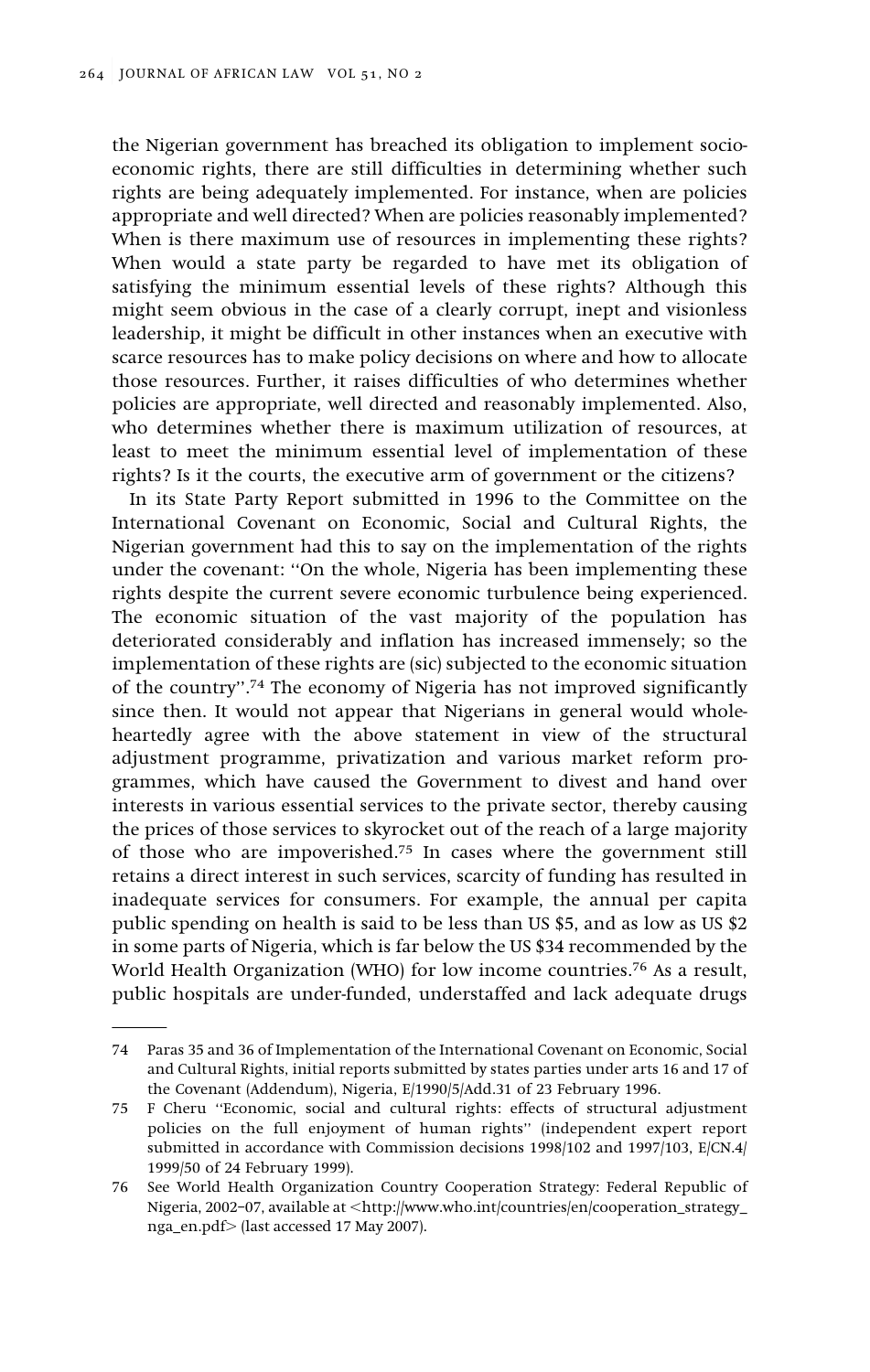and facilities. Consequently, the citizens are forced to have recourse to the private sector or, if lacking the wherewithal, to suffer in silence.

The Grootboom case appears to suggest that the courts are to determine whether the policies of the executive directed towards ensuring that the people enjoy their socio-economic rights are reasonable. It pointed out that, in doing so, the courts should look out for, amongst other things: whether the allocation of responsibilities and functions by the executive has been coherently and comprehensively addressed; that the programme is not haphazard but rather represents a systematic response to a pressing social need; and that the programme is sufficiently flexible to respond to those in desperate need in society and to meet their immediate and shortterm requirements.<sup>77</sup> So far, there has not been, to the author's knowledge, any decision of the Nigerian courts on the obligation of the Nigerian government with respect to socio-economic rights under the African Charter Act. It would be interesting to see what the Nigerian courts would have to say about whether the Nigerian government is, within the available resources and through appropriate well directed and reasonably implemented policies, positively fulfilling its obligation to implement domestically socio-economic rights under the African Charter. However, it is interesting to note that, in the decision of the African Commission in the Social and Economic Rights Action Center (SERAC) and the Center for Economic and Social Rights (CESR) / Nigeria (SERAC and CESR / Nigeria),<sup>78</sup> the Commission found, among other things, that the Nigerian government was in breach of article 16 of the charter, by permitting multinational oil companies to engage in mining activities which caused serious environmental degradation and consequently affected the health of the people of Ogoniland.<sup>79</sup> The decision of the Commission though not binding on the Nigerian courts would have strong persuasive authority as to the proper interpretation of the provisions of the charter.<sup>80</sup>

As regards solidarity rights, the Nigerian government was also indicted recently in the decision of the African Commission in SERAC and

<sup>77</sup> See note 67 above at paragraphs 54 and 56.

<sup>78</sup> This decision concerned communication 155/96, case no ACHPR/COMM/A044/1 done at the 30th Ordinary Session of the Commission held in Banjul, The Gambia from 13 to 27 October 2001. See D Shelton ''Decision regarding communication 155/96 (social and economic rights action center / center for economic and social rights v Nigeria case no ACHPR/COMM/A044/1)'' (2002) 96(4) American Journal of International Law 937–42.

<sup>79</sup> The Commission also found the Nigerian government in breach of arts 2 (right to enjoy rights and freedoms guaranteed in the African Charter without discrimination of any kind, including as to race, ethnic group, colour, sex, language, religion etc); 4 (right to life); 14 (right to property); 18(1) (right to family with the duty of the state to take care of its physical and moral health); 21 (right of peoples to dispose freely of their wealth and natural resources); and 24 (right of peoples to a clean and safe environment). Also, although the rights to housing or shelter and food are not explicitly recognized by the charter, the Commission found they were implicit in certain guaranteed rights in the charter and found the Nigerian government to be in breach of these rights (see paragraphs 63–66).

<sup>80</sup> Art 45 (3) of the African Charter.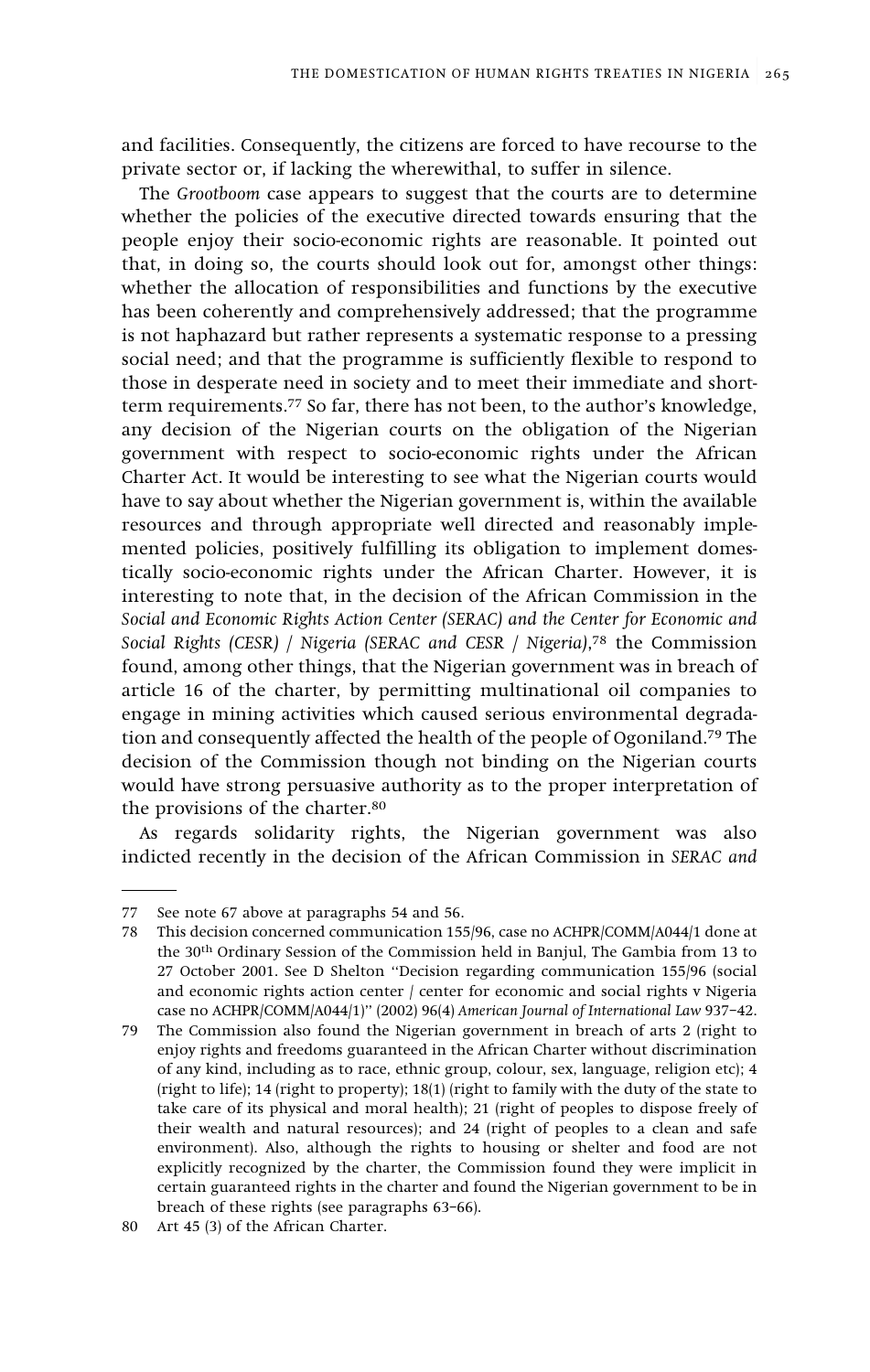CESR / Nigeria for its failure to carry out, amongst other things, its obligation under article 24 guaranteeing the right to a clean and safe environment. The justiciability of such solidarity rights before the Nigerian courts under the African Charter Act was endorsed by the courts in the case of Gunme & Ors v Attorney General of the Federal Republic of Nigeria.<sup>81</sup> In this case, 12 Cameroonians acting for themselves and the people of southern Cameroon sought a declaration from the court that, under article 20 of the African Charter (the right to self-determination), Nigeria had a legal duty to place before the International Court of Justice (ICJ) and the United Nations General Assembly the claim of the peoples of southern Cameroon to self-determination and independence from Cameroon, as well as to ensure diligent prosecution of the claim. Although the court in the end did not decide the case on its merits, it dismissed the preliminary objection of the Attorney-General to the institution of the suit. As far as the court was concerned, this right was a legally justiciable right by virtue of the African Charter Act.82 There is also the more recent Federal High Court of Nigeria case of Jonah Gbemre v Shell Petroleum Development Corporation & 2 Ors (the Gbemre case). $83$  In this case the applicant, on behalf of himself and as a representative of the Iwherekan community in Delta state, Nigeria, brought an application before the court to enforce his fundamental human rights in respect of the gas flaring activities of Shell Petroleum Development Corporation. The court declared that the gas flaring activities of the respondents in that community, amongst other things, constituted an

<sup>81</sup> Suit no FHC/ABJ/CS/30/2002. This was a decision of the Federal High Court, a superior court of first instance deemed to be a federal court under the 1999 constitution (secs 249–54 of the constitution). Also see N Enonchong ''Foreign state assistance in enforcing the right to self-determination under the African Charter: Gunme & Ors v Nigeria'' (2002) 46(2) Journal of African Law 246–58.

<sup>82</sup> The Court did not decide this case on its merits because the parties arrived at a settlement that was filed before the Federal High Court and entered as an order of the court. In the settlement, the Federal Republic of Nigeria agreed to institute a case before the International Court of Justice and take any other necessary measures to place the case of the self-determination of the peoples of the southern Cameroons before the United Nations General Assembly and any other relevant international organizations. See Enonchong ''Foreign state assistance'' above at note 81 at 250–51. To the knowledge of this writer there has been no active step by the Nigerian government to comply with the terms of the settlement. Enonchong speculated in his article that there may be a connection between this case and the Cameroon  $\nu$  Nigeria (Bakassi) case which was before the International Court of Justice at that time ([2002] ICJ Rep 303). See Enonchong ''Foreign state assistance'' above at note 81 at 255–56.

<sup>83</sup> Suit no FHC/B/CS/153/05. The judgment of the Federal High Court was delivered on 14 November 2005. As at the date of this article, the judgment had not been complied with and Shell and Nigerian National Petroleum Corporation (NNPC) have continued gas flaring in the relevant community. Also in the case of Shell v Ijaw Aborigines of Bayelsa State (unreported, referenced in Anon 1–31 May 2006 African Research Bulletin 16657), Okechukwu Okeke J of the Federal High Court, Portharcourt, delivered a judgment on 24 February 2006 requiring Shell to pay the Ijaws the sum of \$1.5bn imposed by the National Assembly on Shell as compensation for the environmental degradation caused by Shell's oil mining activities in the Niger Delta area of Nigeria.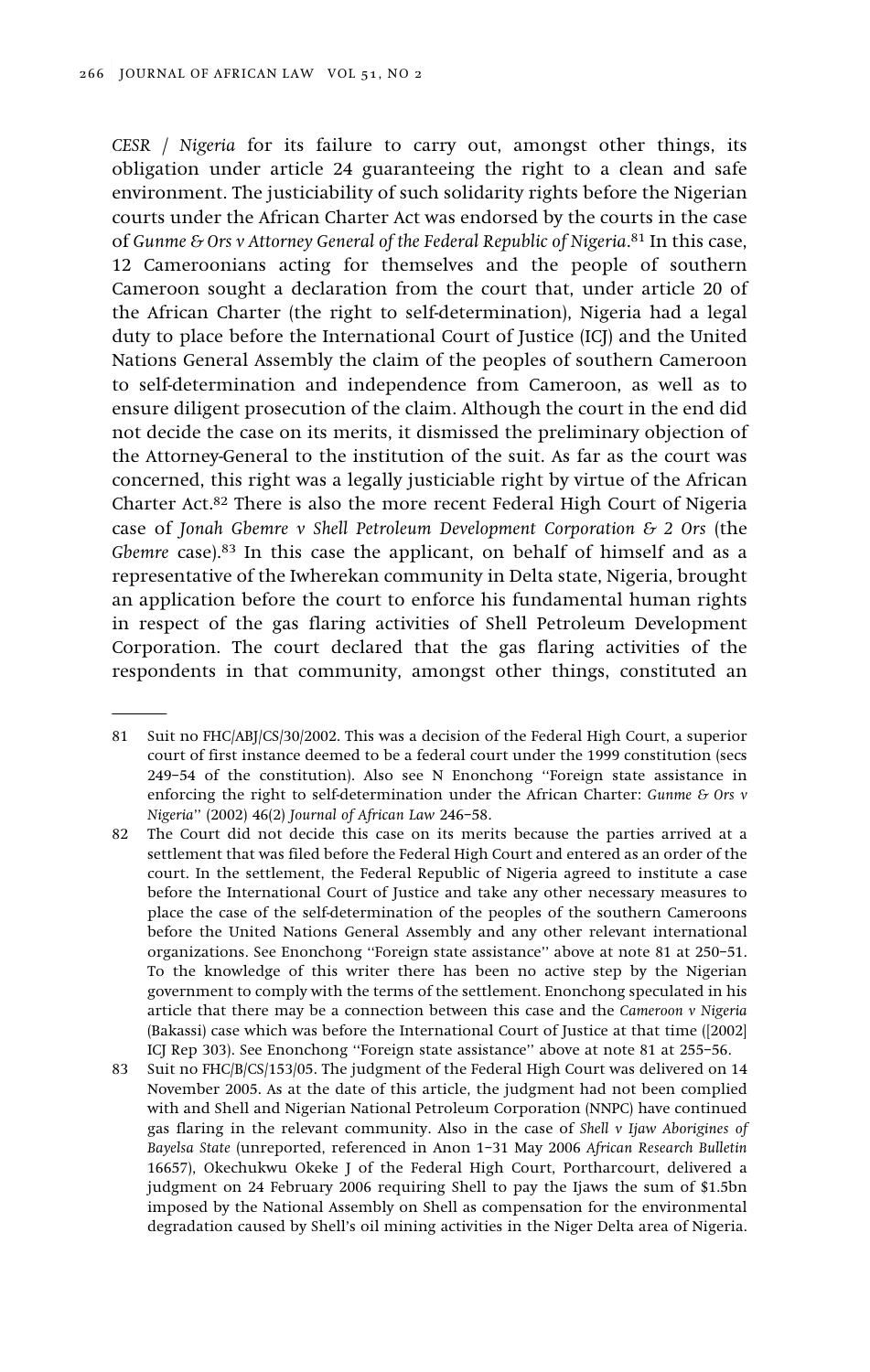infringement of the applicant's constitutionally guaranteed right to life and dignity of human person, including the ''right to clean, poison-free, pollution-free and healthy environment.''<sup>84</sup> In this case, the court based its decision on the constitutional basis of rights to life and human dignity, as well as the provisions of the African Charter including the solidarity right to a clean environment under article 24. The court held that the provisions of legislation that permitted continued gas flaring were ''inconsistent with the applicant's rights to life and/or dignity of human person enshrined in sections 33(1) and 34(1) of the Constitution of the Federal Republic of Nigeria, 1999 and articles 4, 16 and 24 of the African Charter on Human and Peoples Rights (Ratification and Enforcement) Act … and are therefore unconstitutional, null and void…''<sup>85</sup> It should be noted that, at the time of writing, there is an appeal pending before the Court of Appeal challenging the jurisdiction of the trial court.<sup>86</sup> It is hoped that the Nigerian appellate courts in the near future will have an opportunity to make a categorical and clear-cut decision on the enforcement not only of solidarity rights, but also economic, social and cultural rights in Nigeria, especially those contained in the African Charter Act.

However, it is pertinent to point out that in the Gbemre case, the Federal High Court made an order requiring the first respondent, Shell Petroleum Development Corporation, and its joint venture partner the second respondent, Nigerian National Petroleum Corporation (NNPC), to take immediate steps to stop the gas flaring.<sup>87</sup> It also made an order against the third respondent, the Attorney-General of the Federation, to set in motion the process, after consultation with the Federal Executive Council, to introduce a bill to the National Assembly to amend the existing law and

<sup>84</sup> Suit no FHC/B/CS/153/05 at paragraph 1.

<sup>85</sup> Ibid at paragraph 4. The relevant legislation referred to by the judge as being null and void is: the Associated Gas Re-injection Act, A25, Vol.1, Laws of the Federation of Nigeria 2004; and the Associated Gas Re-injection (Continued Flaring of Gas) Regulations, Section 1.43 of 1984, which permitted gas flaring during exploitation subject to the payment of financial penalty into the coffers of the Federal Government of Nigeria.

<sup>86</sup> See "Shell fails to obey court order to stop Nigeria flaring, again" available at <http:// www.climatelaw.org/media/Nigeria%20May%202007. (last accessed 17 May 2007).

<sup>87</sup> Ibid. It is reported that on 10 April 2006 the Federal High Court granted a stay of execution of court's the order pending the appeal by Shell and NNPC, conditional on: (1) Shell and NNPC being ''allowed a period of one year from [10 April 2006] to achieve a quarterly phase-by-phase stoppage of [their] gas flaring under the supervision of [the] Honourable Court"; (2) the Managing Director of Shell Nigeria, the Group Managing Director of the NNPC, the Nigerian Petroleum Minister and the Company Secretary of NNPC submitting ''a detailed phase-by-phase technical scheme of arrangement, scheduled in such a way as to achieve a total non-flaring scenario in all their on-shore flow stations by 30th April 2007''; and (3) those four individuals appearing before the judge to present the scheme of arrangement in open court on 31 May 2006. Shell and NNPC appealed against the conditions and on 23 May 2006 the Court of Appeal made an order which appeared to vary the conditional stay of the trial court by relieving the four individuals of the obligation to present the scheme of arrangement in open court on 31 May 2006.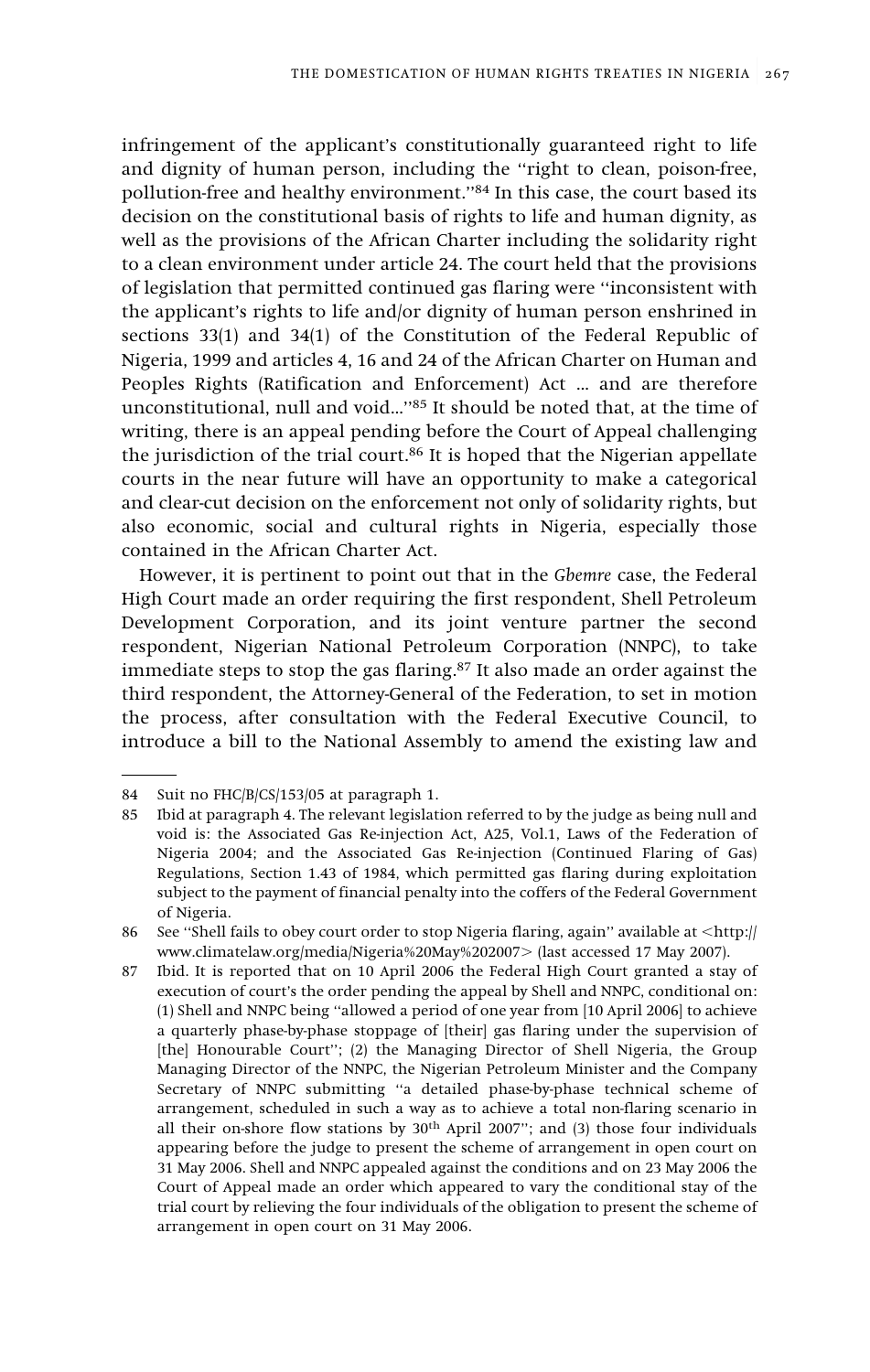make continuous gas flaring a crime.<sup>88</sup> This appears to suggest that the Nigerian courts, in enforcing solidarity rights, would be interested in looking at the policy and legislative actions of the government in order to determine whether reasonable steps have been taken to ensure that socioeconomic, cultural and solidarity rights are guaranteed.

#### Rights of the Child Act<sup>89</sup>

The Rights of the Child Act was enacted on 16 July 2003 by the federal legislative organ of Nigeria, the National Assembly, after many years of opposition from certain quarters, who feared that such an act would introduce values totally foreign to the diverse societies in Nigeria.<sup>90</sup>

Unlike the African Charter Act, this act does not have the relevant conventions contained in the schedule(s), neither does it explicitly indicate on its face that it is a domestication of the relevant human rights treaties which relate to the rights of the child, namely the United Nations Convention on the Rights of the Child (CRC) and the African Union equivalent, the African Charter on the Rights and Welfare of the Child (ACRWC),91 which were ratified by Nigeria on 19 April 1991 and 23 July 2001 respectively.<sup>92</sup> It is, however, common knowledge that the act is an attempt to domesticate the provisions of the United Nations and African Union conventions.93 According to the Nigerian Honourable Minister of Women's Affairs, ''The [Rights of the Child] Act gives legal effect to the commitment made by Nigeria under the UN Convention on the Rights of the Child and

<sup>88</sup> Id paragraph 6.

<sup>89</sup> Act no 26 of 2003. It consists of 278 sections and 11 schedules covering different areas, including the rights and responsibilities of a child, offences against a child, care, protection and supervision of the child, custody and possession of the child, guardianship, wardship, fostering and adoption of the child, as well as the institutional framework for implementing the act.

<sup>90</sup> See Integrated Regional Information Networks (IRIN) ''Nigeria: IRIN focus on the challenge of enforcing children's rights'' Lagos, 12 November 2002, available at <http://www.reliefweb.int/rw/rwb.nsf/db900SID/OCHA-64DJAV?OpenDocument> (last accessed 17 May 2007).

<sup>91</sup> See D M Chirwa ''The merits and demerits of the African Charter on the Rights and Welfare of the Child'' (2002) 10 The International Journal of Children's Rights 155–77.

<sup>92</sup> See Committee on the Rights of the Child – consideration of reports submitted by states parties under article 44 of the convention: second periodic reports of states parties due in 1998, Nigeria, CRC/C/70/Add.24 of 17 September 2004 and Committee on the Rights of the Child, thirty-eighth session – consideration of reports submitted by states parties under article 44 of the convention, concluding observations: Nigeria, CRC/C/15/Add.257 of 13 April 2005. Available at <http://www.ohchr.org/english/bodies/ crc/index.htm> (last accessed 24 April 2007).

<sup>93</sup> See: paragraph 2.1 of the written replies by the government of Nigeria concerning the list of issues (CRC/C/Q/NGA/2) received by the Committee on Implementation of the Rights of the Child relating to the consideration of the second periodic report of Nigeria (CRC/C/70/Add.24), CRC/C/RESP/72 received on 26 November 2004; press briefing by the Honourable Minister of Women's Affairs, O R Akpan, held on 14 September 2004 at the National Centre for Women Development, Central Area, Abuja, available at <http://www.nigeriafirst.org/docs/wapress.htm> (last accessed 17 May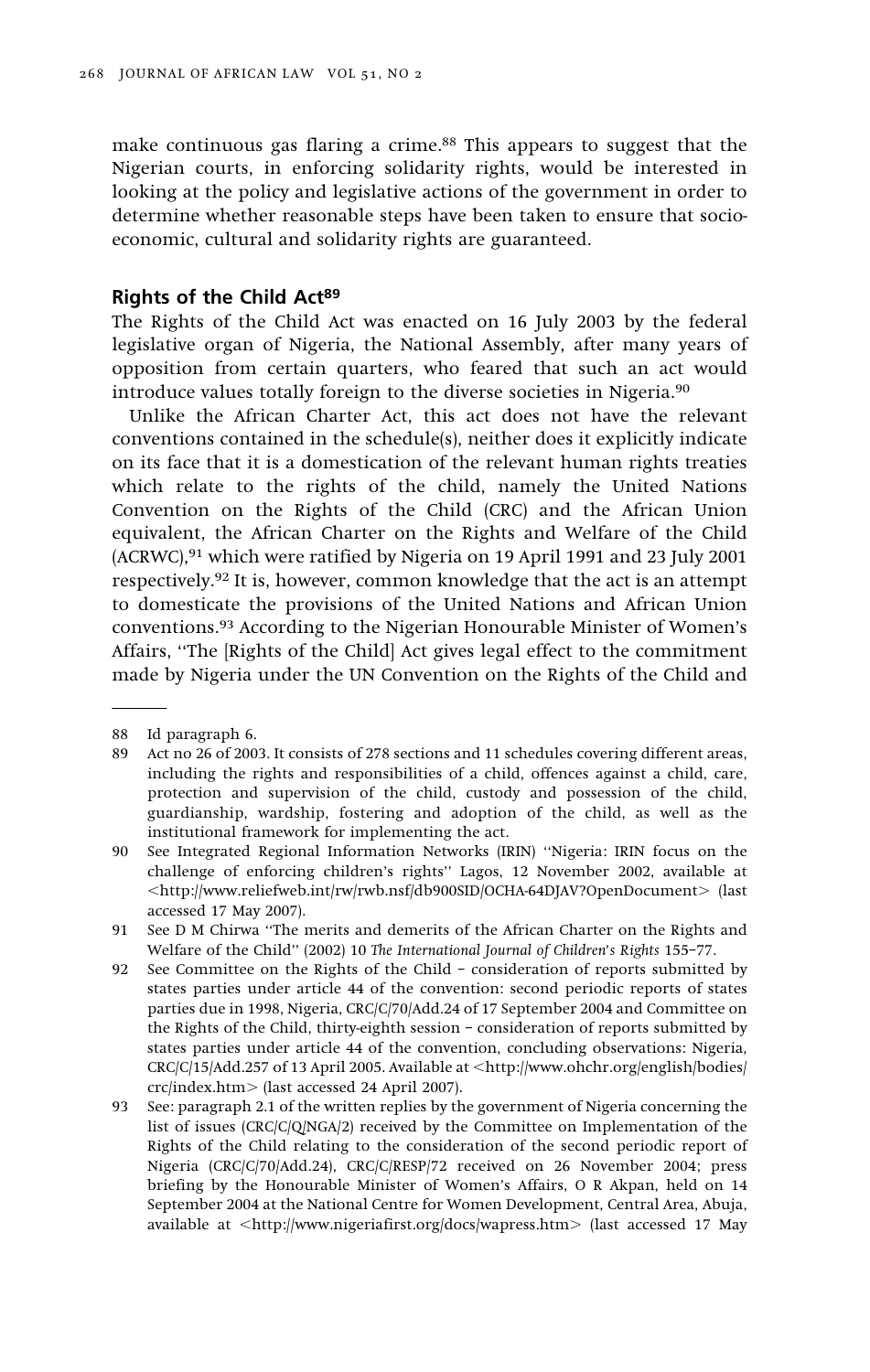the African Union Charter on the Rights and Welfare of the Child''.<sup>94</sup> A perusal of the act reveals that, in reality, it is intended to implement the provisions of these conventions, since it conforms to a large extent to these international human rights instruments. For instance, just like these conventions, the act defines a child as a person under the age of eighteen years<sup>95</sup> and requires that, in every action, the best interests of the child shall be the primary consideration.<sup>96</sup> In addition, it provides that every child shall have a right to a name and therefore should be given a name; moreover such child's birth shall be registered in accordance with the Nigerian Birth, Death and etc (Compulsory Registration) Act 1992.97 Further, it contains extensive provisions on the rights of a child which are similarly contained in the conventions.<sup>98</sup> These rights include the rights to: freedom of association and peaceful assembly;<sup>99</sup> freedom of thought, conscience and religion;<sup>100</sup> private and family life;<sup>101</sup> freedom of movement;<sup>102</sup> freedom from discrimination;103 and dignity of the child. Further, the child should not be subjected to physical, mental or emotional injury, abuse, neglect or maltreatment, including sexual abuse, neither should the child be subject to torture, inhuman or degrading treatment or punishment, nor be subjected to attacks upon his honour or reputation, nor held in slavery or servitude.104 Instead the child should have the right to: leisure, recreation and cultural activities;105 health and health services;106 parental care, protection and maintenance;107 free, compulsory and universal primary education;108 and special protection for those children who need it.<sup>109</sup>

The act also provides for national, state and local government' child rights implementation committees, whose functions include ''to initiate

contd

<sup>2007);</sup> and World Organisation Against Torture / Centre for Law Enforcement Education ''Rights of the child in Nigeria – report on the implementation of the Convention on the Rights of the Child by Nigeria: A report prepared for the Committee on the Rights of the Child 38th Session – Geneva, January 2005'' available at ,http://www.cleen.org/nigeria\_ngo\_report\_OMCT.pdf. (last accessed 17 May 2007).

<sup>94</sup> Press briefing by the Honourable Minister of Women's Affairs, Akpan, above at note 93.

<sup>95</sup> Sec 277 and arts 1 and 2 of the CRC and ACRWC respectively.

<sup>96</sup> Sec 1 and arts 3 and 4 of the CRC and ACRWC respectively.

<sup>97</sup> Sec 5 and arts 7 and 6 of the CRC and ACRWC respectively.

<sup>98</sup> In addition, in sec 3 the act expressly incorporates the fundamental human rights provisions contained in chapter IV of the Nigerian constitution.

<sup>99</sup> Id sec 6.

<sup>100</sup> Id sec 7.

<sup>101</sup> Id sec 8.

<sup>102</sup> Id sec 9.

<sup>103</sup> Id sec 10.

<sup>104</sup> Id sec 11.

<sup>105</sup> Id sec 12.

<sup>106</sup> Id sec 13.

<sup>107</sup> Id sec 14.

<sup>108</sup> Id sec 15.

<sup>109</sup> Id sec 16.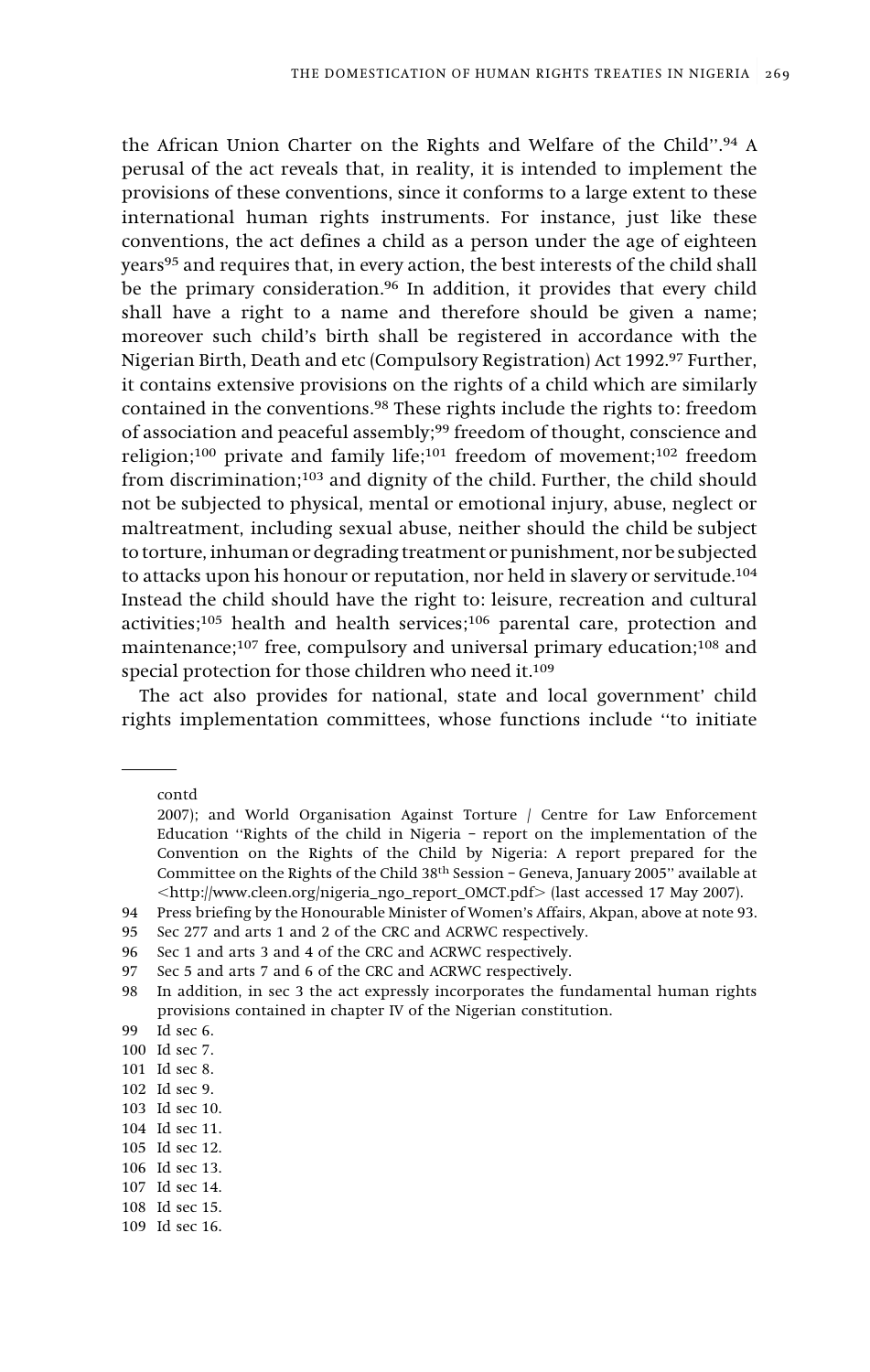actions that shall ensure the observance and popularization of the rights and welfare of a child as provided for'' in the CRC, the ACRWC and such other international conventions, charters and declarations relating to children to which Nigeria is or becomes a signatory.<sup>110</sup> The latter appears to suggest that treaties relating to the child will be observed by these committees, even if Nigeria has only signed but not ratified them. Perhaps this could be said to be in line with the Vienna Convention on the Law of Treaties (VCLT), which imposes an obligation upon a state that has signed a treaty to refrain from acts which would defeat the intention and purpose of the treaty until it has made clear its intention not to become a party.<sup>111</sup>

The act clearly attempts to apply relevant provisions of international treaties on the basis of a Nigerian/African value system, emphasizing for example respect for one's elders and a more communal rather than individualistic approach to societal living.<sup>112</sup>

The act, just like the ACRWC, while recognizing that duties are imposed on parents or other persons having parental responsibility (who have the primary responsibility for the upbringing and development of the child), also recognizes that the child has certain responsibilities.<sup>113</sup> The act points out that the child has responsibilities towards his family, society, the Federal Republic of Nigeria and other legally recognized communities, nationally and internationally. These responsibilities require that the child (subject to his / her age, ability and other specified limitations contained in the act or any other law) should: work towards the cohesion of his / her family and community; have respect for his / her parents, superiors and elders at all times and assist them in case of need; serve the nation by placing his / her physical and intellectual abilities at its service; contribute to the moral well-being of society; preserve and strengthen social and national solidarity; preserve and strengthen the independence and integrity of the nation; respect the ideals of democracy, freedom, equality, humaneness, honesty and justice for all persons; relate with other members of society who have different cultural values in a spirit of tolerance, dialogue and consultation; contribute to the best of his / her abilities, at all times and at all levels, to the promotion and achievement of Nigerian, African and world unity; and contribute to the best of his / her abilities, at all times and at all levels, to the solidarity of the African people and the human race.<sup>114</sup> The intended legal significance of these provisions

<sup>110</sup> Id secs 261, 265 and 269.

<sup>111</sup> Art 18(a) of VCLT, 8 ILM 679 (1969).

<sup>112</sup> See M Mutua ''The Banjul Charter and the African cultural fingerprint: An evaluation of the language of duties'' (1994–95) 35 Virginia Journal of International Law 339–80 and J Cobbah ''African values and the human rights debate: An African perspective'' (1987) 9 Human Rights Quarterly 309–31. For more on belief and cultural considerations on the implementation of human rights in Nigeria, see section below on ''Implementation of human rights treaties in Nigeria and beliefs / cultural considerations''.

<sup>113</sup> Sec 19 of the act and art 31 of the ACRWC.

<sup>114</sup> Sec 19(2) of the act.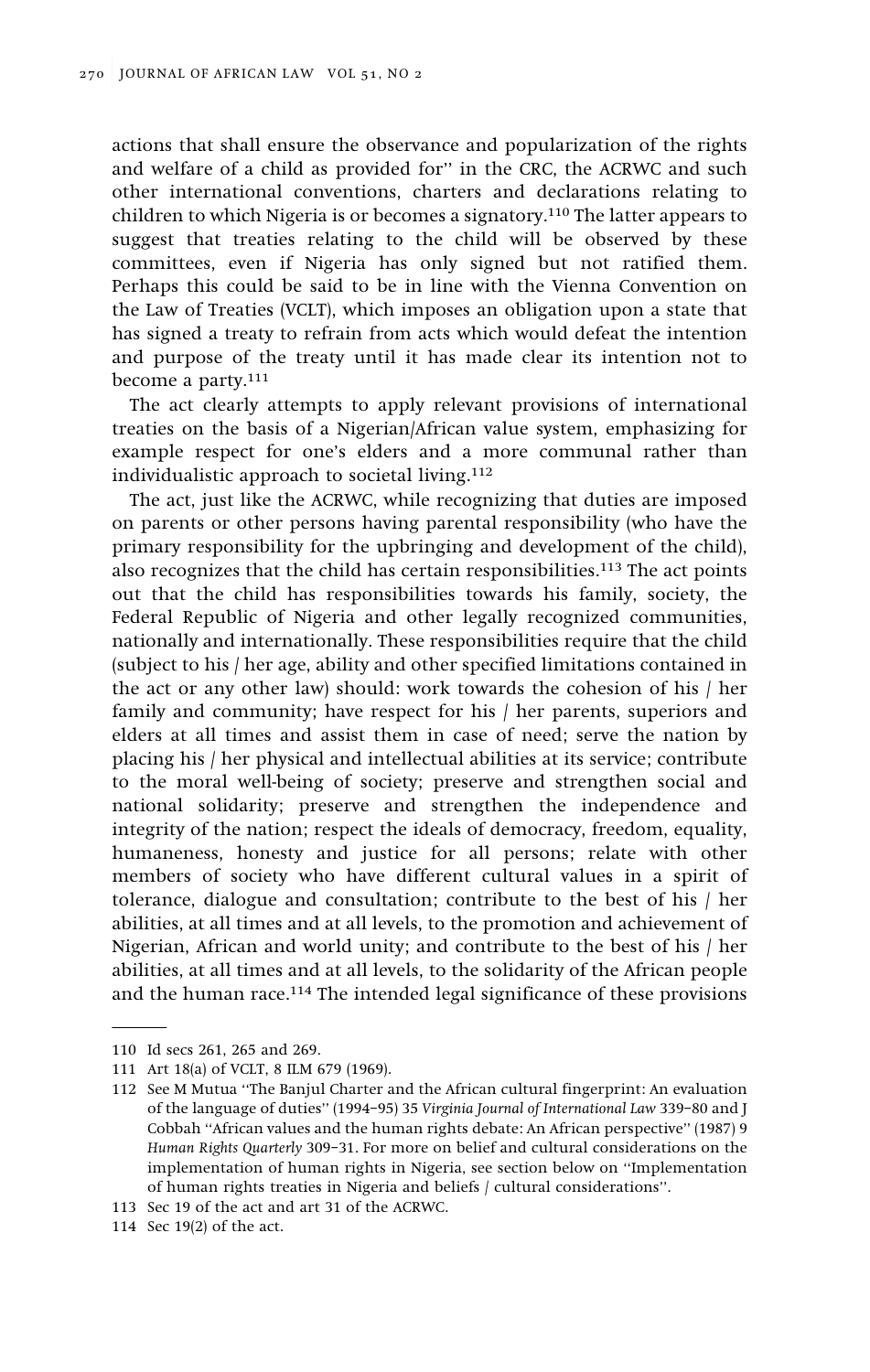is not clear, as it is difficult to see how these responsibilities would be legally enforceable.

The National Assembly has recently (even after the enactment of the Rights of the Child Act) been encouraging the various Houses of Assembly of the states to enact equivalent state laws purportedly for the effective implementation of the rights of the child in all parts of Nigeria. It is claimed that the reason for this is because legislating for the child, under the constitution, generally falls within the legislative competence of the Houses of Assembly of the States.<sup>115</sup> There has been growing opposition to this from certain Houses of Assembly of the States, especially in the north of the country, which has a large Moslem population, who are of the view that the whole gamut of the Rights of the Child Act runs contrary to their beliefs and cultural values.<sup>116</sup> While the support of the various states is no doubt required for the effective implementation of the rights of the child, it is doubtful if at this stage there is a need for specific legislation by the Houses of Assembly on this. Ordinarily, matters relating to children fall under the Residual Legislative List of the 1999 constitution which is within the sole legislative competence of the states.117 However, there appears to be an exception to this under section 12(2) since the National Assembly, in the case of domestication of treaties, has the power to enact laws in respect of matters also under the Residual Legislative List.<sup>118</sup> Section 12(2) states that ''The National Assembly may make laws for the Federation or any part

<sup>115</sup> Sec 4(7) and second schedule of the 1999 constitution. Four states have enacted their own child's rights law (CRL), while bills to enact a CRL are before 20 other state Houses of Assembly. See paragraph 5.1 of the written replies by the government of Nigeria concerning the list of issues (CRC/C/Q/NGA/2) received by the Committee on Implementation of the Rights of the Child Relating to the Consideration of the Second Periodic Report of Nigeria (CRC/C/70/Add.24), CRC/C/RESP/72 received on 26 November 2004.

<sup>116</sup> See: Anon ''Child rights implementation slow'' (29 June 2004) This Day (Nigerian Newspaper) available at <http://www.thisdayonline.com/archive/2004/06/29/ 20040629news09.html> (last accessed 2 July 2007); F Muraina (reporting on a one-day seminar by the Ondo State Ministry of Information on the rights of a child) ''The child's rights within cultural norms'' (25 July 2005) This Day (Nigerian Newspaper) available at <http://www.thisdayonline.com/nview.php?id=23616>(last accessed 2 July 2007); and A Madugba ''Shariah Council against Child Rights Act'' (21 August 2005) This Day (Nigerian Newspaper ) available at <http://www.wluml.org/english/ newsfulltxt.shtml?cmd%5B157%5D=x-157-318899> (last accessed 2 July 2007). See section below on ''Implementation of human rights treaties in Nigeria and beliefs / cultural considerations''.

<sup>117</sup> Sec 4 of the 1999 constitution. See note 8 above.

<sup>118</sup> Sec 4(4)(b) of the 1999 constitution recognizes that the National Assembly may enact laws for the federation or any part of it in respect of matters outside the Exclusive and Concurrent Lists if permitted by the constitution. Sec 4 (4) states: ''In addition and without prejudice to the powers conferred by subsection (2) of this section, the National Assembly shall have power to make laws with respect to the following matters, that is to say – (a) [matters on the Concurrent Legislative List in Part II of the Second Schedule]; and (b) any other matter with respect to which it is empowered to make laws in accordance with the provisions of this Constitution.''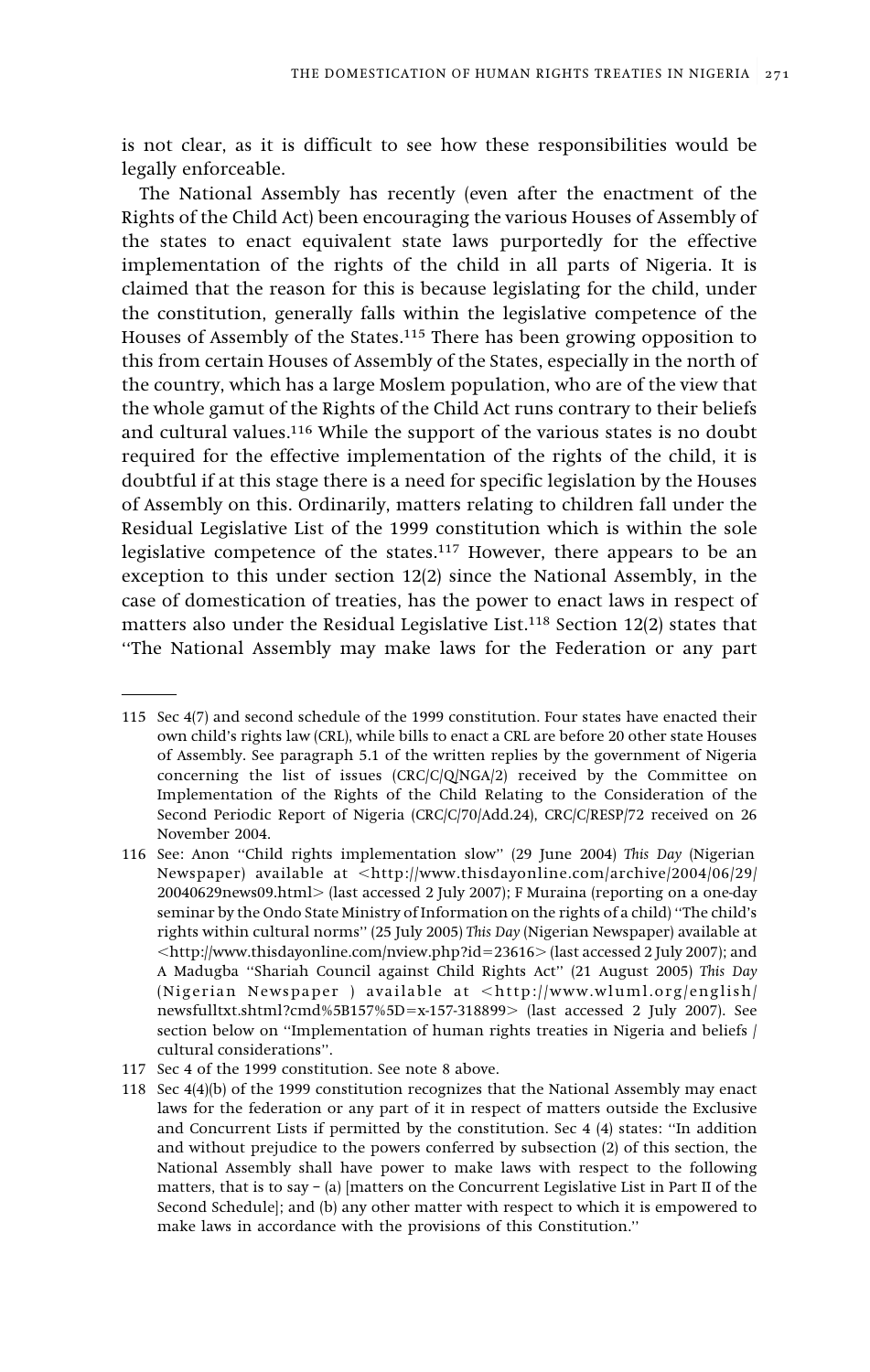thereof with respect to matters not included in the Exclusive Legislative List for the purpose of implementing a treaty''. The Rights of the Child Act is purportedly the domestication of the relevant treaties ratified by Nigeria; therefore the National Assembly is empowered under section 12(2) of the constitution to make laws, not only for the federation, but also for ''any part thereof''. The input of the States Houses of Assembly in such a situation is enunciated in section 12(3) which states that ''A bill for an Act of the National Assembly passed pursuant to the provisions of subsection (2) of this section shall not be presented to the president for assent, and shall not be enacted unless it is ratified by a majority of all the Houses of Assembly in the Federation''. Therefore a bill of the National Assembly to implement a treaty in respect of matters falling within the Residual Legislative List of the constitution (including matters relating to children) would be enacted for the federation or ''any part thereof'' if it has been ratified by a majority of all the Houses of Assembly of the federation and thereafter presented to the president for assent. Such an act would be enforceable as a valid law even in the territory of a dissenting state.119 Moreover, under section 4(5) of the constitution, an act domesticating a treaty would prevail over any inconsistent law enacted by the House of Assembly, which would be void to the extent of the inconsistency.120

It is presumed that the majority of the Houses of Assembly had ratified the Rights of the Child Bill before the president assented to it.<sup>121</sup> Therefore, by virtue of section 12(2) of the constitution, the act is applicable and enforceable in all parts of Nigeria. It is suggested that the issue now should not be one of enacting similar legislation at state level, but rather the enforcement of the act as a law validly made by the federal legislative organ under section 12 of the constitution, which ought to be implemented in all parts of Nigeria without the need for further state legislation. It is further suggested that the focal point for effective implementation of the act should now be large-scale education and counselling of people, especially in areas where there is significant opposition to the implementation of rights set out in the Rights of the Child Act and its correlation with cultural norms.122

<sup>119</sup> In the previous 1960 and 1963 Nigerian constitutions, a treaty on any matter within the legislative competence of the regions that was promulgated into law by the federal legislature did not apply to such regions without the consent of the governor of the region. It was therefore possible at that time for the application of such domesticated treaties to be excluded from a particular region by the governor's refusal to consent to its application. See note 11 above.

<sup>120</sup> See note 54 above.

<sup>121</sup> It is presumed that this statute is constitutional. In the US case of Ogden v Saunders 12 Wheat. (25 US) 213 at 270, a Supreme Court judge, Mr Justice Bushrod Washington, said, ''It is but a decent respect due to the wisdom, the integrity and patriotism of the legislative body by which any law is passed, to presume in favour of its validity, until its violation of the Constitution is proved beyond all reasonable doubt''.

<sup>122</sup> Fortunately steps in this regard are already being taken by the federal government and relevant organizations, including non-governmental organizations. See Muraina ''The child's rights within cultural norms'' at note 116 above.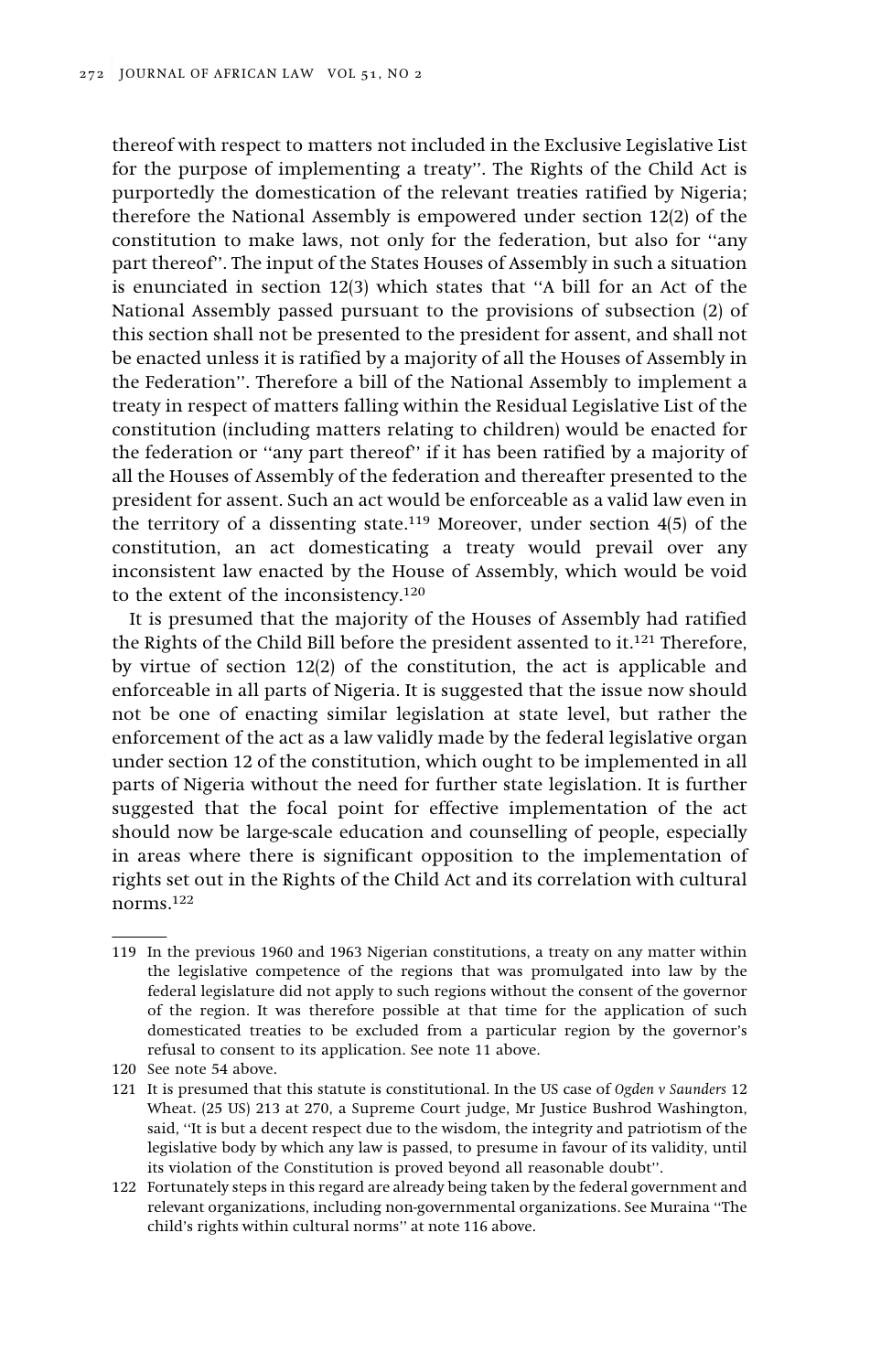# THE POSITION OF NON-DOMESTICATED HUMAN RIGHTS TREATIES IN NIGERIA

Under section 12(1) of the constitution, human rights treaties signed and ratified by Nigeria (no matter how beneficial to the citizens) are not enforceable within Nigeria if they are not domesticated.<sup>123</sup> This appears to defeat the purpose of the numerous human rights treaties entered into by Nigeria, which are meant for the benefit of individuals within the territory of Nigeria. In reality, although the relevant rights provided in these nondomesticated treaties are discernable from the fundamental human rights provisions of the constitution, the domestication of these treaties would have the effect of strengthening the local application of the pertinent rights.

Examples of human rights treaties (to which Nigeria is party) that are not domesticated include the International Convention on the Elimination of All Forms of Racial Discrimination,<sup>124</sup> the International Covenant of Economic, Social and Cultural Rights,125 the International Covenant on Civil and Political Rights (ICCPR),<sup>126</sup> the International Convention on the Suppression and Punishment of the Crime of Apartheid,<sup>127</sup> the Convention on the Elimination of all Forms of Discrimination Against Women (CEDAW),128 the Convention Against Apartheid in Sports,129 the Convention on the Political Rights of Women,130 the Slavery Convention, as amended by the protocol of 7 December 1953,<sup>131</sup> and the Convention against Torture and other Cruel, Inhuman or Degrading Treatment or Punishment.132

Interestingly, Nigeria is not yet a party to the Convention on the Prevention and Punishment of the Crime of Genocide, despite the growing notoriety of the crime of genocide in view of its incidence in former Yugoslavia and Rwanda.133 It is not clear why Nigeria is still not a party to this important human rights treaty, but perhaps this could simply be attributed to bureaucratic inertia.

<sup>123</sup> Abacha case at note 12 above per Ejiwunmi JSC at 356–57.

<sup>124</sup> By accession on 16 October 1967, available at <http://www.ohchr.org/english/countries/ ratification/index.htm> (last accessed on 24 April 2007).

<sup>125</sup> By accession on 29 July 1993, id.

<sup>126</sup> By accession on 29 July 1993, id.

<sup>127</sup> By ratification on 31 March 1977, id.

<sup>128</sup> By ratification on 13 June 1985, id.

<sup>129</sup> By ratification on 20 May 1987, id.

<sup>130</sup> By ratification on 17 November 1980, id.

<sup>131</sup> By accession on 26 June 1961, id.

<sup>132</sup> By ratification on 28 June 2001, id.

<sup>133</sup> See note 124 above for listing of when Nigeria became party to various conventions. Also see: The International Criminal Tribunal for the Prosecution of Persons Responsible for Serious Violations of International Humanitarian Law in the Territory of the Former Yugoslavia Since 1991 UNSC Res. 827, 48th Sess., Annex at 40, UN doc. S/25704 (1993) reprinted in 32 ILM 1203; The International Criminal Tribunal for the Prosecution of Persons Responsible for Serious Violations of International Humanitarian Law in the Territory of Rwanda SC Res. 955, UN SCOR, 49th Sess., 3453rd mtg., UN doc. S/Res/955 (1994).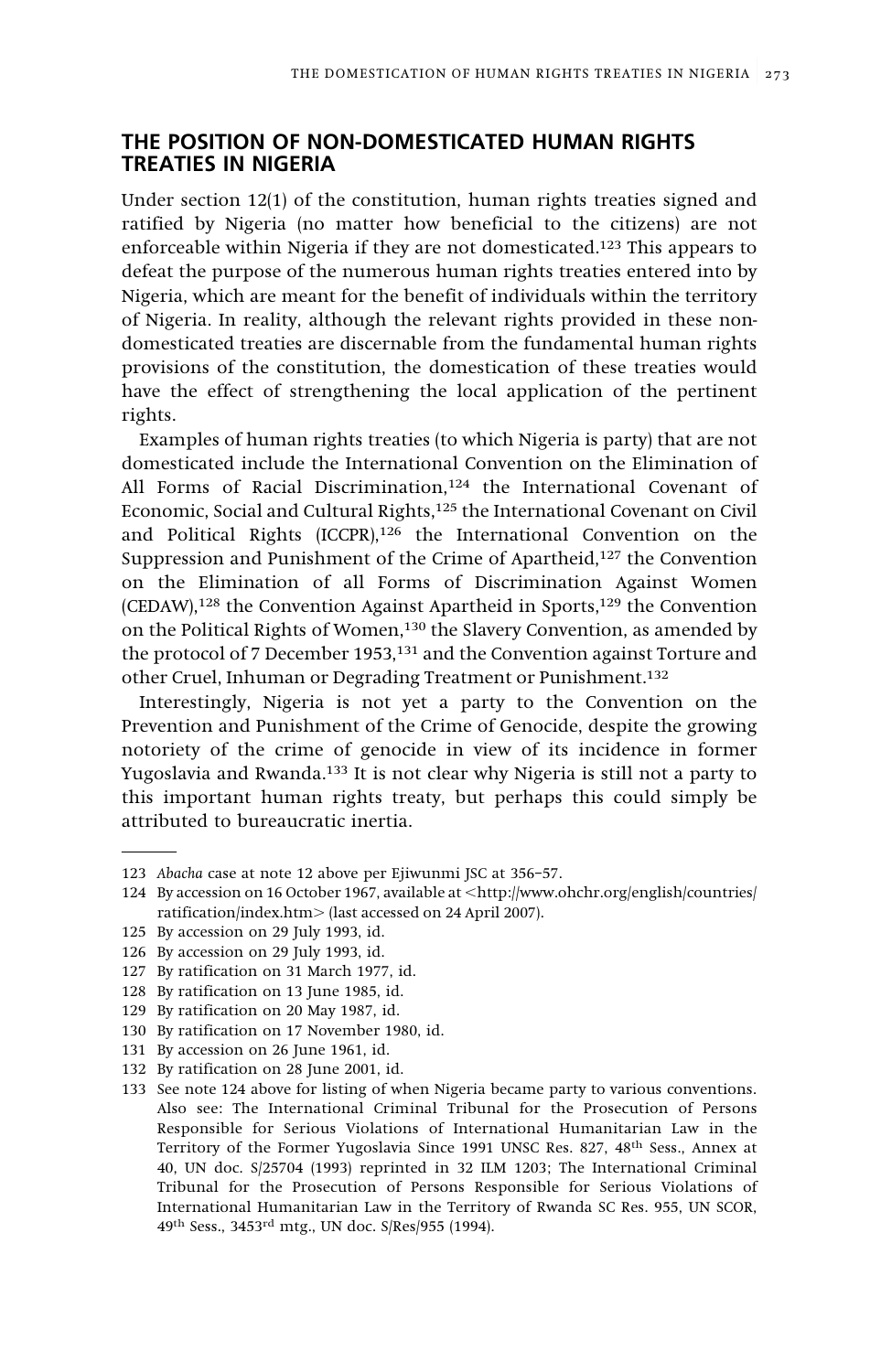In terms of regional human rights treaties, although Nigeria has ratified the Protocol to the African Charter on Human and People's Rights on the Rights of Women in Africa and the Protocol to the African Charter on Human and Peoples' Rights on the Establishment of an African Court on Human and Peoples' Rights, it is yet to domesticate these protocols.134 On the other hand, it has not yet ratified the African Youth Charter and the more recent African Charter on Democracy, Elections and Governance (although at the time of writing no African state has ratified either of these charters).135

There have been calls on several occasions for the government to take steps to domesticate those human rights treaties which Nigeria has ratified.<sup>136</sup> For example, a non-governmental agency, Women in Law and Development in Africa (WILDAF) has been at the forefront of the call for Nigeria to domesticate the CEDAW, which Nigeria has ratified, in order to strengthen the domestic protection of women against discrimination, an issue that, in many ways, is rampant in various societies in Nigeria.137 The failure to domesticate certain human rights treaties that Nigeria has ratified is, to an extent, attributable to opposition in certain parts of the country to such implementation, on the grounds that the human rights treaties contain provisions which are contrary to local beliefs and cultural values.<sup>138</sup>

<sup>134</sup> The Protocol on the Rights of Women was adopted in Maputo, Mozambique on 11 July 2003 and entered into force on 25 November 2005, while the Protocol on the Establishment of an African Court on Human and Peoples' Rights was adopted in Ouagadougou, Burkina Faso on 9 June 1998 and entered into force on 25 January 2004. Available at <http://www.africa-union.org/root/au/Documents/Treaties/treaties. htm> (last accessed 17 May 2007).

<sup>135</sup> The African Youth Charter (a charter to promote and protect the rights of youths, being persons between the ages of 15 and 35) was adopted in Banjul, Gambia on 2 July 2006 and as at the time of writing this article is yet to come into force. While the African Charter on Democracy, Elections and Governance (a charter to promote good governance, popular participation, rule of law and human rights) was adopted in Addis Ababa, Ethiopia on 30 January 2007 and is yet to come into force. Available at  $\langle$ http:// www.africa-union.org/root/au/Documents/Treaties/treaties.htm> (last accessed 17 May 2007).

<sup>136</sup> The bill to domesticate the convention is reported to be before the National Assembly but so far it has not been enacted as domestic legislation. See Committee on Elimination of Discrimination against Women 637th and 638th meetings, press release WOM/1427 of 20 January 2004 available at <http://www.un.org/News/Press/docs/2004/ wom1427.doc.htm> (last accessed 2 July 2007).

<sup>137</sup> See WILDAF (Nigeria) ''CEDAW daily implementation in Nigeria'' (July 2002), available at <http://www.wildaf-ao.org/fr/IMG/pdf/CEDAW\_implementation\_Nigeria.pdf> (last accessed 17 May 2007) and CEDAW ''Consideration of reports submitted by states parties under article 18 of the Convention on the Elimination of All Forms of Discrimination against Women: combined fourth and fifth periodic reports of states parties, Nigeria" CEDAW/C/NGA/4-5 of 28 April 2003, available at:<http://daccessdds. un.org/doc/UNDOC/GEN/N97/267/73/IMG/N9726773.pdf?OpenElement> (last accessed 17 May 2007).

<sup>138</sup> See section below, ''Implementation of human rights treaties in Nigeria and beliefs / cultural considerations'', for more on the impact of beliefs and cultural consideration on the implementation of human rights in Nigeria.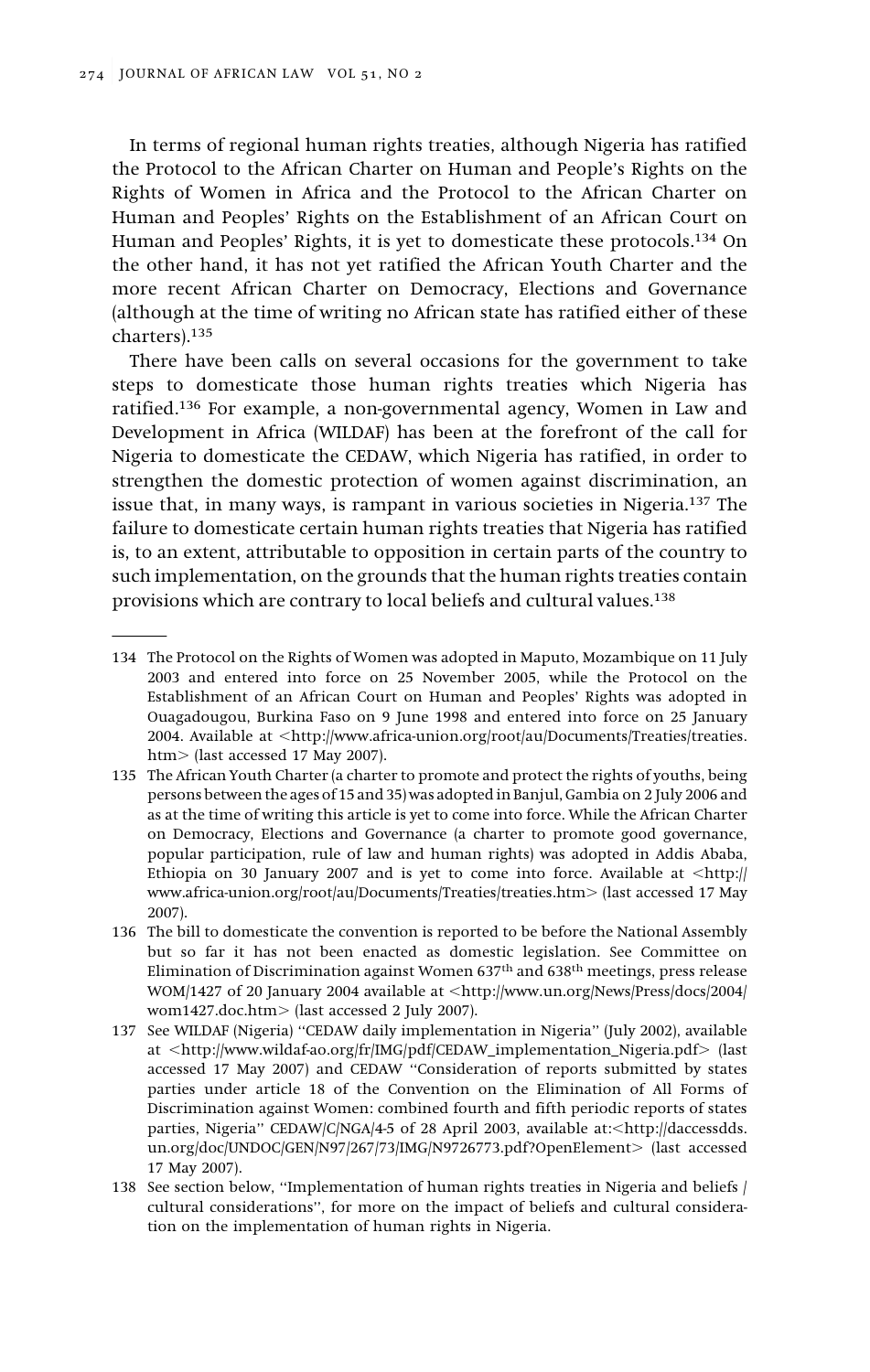## Indirect ways of applying non-domesticated human rights treaties

Using non-domesticated human rights treaties to aid interpretation Despite the strict provisions of section 12(1) of the constitution, the courts are able to apply non-domesticated human rights treaties indirectly, by relying on them to assist in interpreting similar provisions in the constitution and other municipal legislation. One of the justices of the Supreme Court of Nigeria in the Abacha case, though constrained by the provisions of section 12(1) of the constitution, recognized the importance of international human rights instruments in interpreting local laws. The learned justice of the Supreme Court, Ejiwunmi JSC, while acknowledging that a treaty not incorporated into law cannot be enforced, said, ''However, it is also pertinent to observe that the provisions of an uncorporated (sic) treaty might have indirect effect upon the construction of statutes or might give rise to a legitimate expectation by citizens that the government, in its acts affecting them, would observe the terms of the treaty''.<sup>139</sup>

Although the learned justice of the Supreme Court did not cite any case in support of this contention, he appears to have been influenced by cases such as the Botswana case of Unity Dow v Attorney General of Botswana.<sup>140</sup> This case was cited with approval by another justice, Uwaifo JSC, who, in a rather impassioned statement, suggested an activist and pragmatic approach by the courts in the defence of the liberty and justice of individuals from abuse by the state.141 In this case, Aguda JA, incidentally a Nigerian then serving in the Botswana Court of Appeal, said:

''I take the view that in all these circumstances a court in this country, faced with the difficulty of interpretation as to whether or not some legislation breached any of the provisions entrenched in chapter II of [the Botswanan] constitution which deal with Fundamental Rights and Freedoms of individuals, is entitled to look at the international agreements, treaties and obligations entered into before or after the legislation was enacted to ensure that such domestic legislation does not breach any of the international conventions, agreements, treaties and obligations binding upon this country save upon clear and unambiguous language. In my view this must be so whether or not such international conventions, agreements, treaties, protocols or obligations have been specifically incorporated into our domestic law.'' (Emphasis added)<sup>142</sup>

The learned justices of the Supreme Court, Ejiwunmi and Uwaifo JJSC, however, stopped short of referring to specific unincorporated human rights treaties, which they regarded as relevant in interpreting the relevant provisions of the African Charter on Human & Peoples' Rights (Ratification and Enforcement) Act. The justices had the opportunity to refer to similar

<sup>139</sup> Abacha case at note 12 above at 357.

<sup>140 [1992]</sup> LRC (Const.) 623.

<sup>141</sup> Abacha case at note 12 above at 342.

<sup>142</sup> Id at 673.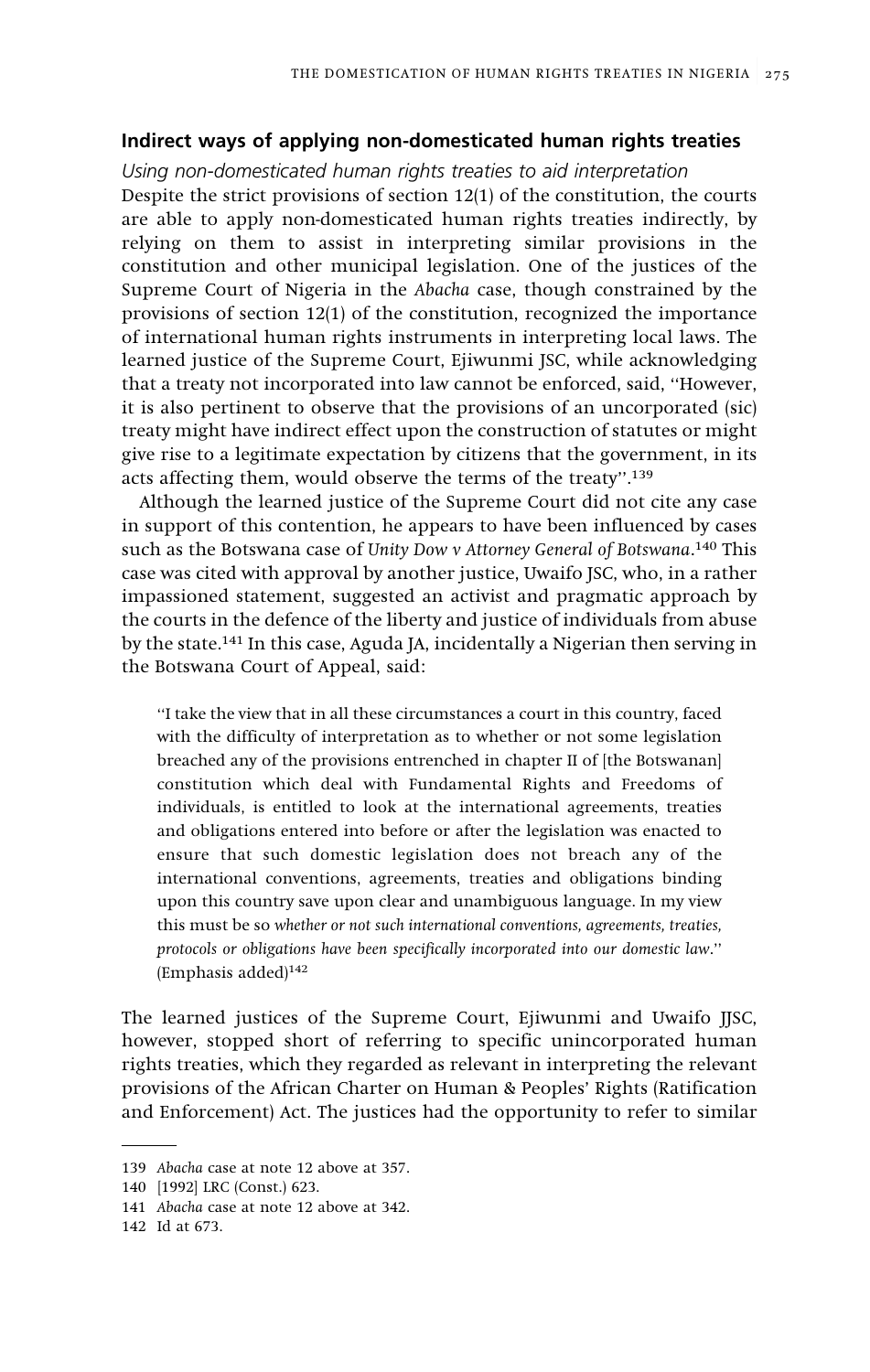provisions in other international human rights treaties ratified by Nigeria, such as the ICCPR, as a guide to the interpretation of the African Charter Act and the various federal military government legislation referred to by the government's lawyers in this case.<sup>143</sup> This practice has been adopted by other common law jurisdiction with a similar dualist system to that of Nigeria.144 Perhaps the case of Abacha v Fawehinmi would have been an apt opportunity for the Supreme Court, as the highest court in Nigeria, to have made a clear and specific statement in support of the use of international human rights standards, as reflected in treaties ratified by Nigeria, as an aid to interpret the constitution and provisions of other municipal laws.145 There are examples of Nigerian judges who have referred to nondomesticated treaties ratified by Nigeria to assist in interpreting relevant Nigerian laws, although these appear to be few and far between. An example of this is the Court of Appeal case of Mojekwu v Ejikeme,<sup>146</sup> where the Nrachi Nwanyi<sup>147</sup> custom of a group located in the east of the country (which had the effect of extinguishing a deceased person's lineage even though he had a female descendant) was struck out as being repugnant. One of the judges, Justice Niki Tobi who has since been elevated to the Supreme Court, made reference to the CEDAW in arriving at his decision that the Nrachi Nwanyi custom was repugnant and ought to be struck out.

#### Non-domesticated human rights treaties as customary international law

Another way that human rights treaties can apply in Nigeria without the need to be enacted as domestic legislation is if the provisions of the treaty have crystallized into rules of customary international law. In Nigeria, like most other common law countries, customary international law applies automatically without the need for it to be enacted in domestic legislation.148

<sup>143</sup> See arts 7, 9, 10 and 12 of the ICCPR. See also the decision of the Ugandan Supreme Court in Charles Onyango-Obbo and Anor v Attorney General 43 ILM 686 (2004), where the court referred to the relevant provision in the ICCPR to arrive at its decision on an issue involving the right to freedom of expression under the Ugandan constitution.

<sup>144</sup> See the Bermudian case of Ministry of Home Affairs v Fisher [1980] AC 319 at 328, 330 [PC, Bermuda], where the Privy Council adopted this style of interpretation. See also the Indian cases of Kesavananda Bharati v State of Kerala (1973) 4 SCC 225 and PUCL v Union of India (1997) 1 SCC 301.

<sup>145</sup> However see the House of Lords case of R v Secretary of State for the Home Department, ex parte Brind [1991] 1 AC 696 HL which held that international human rights instruments may only be used to interpret domestic legislation if the provisions of the local legislation are ambiguous.

<sup>146 [2000] 5</sup> NWLR 402.

<sup>147</sup> Under this custom a man, who has no male children and who performs certain rites, is allowed to keep back one of his daughters to raise male issue to succeed him; if he fails to perform the rites, his lineage is deemed to be extinguished even though he may have female descendants.

<sup>148</sup> See Ibidapo v Lufthansa Airlines at note 11 above. Also see the English cases of: Buvot v Babuit (1737) cases t. Talbot 281; Triquet v Bath (1764) 3 Burr. 1478; Trendtex Trading Corporation v Central Bank of Nigeria [1977] 2 WLR 356; R v Bow Street Magistrate, Ex parte Pinochet (No 3) [1999] 2 WLR 827 HL (E); and the American case of The Paquete Habana, 175 US 677 at 700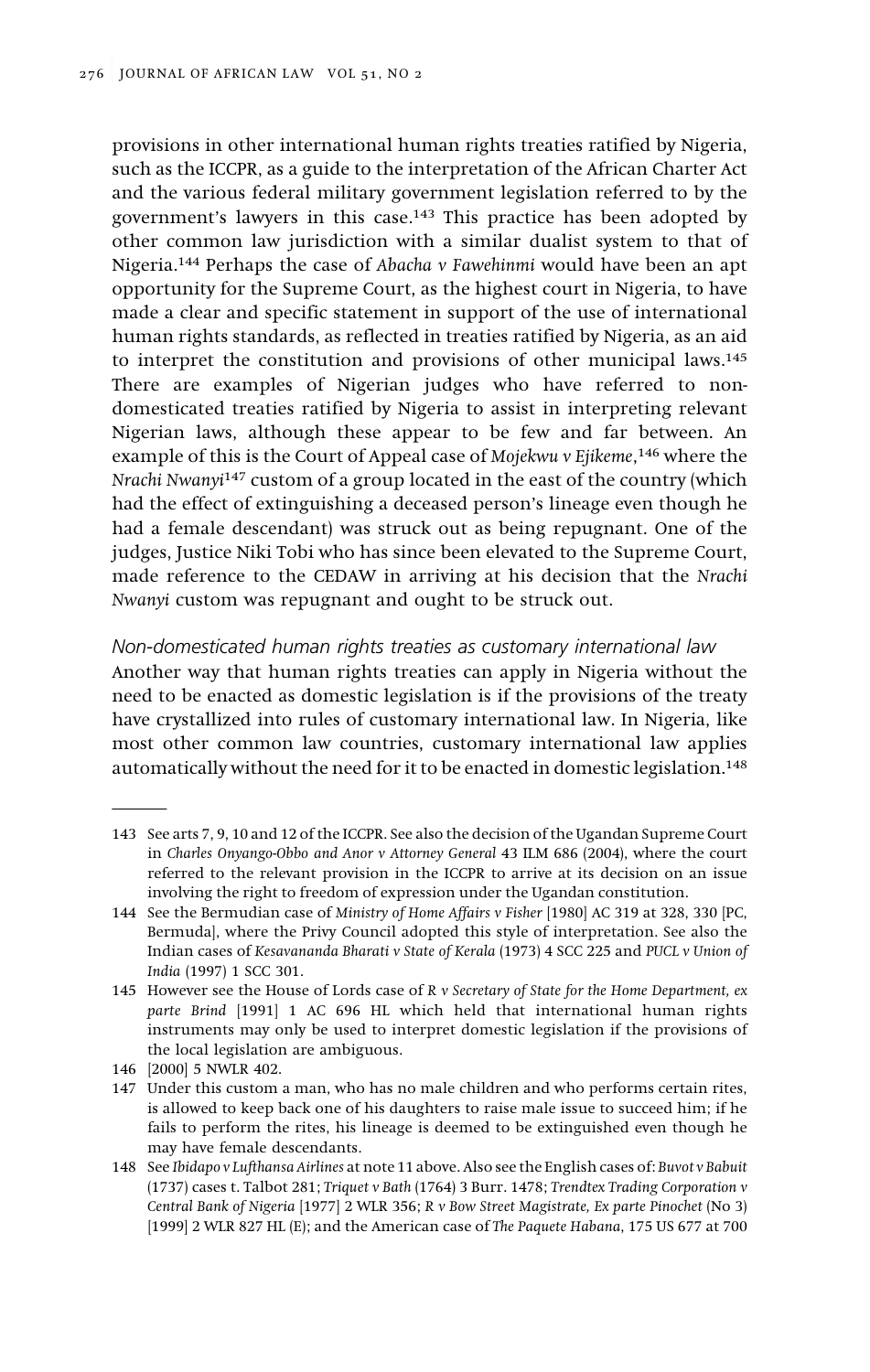In Federal Republic of Germany v Denmark and Netherlands (the North Sea Continental Shelf cases), $149$  which is authority for the fact that customary international law can arise from treaty provisions, the ICJ said, ''With respect to the other elements usually regarded as necessary before a conventional rule can be considered to have become a general rule of international law, it might be that, even without the passage of any considerable period of time, a very widespread and representative participation in the convention might suffice of itself, provided it included that of States whose interests were specially affected''.150

A perusal of various human rights treaties indicates that most of them have been adopted widely by most states in the world.151 Arguably, it could be said that a significant part of the provisions of these treaties have the character of customary international law. Such human rights treaty provisions, which have crystallized into customary international law, escape the ambit of section 12(1) of the 1999 constitution and have automatic domestic application without the need for specific domestic legislation.

The possibility of the provisions of non-domesticated human rights treaties having crystallized into customary international norms (and therefore automatically being applicable in Nigeria) was not considered by the Supreme Court in the Abacha case. However the position of the court, especially the majority liberal constructionists' decision which seemed to be inclined to activist and pragmatic methods of protecting individuals' human rights, suggests that the courts would be willing to adopt this means, if necessary, to protect human rights.<sup>152</sup> This is more so if domestic legislation does not explicitly exclude the application of such customary international human rights norms. It is, therefore, expected that the

contd

<sup>(1900).</sup> See the Ghanaian case of Republic v Director of Prisons Ex parte Allottey & Anor [1973] 2 GLR 480. See also the Indian case of Vellore Citizens' Welfare Forum v Union of India (1996) 5 SCC 647.

<sup>149 8</sup> ILM 340 (1969). See also Military and Paramilitary Activities in and Against Nicaragua (Nicaragua v United States of America) (Merits) Case [1986] ICJ Rep. 14; A Amato ''Manifest Intent and the generation by treaty of customary rules of international law'' (1970) 64 American Journal of International Law 892; and R R Baxter ''Multilateral treaties as evidence of customary international law'' (1965–66) 41 British Yearbook of International Law 275.

<sup>150 8</sup> ILM at 72

<sup>151</sup> For example, as at 24 April 2007, the number of states parties to the following human rights were: Convention on the Prevention and Punishment of the Crime of Genocide – 140 parties; International Convention on the Elimination of All Forms of Racial Discrimination – 173 parties; International Covenant on Economic, Social and Cultural Rights – 156 parties; International Covenant on Civil and Political Rights – 160 parties; Convention on the Elimination of All Forms of Discrimination Against Women – 185 parties; Convention of the Rights of the Child – 193 parties; and Convention Against Torture and other Cruel, Inhuman or Degrading Treatment or Punishment - 144 parties. Statistics available at <http://www.ohchr.org/english/ countries/ratification/index.htm> (last accessed 24 April 2007).

<sup>152</sup> Abacha case at note 12 above per Uwaifo JSC at 342.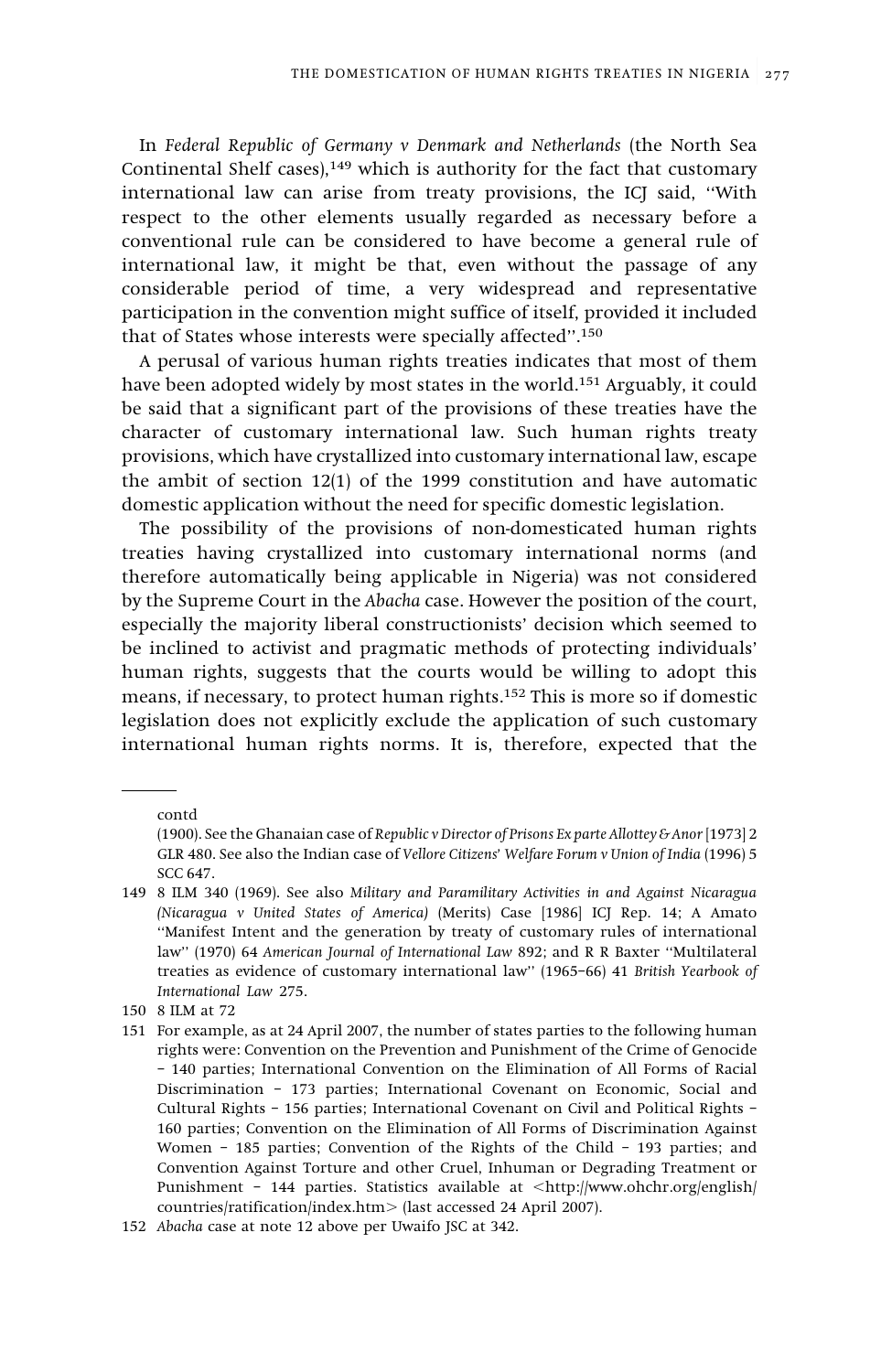Nigerian courts would be favourably disposed to applying, in relevant cases, provisions of non-domesticated human rights treaties as customary international law, when dealing with cases of human rights abuses.153

There is no doubt that the Nigerian courts need to be more imaginative as to ways to apply international human rights treaties (especially those to which Nigeria is a party) even if they have not been enacted as a law of the National Assembly under section 12(1) of the constitution. The Nigerian courts, in the exercise of their powers to determine ''any question as to the civil rights and obligations''<sup>154</sup> of any person, certainly need to ''draw inspiration from international law on human and peoples' rights'',<sup>155</sup> especially those rights contained in treaties (incorporated and unincorporated) to which Nigeria is a party.

### THE NEED TO AMEND SECTION 12 OF THE 1999 CONSTITUTION

A careful perusal of the human rights treaties which Nigeria has ratified reveals that, unlike certain other states, it has not entered any reservation to exclude or modify the legal effect of the treaties.<sup>156</sup> It, therefore, seems anomalous that non-domesticated human rights treaties ratified by Nigeria cannot directly be enforced before the municipal courts as a result of section 12(1) of the constitution. This is more so when one of the foreign policy objectives of Nigeria is the ''respect for international law and treaty obligations…''<sup>157</sup>

Under the 1999 constitution, Nigeria follows a presidential system of government based on the constitution of the United States of America. Under the US constitution, ratified treaties are regarded as part of the law of the land, since article VI, clause 2 states: ''This Constitution, and the Laws of the United States which shall be made in pursuance thereof; and all Treaties made, or which shall be made, under the authority of the United States, shall be the supreme Law of the Law of the Land; and the Judges in every State shall be bound thereby, any thing in the Constitution or Laws of any State to the contrary notwithstanding''.<sup>158</sup>

Although the US provision is a step in the right direction towards making ratified treaties automatically part of domestic laws, it might not be the best approach for Nigeria since there are difficulties in interpreting article

<sup>153</sup> See Filartiga v Pena-Irala 630 F.2d 876 (2d Cir. 1980). See generally T Meron Human Rights and Humanitarian Norms as Customary Law (1989, Clarendon Press, Oxford).

<sup>154</sup> Secs 6(6)(b) and 46 of the 1999 constitution.

<sup>155</sup> See art 60 of the African Charter which requires the Commission in carrying out its function to draw inspiration from international law including treaties on human and peoples' rights. The Nigerian courts can also apply this as a guiding principle.

<sup>156</sup> Available at  $\langle$ http://www.ohchr.org/english/countries/ratification/index.htm $>$  (last accessed 24 April 2007).

<sup>157</sup> Sec 19(d) of the 1999 constitution.

<sup>158</sup> See: Trans World Airlines, Inc. v Franklin Mint Corp. 466 US 243 at 252 (1984); Weinberger v Rossi 456 US 25 at 32 (1982); Washington v Washington State Commercial Passenger Fishing Vessel Association 443 US 658 at 690 (1979).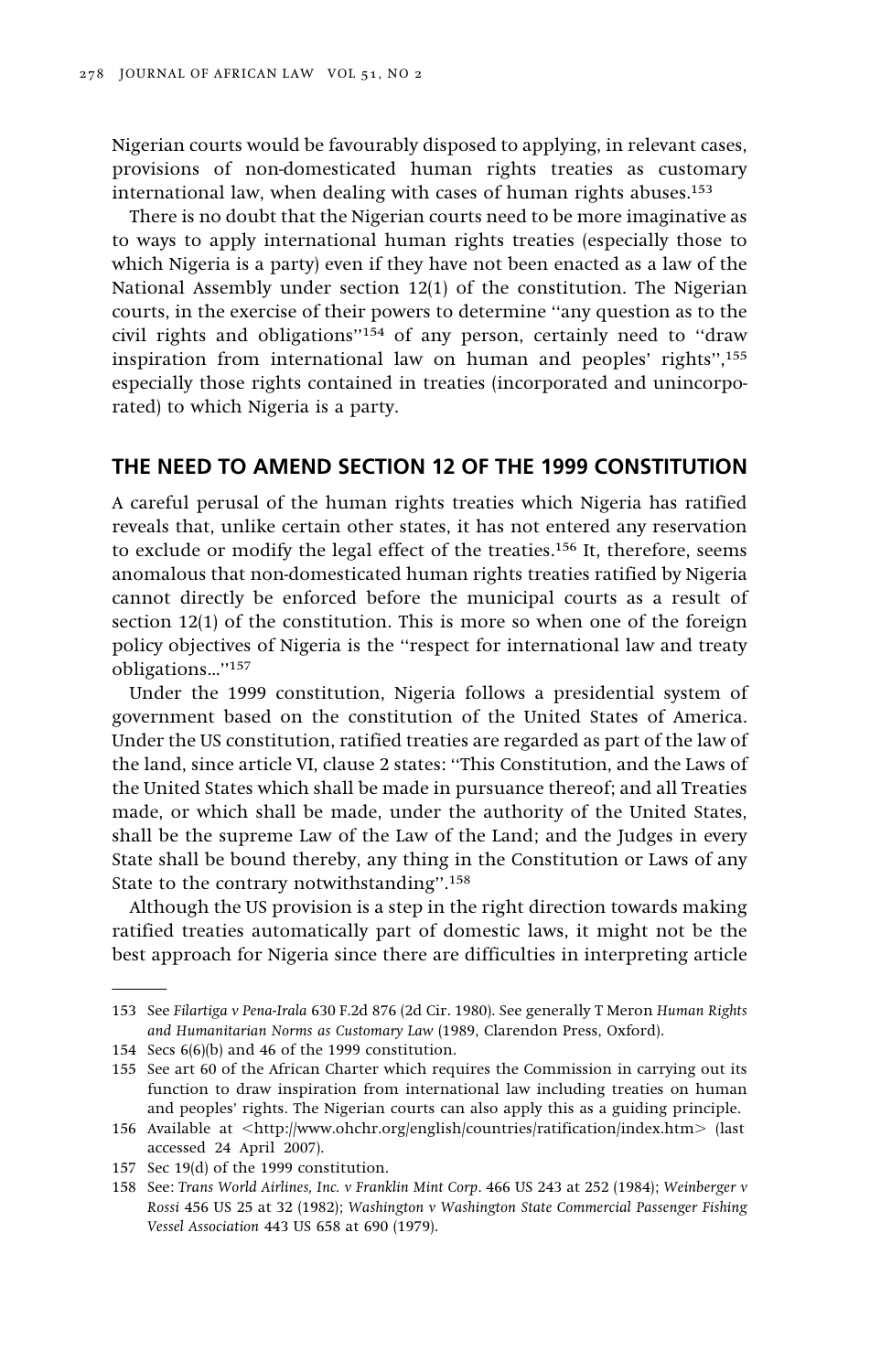VI, clause 2. The US courts have, over the years, distinguished between selfexecuting treaties (having automatic domestic application) and non selfexecuting treaties (requiring implementing domestic legislation),<sup>159</sup> a distinction which Paust argues is a judicial invention and rather subjective in its application.<sup>160</sup> As a result of the lack of clear-cut and objective rules, the US courts have, on certain occasions, found human rights treaties to be self-executing<sup>161</sup> and on other occasions not to be self-executing.<sup>162</sup> This, in itself, creates a problem with regard to the direct domestic application of certain ratified human rights treaties.

It is suggested that the monistic model applied by most continental European countries may be a preferable option for the Nigerian constitution, rather than the full dualist model of most common law states or the partial dualist model of the USA.163

Certain African States have adopted in their constitutions the automatic domestic application of treaties. An interesting model, which could serve as a guide to this suggested amendment of section 12(1) of the Nigerian constitution, is the 1992 constitution of Cape Verde, which makes it clear that a treaty that has been validly ratified by Cape Verde has, upon publication, force of law domestically. Article 11(2) and (4) of this constitution says:

''International Treaties and Agreements validly approved and ratified shall be in force in the Cape Verdian judicial system after the official publication

<sup>159</sup> See Forster v Neilson 27 US (2 Pet.) 253 at 254 (1829); Cook v United States 288 US 102 at 119 (1933); Frolova v USSR 761 F.2d 370 at 373 (7th Cir.1985); People of Saipan v US Department of Interior 502 F.2d 90 at 97 (9th Cir. 1974); 420 US 1003 (1975).

<sup>160</sup> J J Paust International Law as Law of the United States (1996, Carolina Academic Press, Durham NC) at 51 and ''Self-executing treaties'' (1983) 82 American Journal International Law 760.

<sup>161</sup> Clark v Allen 331 US 503 (1947); Asakura v Seattle 225 US 332 (1924); People of Saipan v US Department of Interior at note 159 above; Von Dardel v USSR F. Supp. 246 at 256 (DDC 1985); Curran v City of New York 77 NYS 2d 206 (1947).

<sup>162</sup> Demjanjuk v Meese 784 F.2d, 1114 at 1116 (DC Cir. 1986); Frolova v USSR, above at note 159; Filartiga v Pena-Irala 630 F.2d 876 at 881–82 n. 9 (2d Cir. 1980); Anh v Levi 586 F.2d 625 at 629 (6th Cir. 1978).

<sup>163</sup> The constitutions of most continental European countries recognize that treaties ratified by the state, including human rights treaties, automatically become part of the law of the land, without any distinction between self executing and non-self executing treaties. For example, art 55 of the 1958 French constitution provides that treaties duly ratified and published shall operate as laws within the municipal setting and states: ''Treaties or agreements duly ratified or approved shall upon their application, have an authority superior to that of laws, subject for each agreement or treaty to its application by the other party''. Also see art 25 of the basic law of the Federal Republic of Germany which states: ''The general rules of public international law are an integral part of federal law. They take precedence over the laws and shall directly create rights and duties for the inhabitants of the federal territory''. However note art 59 of the German basic law, which declares that treaties which regulate the political relations of the federation or relate to matters of federal legislation need federal legislation for them to be incorporated into the domestic system.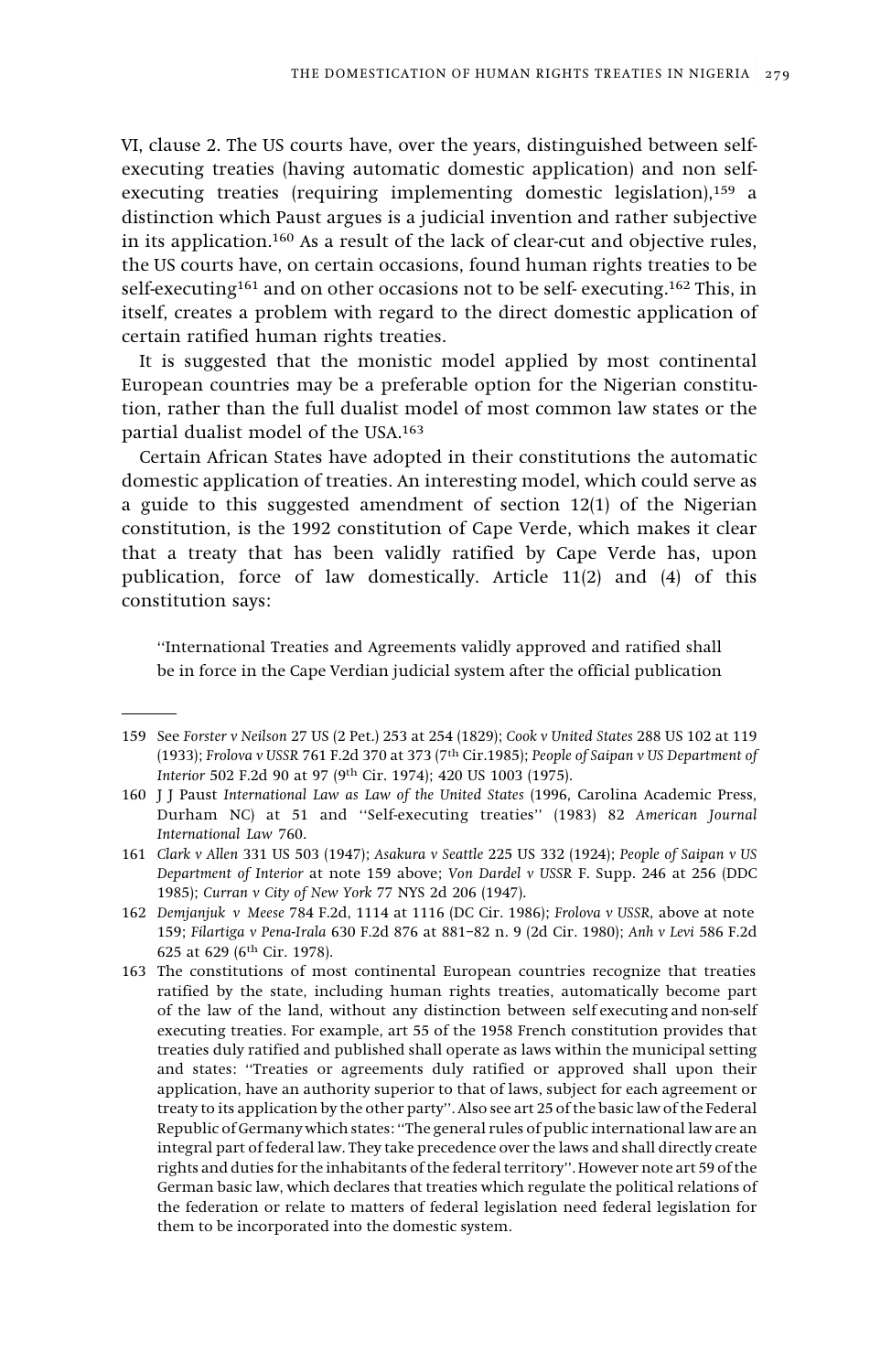as long as they are in force in the international legal system. Rules, principles of international Law, validly approved and ratified internationally and internally, and in force, shall take precedence over all laws and regulations below the Constitutional level''.164

This model, while preserving constitutional supremacy, allows for the automatic application and supremacy of ratified and officially published treaties, including human rights treaties, over non-constitutional laws.

Another African state, Ghana, on the other hand, while adopting under its constitution the dualist position inherited from Britain, makes special provision for the automatic application of human rights treaties. Section 33(5) of the 1992 Ghanaian constitution provides in its fundamental human rights chapter that, ''The rights, duties, declarations and guarantees relating to the fundamental human rights and freedoms specifically mentioned in this chapter shall not be regarded as excluding others not specifically mentioned which are considered to be inherent in a democracy and intended to secure the freedom and dignity of man''. This omnibus provision has been interpreted by the Ghanaian Supreme Court, in the case of National Patriotic Party v Attorney-General, as permitting international human rights instruments to be enforced in Ghana without the need for domesticating legislation.165

In this writer's view, there is no reason why Nigeria should not discard the strictly dualist model under section 12(1) of the constitution, a relic inherited from its colonial past. The application of the dualist model in the United Kingdom is because treaty-making is a prerogative of the Crown and does not require the approval of the legislature. Therefore, the automatic domestic application of treaties would be a denial of parliamentary supremacy.<sup>166</sup> In Nigeria, there is no concept of parliamentary supremacy since it operates a US style constitutional system, where the constitution is supreme. However, Nigeria, just like the United Kingdom, vests in the federal executive the prerogative of treaty-making, without the input of the legislature that has the constitutional responsibility to make domestic laws. It is suggested that the constitution should be amended to allow for a role for the legislature prior to the ratification of a treaty. Like, for instance, the US and Ghanaian Constitutions, the Nigerian constitution could require that no treaty be ratified, unless it is approved by a specified majority in Nigeria's federal legislature, preferably the Senate.167 Such a role for the

<sup>164</sup> Available at <http://capeverde-islands.com/cvconstitution.html#p1t2> (last accessed 17 May 2007).

<sup>165 (1992)</sup> Supreme Court of Ghana Law Reports 729 at 788. See generally S Minkah-Premo ''A comparative analysis of the rights of women under the African Charter on Human and Peoples' Rights and the 1992 Ghanaian Constitution's Bill of Rights'' (1999) 11 ASICL Proc. 229–75.

<sup>166</sup> See Parlement Belge (1879) 4 PD 129.

<sup>167</sup> See art II, sec 2 of the US constitution and sec 75 of the Ghanaian constitution. Also see Egede ''The New Territorial Waters (Amendment) Act 1998'' at note 15 above at 100– 101, where the author made suggestions for a role for the Nigerian Senate in the ratification of treaties.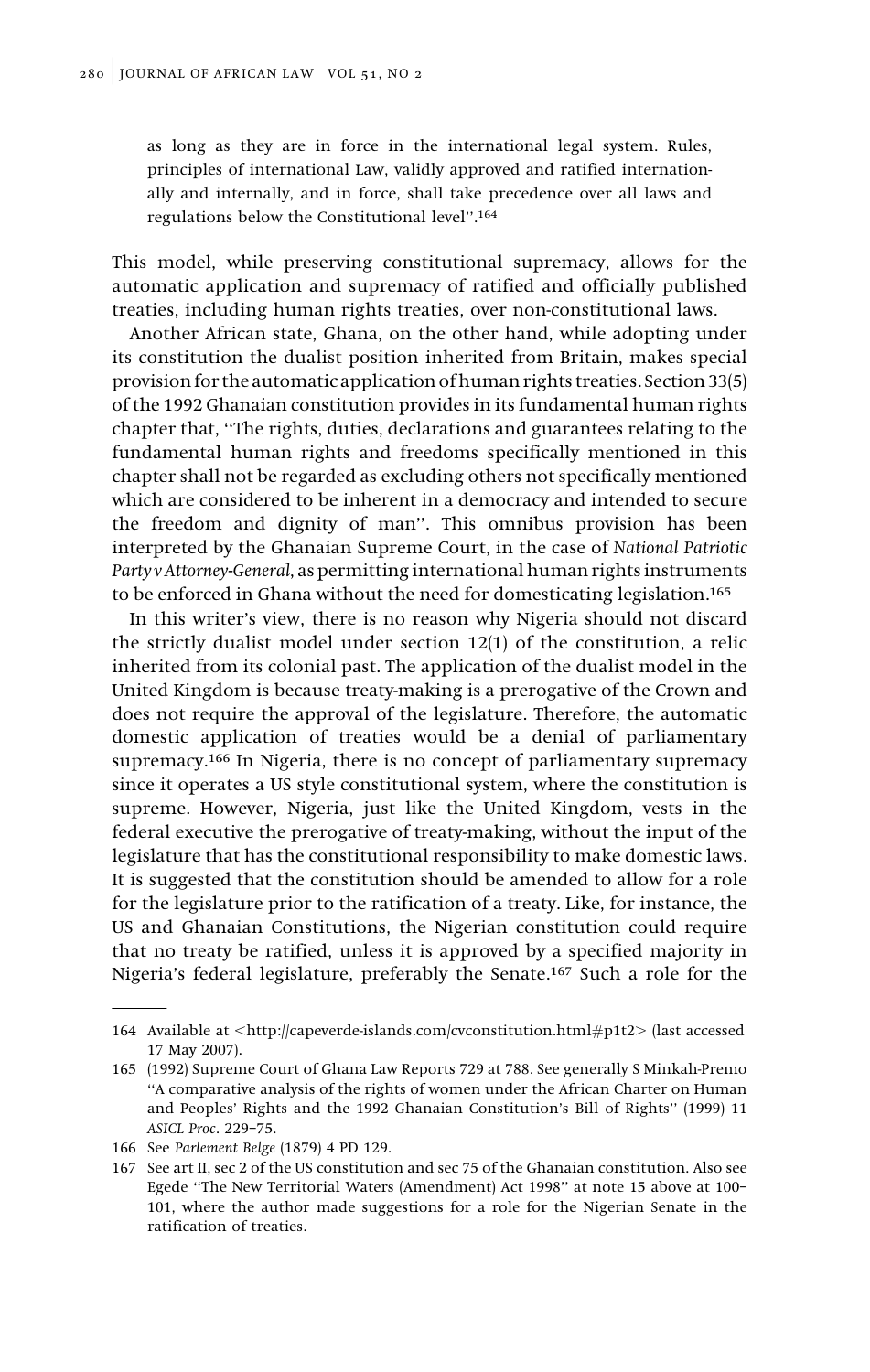federal legislature in the ratification of treaties would meet possible objections, based on the well-worn arguments that it would amount to lawmaking by the executive if treaties had automatic application in Nigeria.

Perhaps, if the Nigerian constitution does not totally discard the dualist model as a result of the desire to retain its historical common law heritage of domestic implementation of treaties, a less radical option may be to amend section 12(1) with a view to adopting a similar position to that for Ghana, by including provisions that permit the automatic application of human rights treaties ratified by Nigeria, without the need for domesticating legislation.

## IMPLEMENTATION OF HUMAN RIGHTS TREATIES IN NIGERIA AND BELIEFS / CULTURAL CONSIDERATIONS

A significant consideration in the domestic implementation of human rights treaties in Nigeria is the impact of certain beliefs and cultural values. Whilst there must be a minimum core standard for the protection of human rights, the reality on the ground does point to the significance of beliefs and cultural values in the domestic implementation of human rights standards. Various African human rights instruments acknowledge the input of certain beliefs and cultural values in human rights implementation. For instance, in its preamble, the African Charter (which purports to be an attempt to package human rights against the background of African values)<sup>168</sup> states that it takes into consideration ''the virtues of [African] historical tradition and the values of African civilization which should inspire and characterize [African] reflection on the concept of human and peoples' rights.'' The ACRWC, also in its preamble, points out that it takes into consideration ''the virtues of [African] cultural heritage, historical background and the values of African civilization which should inspire and characterize [African] reflection on the concept of the rights and welfare of the child.'' It however warns that any ''custom, tradition, cultural or religious practice that is inconsistent with the rights, duties and obligations contained in the present Charter shall to the extent of such inconsistence be discouraged.''<sup>169</sup> Even the CRC acknowledges the significance of local customs in the implementation of the convention.<sup>170</sup> However, there is always a need to balance the beliefs and cultural values of a people group and the need to guard against human rights abuses under the cover of beliefs and cultural values.

<sup>168</sup> Mutua ''The Banjul Charter and the African cultural fingerprint'' at note 112 above at 339–46; and Odinkalu ''Analysis of paralysis or paralysis by analysis?'' at note 59 above at 336, where he quoted Leopold Sedar Senghor, the then President of Senegal and one of the founding fathers of the charter, who said that the experts that met to draft the charter should, ''keep constantly in mind our values of civilization and the real needs of Africa.''

<sup>169</sup> ACRWC, art 1.

<sup>170</sup> CRC, art 5.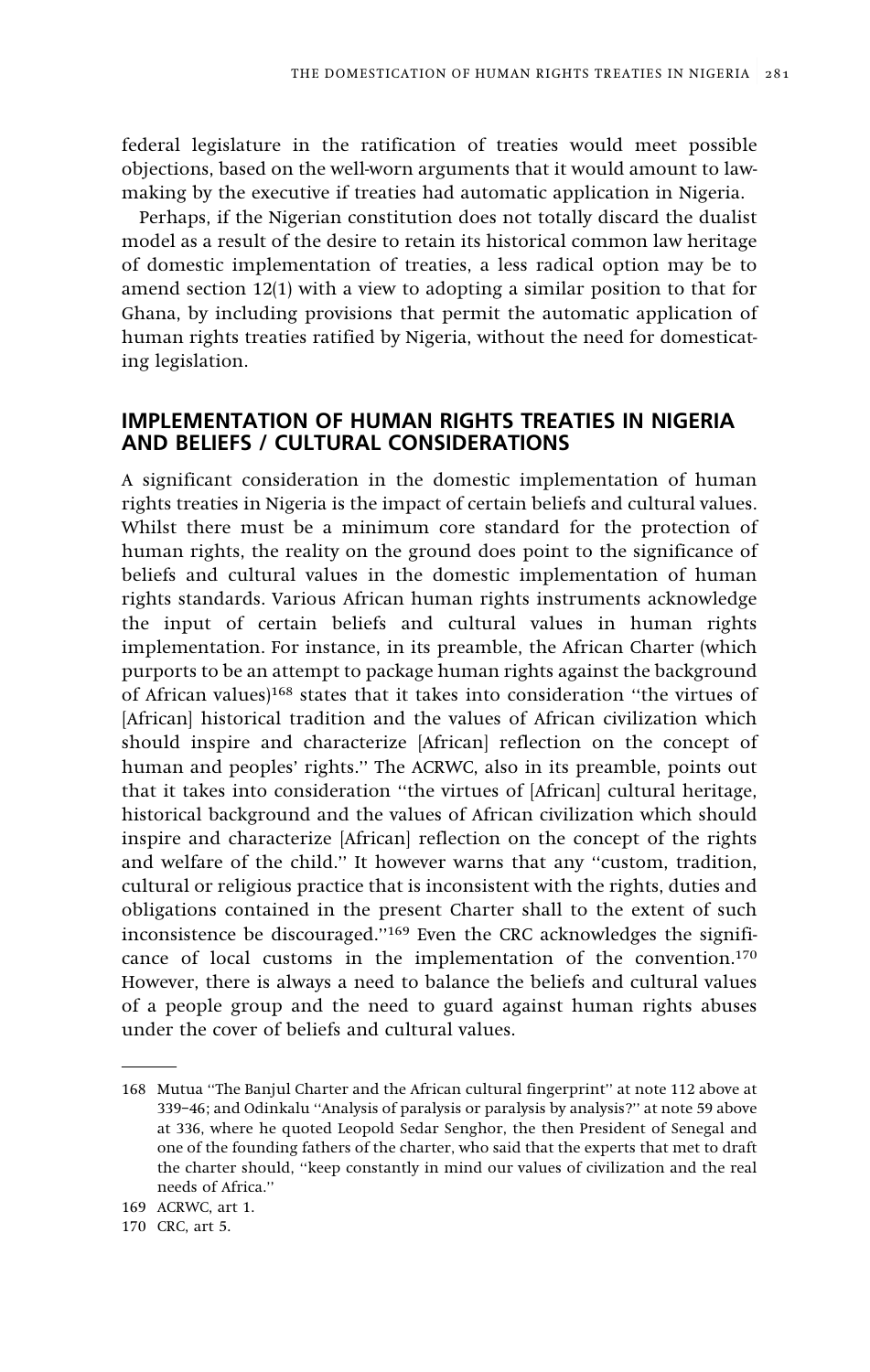In the domestic implementation of human rights in Nigeria, there is a constant need for such a balance, as there have been examples of resistance to implementation of human rights in certain quarters as a result of the perception that it is contrary to local beliefs and cultural values. For instance, for a long while there was resistance to the Rights of the Child Act. There was concern in certain parts of Nigeria, especially in the north, about setting the age of a child as being under 18 years in view of local practice of giving away girls in marriage at younger ages.<sup>171</sup> In spite of this, the Rights of the Child Act, in line with the relevant treaties, retains the relevant age as being under 18 years.<sup>172</sup> The act proceeds further to declare that a person under the age of 18 years is incapable of contracting a valid marriage and any such purported marriage would be null, void and of no effect. It additionally creates offences under which parents and guardians who give a child in betrothal or marriage (as well as any other person to whom a child is given in betrothal or marriage) would be guilty.<sup>173</sup> The position of the act is perhaps not surprising in view of the prevalent health problem in Nigeria, especially in the north, of vesico vaginal fistula (VVF) caused as a result of giving adolescent females away in marriage.<sup>174</sup>

Further, the interpretation of certain human rights treaty provisions in Nigeria may vary from the interpretation given by other jurisdictions, especially more developed ones, as a result of the beliefs and cultural values of most Nigerian people. For instance, what would amount to an inhuman and degrading treatment or punishment of a child would have to be understood in the Nigerian context.175 Whilst totally abhorring the physical abuse of a child under the guise of corporal punishment, generally the beliefs and cultural values of the diverse societies in Nigeria endorse corporal punishment of a child as long as it is ''reasonable chastisement''.<sup>176</sup> The view is that corporal punishment instils discipline and causes a child to grow up to become a responsible member of society. Therefore, for example, corporal punishment is still applied in Nigerian schools

<sup>171</sup> See IRIN ''Nigeria: IRIN focus on the challenge of enforcing children's rights'' at note 90 above.

<sup>172</sup> Sec 277.

<sup>173</sup> Sec 23.

<sup>174</sup> VVF is the breakdown of tissue in the vaginal wall communicating into the bladder as a result of pregnancy and childbirth of an adolescent female child that results in seriously degrading conditions including urinary incontinence that stigmatize and lead to dire social consequences for the victims. 70% of the cases of VVF in Nigeria occur in the north. See Foundation for Women's Health, Research and Development, VVF, available at <http://www.forwarduk.org.uk/vesico.htm> (last accessed 17 May 2007).

<sup>175</sup> Sec 11(b) of the Rights of the Child Act and arts 37(a) and 16 (1) of the CRC and the ACRWC respectively.

<sup>176</sup> However, note sec 221 of the Rights of the Child Act which prohibits corporal punishment by the courts.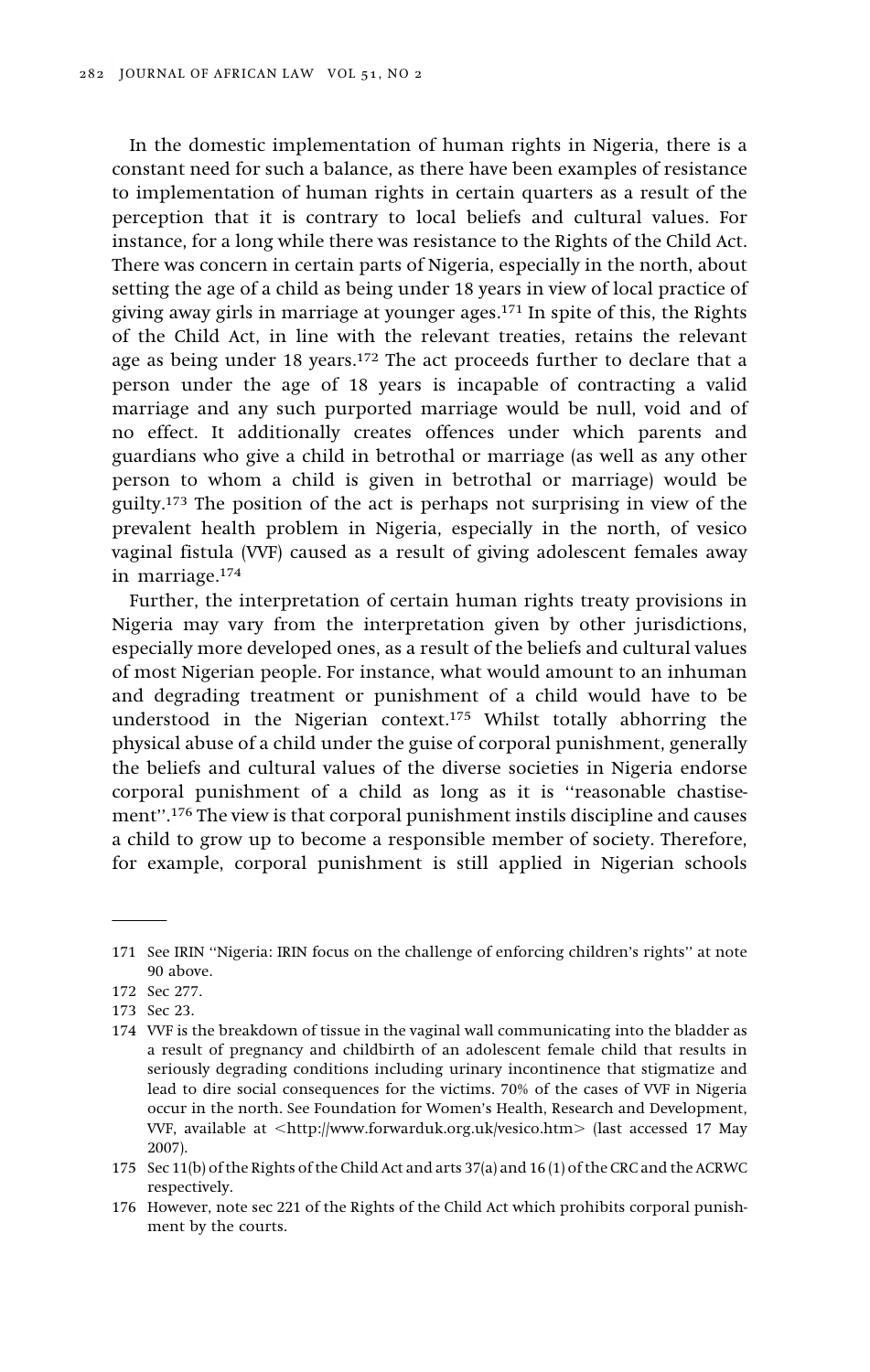despite a ministerial note that has been sent to schools to notify them that corporal punishment has been prohibited.<sup>177</sup>

In addition, although the provisions of CEDAW, a treaty ratified by Nigeria without any reservation, prohibit discrimination against women, there are certain discriminatory practices directed against women and female children that are encouraged by beliefs and culture. In the area of inheritance, for instance, there are certain customs that encourage discrimination against women and female children. Examples abound in certain parts of Nigeria of customary laws that prevent both a widow and her daughters from inheriting property where there is no male child. Fortunately, the courts have, in certain cases, struck down some of these customs as being discriminatory and therefore repugnant.<sup>178</sup> In the case of Mojekwu v Mojekwu,<sup>179</sup> for instance, the Court of Appeal struck down an Ibo custom that denied the widow the right to inherit the property of her deceased husband. However, there have also been unfortunate cases, such as the Supreme Court case of Akinnubi v Akinnubi,<sup>180</sup> where the court actually upheld a Yoruba custom that regarded a widow, whose husband died intestate, as part of the deceased's estate to be administered or inherited by the deceased's family.<sup>181</sup> Also, the recent cases from certain northern states, in which three women, Safiyyatu Hussein, Amina Lawal and Bariya Ibrahima Magazu, were convicted for offences involving extra marital sexual relations contrary to Sharia criminal laws while the men involved were not even prosecuted, provide further indication of ingrained discrimination against women based on beliefs and culture.182

# **CONCLUSION**

Under section 12 of the Nigerian constitution, treaties ratified by Nigeria must be enacted as domestic legislation for them to be enforceable. While a

182 See notes 50 and 51 above.

<sup>177</sup> See paragraph 38 of CRC/C/15/Add.257, 13 April 2005 where the Committee on the Rights of the Child expressed concern that corporal punishment was still widely practised in the penal system (despite its prohibition by sec 221 of the Rights of the Child Act), as well as in schools (despite a ministerial note that had been sent by the Nigerian government to schools to notify them that corporal punishment had been prohibited) and also in the family and other institutions in Nigeria. See note 92 above for url.

<sup>178</sup> See also Theresa Onwo v Nwafor Oko & 12 Ors (1996) 6 NWLR (part 456) 584; Mojekwu v Ejikeme at notes 146 and 147 above; and Alajemba Uke & Anor v Albert Iro (2001) 11 NWLR (part 723) 203. See WILDAF (Nigeria) ''CEDAW daily implementation in Nigeria'' at note 137 above; and the Combined Fourth and Fifth Periodic Report of Nigeria to the Committee on the Elimination of Discrimination Against Women Section B, para.1.0 of CEDAW/C/NGA/4-5 (28 April 2003), available at <http://daccessdds.un.org/doc/ UNDOC/GEN/N03/345/65/PDF//N0334565.pdf?OpenElement> (last accessed 17 May 2007).

<sup>179 (1997) 7</sup> NWLR (Part 512) 28.

<sup>180 (1997) 2</sup> NWLR 144.

<sup>181</sup> See WILDAF (Nigeria) ''CEDAW daily implementation in Nigeria'' at note 137 above.